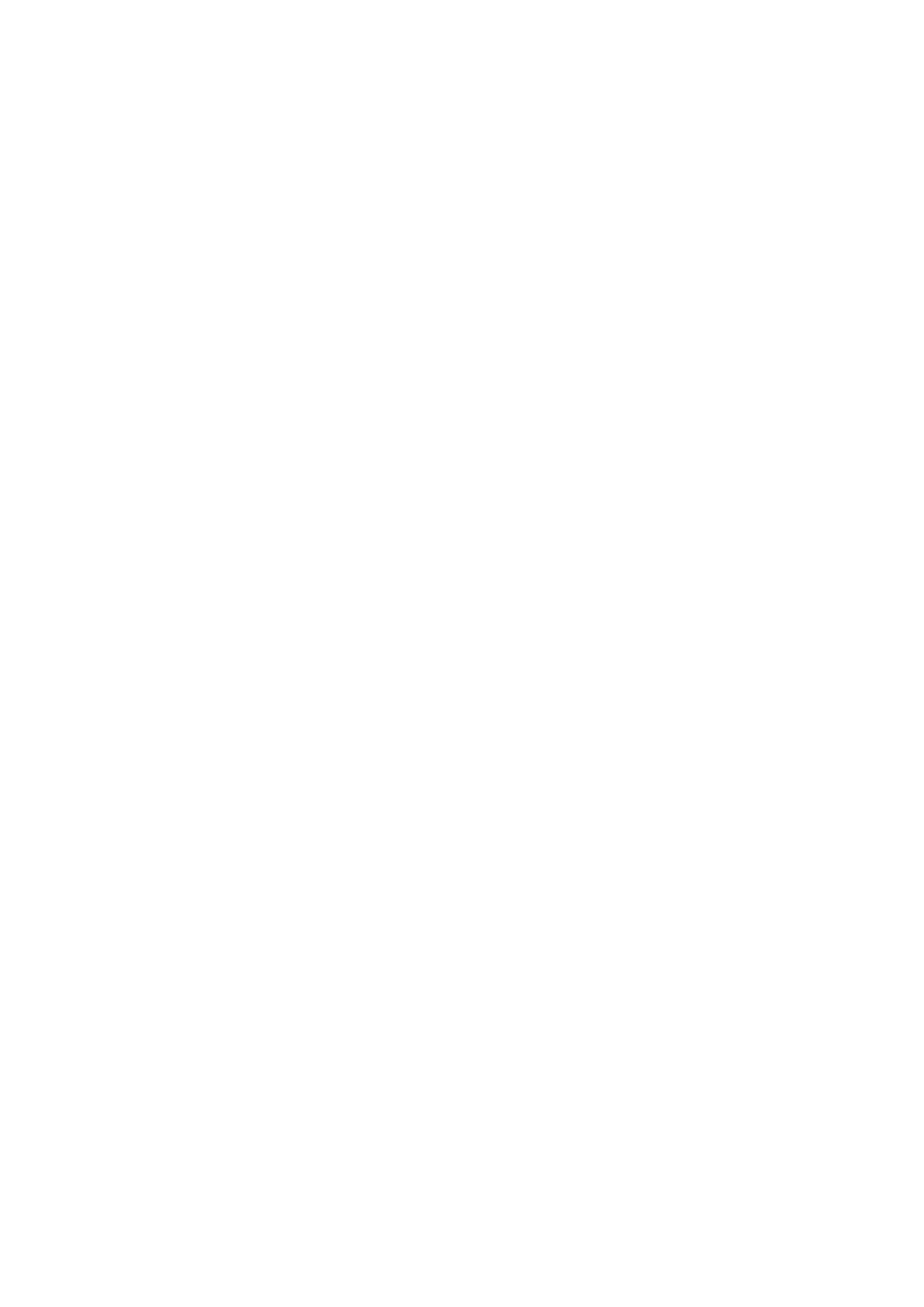# The Australian ABS Framework

A Model Case for Bioprospecting?

Christian Prip, G. Kristin Rosendal, Steinar Andresen

and Morten Walløe Tvedt

#### March 2014

This report is a contribution from the Fridtjof Nansen Institute (FNI), Norway, as part of a research project on Access and Benefit Sharing carried out in co-operation with the multi-donor ABS Capacity Development Initiative. The Initiative is supported by the Norwegian Ministry of Foreign Affairs, the Danish Ministry of Environment, the German Federal Ministry for Economic Cooperation and Development (BMZ), the Institut de la Francophonie pour développement durable (IFDD) and the European Union, and is carried out in partnership with the United Nations Environment Programme and the Secretariat of the Convention on Biological Diversity. The implementation of the Initiative is commissioned by BMZ to the Deutsche Gesellschaft für Internationale Zusammenarbeit (GIZ) GmbH. Starting in 2009, the FNI research project is aimed at improving the knowledge foundation and management related to working on ABS in Africa and internationally. See: www.fni.no/abs

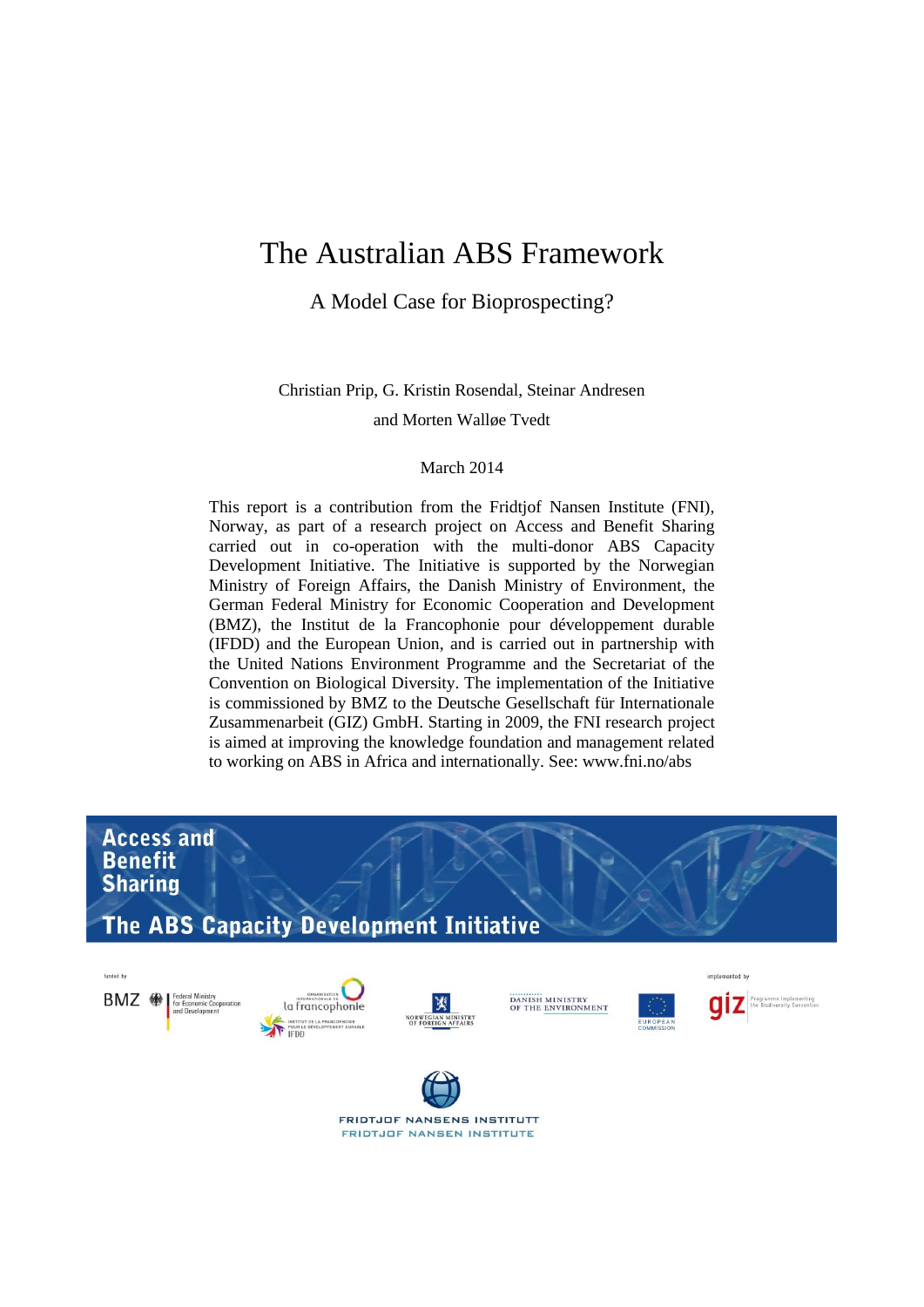**Copyright © Fridtjof Nansen Institute 2014**

**Title: The Australian ABS Framework: A Model Case for Bioprospecting?**

| <b>Publication Type and Number</b>   | <b>Pages</b>      |
|--------------------------------------|-------------------|
| FNI Report 1/2014                    | 42.               |
| Author                               | <b>ISBN</b>       |
| Christian Prip, G. Kristin Rosendal, | 978-82-7613-674-6 |
| Steinar Andresen and Morten Walløe   | <b>ISSN</b>       |
| Tyedt                                | 1893-5486         |

#### **Abstract**

Australian ABS legislation is advanced and pioneering in giving national effect to the third objective of the CBD with mandatory permits for all biodiscovery and mandatory benefit sharing agreements for biodiscovery with a commercial intent. Nevertheless, under Commonwealth legislation there is still only one biodiscovery case involving commercial benefit sharing. This is spite of persistent interest in biodiscovery.

One lesson is the need for improving the dynamic element in ABS contracts, building in a clearer trigger point for when the obligations to share are actualized and to reverse the burden of tracking and follow-up to the user rather than leaving it to the provider. If a rich country like Australia lacks sufficient resources to follow the future development based on its material, this speaks volumes for poor provider countries. Linking the ABS and IPR legislation through disclosure of the source of biological resources in patent applications can be an appropriate legal measure to track compliance. Also, the statutory declaration in Commonwealth legislation is a legal instrument that could bind the user to Australian criminal law, although this holds a more limited prospect for following and tracking genetic material if it is transferred to third parties. This indicates that using the general legal means for making ABS work is a fruitful way forward.

Australia played an important role in the negotiations leading to the Nagoya Protocol (NP), and its legislation inspired some of the Protocol's provisions. On that basis and being a megadiversity country with extensive ABS experience and wide support by the biodiscovery stakeholders to the NP, it would seem obvious and in the interest of the country to become a party to the NP. The outside world would also benefit from Australia being a party because Australia has learned many ABS lessons to be shared with other parties of which many will not have come nearly as far in their ABS experience. Among others, there are lessons about drawing up an effective regulatory system, but also about legal challenges for federal nations with mixed jurisdictions between the federal and state level. These lessons concern partnerships between public academic institutions and the private sector with great benefits for both parties, as well as difficulties in distinguishing scientific from commercial biodiscovery and defining roles

#### **Key Words**

biodiversity, Australia, access and benefit sharing, legislation, institution

#### **Orders to:**

Fridtjof Nansen Institute Postboks 326 N-1326 Lysaker, Norway. Tel: (47) 6711 1900 Fax: (47) 6711 1910 Email: post@fni.no Internet: www.fni.no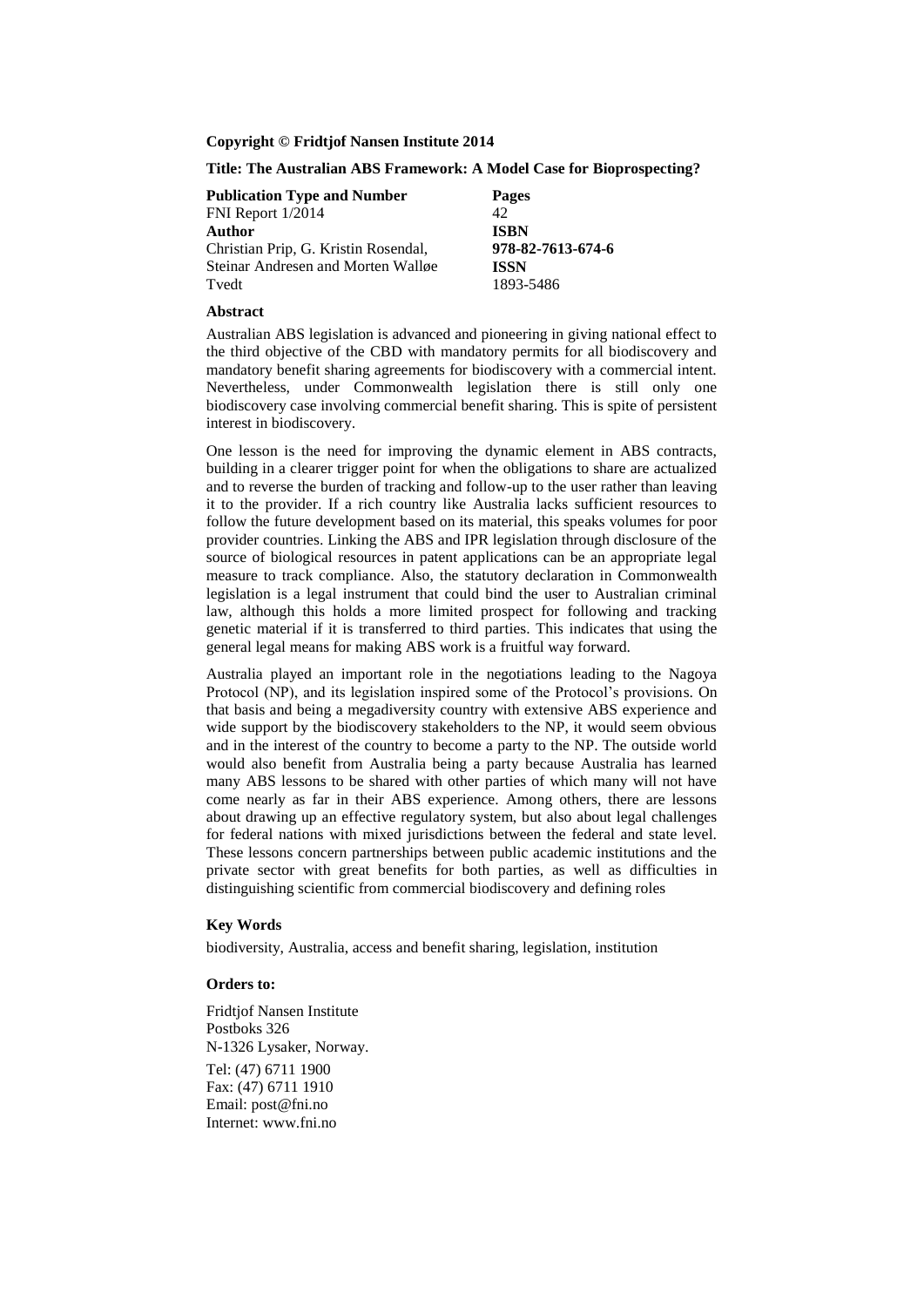# **Contents**

| 1 |                     | Introduction                                                                                   | $\mathbf{1}$ |
|---|---------------------|------------------------------------------------------------------------------------------------|--------------|
| 2 | Approach and Method |                                                                                                | 4            |
| 3 |                     | Global ABS Governance: Key Actors, Arenas and Conflicts                                        | 5            |
| 4 |                     | Legal and Institutional ABS Framework in Australia                                             | 8            |
|   |                     | 4.1 The Commonwealth (federal) level                                                           | 8            |
|   |                     | Permits                                                                                        | 9            |
|   |                     | Use of indigenous land and traditional knowledge                                               | 11           |
|   |                     | Registration                                                                                   | 12           |
|   |                     | Exemptions/accreditation                                                                       | 12           |
|   |                     | Compliance and awareness raising                                                               | 12           |
|   |                     | 4.2 The State and Territory level                                                              | 13           |
|   |                     | Queensland legislation                                                                         | 13           |
|   |                     | Northern Territory legislation                                                                 | 15           |
|   |                     | ABS measures in other Australian States                                                        | 15           |
| 5 |                     | Australian ABS Legislation and Policies in Practice: Perceptions and                           |              |
|   | Lessons             |                                                                                                | 17           |
|   |                     | 5.1 Actors and activities involved in biodiscovery                                             | 17           |
|   |                     | Actors on the provider side: States and the Commonwealth                                       | 17           |
|   |                     | Actors on the provider side: Researchers / academia as                                         |              |
|   |                     | intermediaries                                                                                 | 17           |
|   |                     | The Eskitis Institute, Griffith University                                                     | 17           |
|   |                     | The Australian Institute for Marine Science (AIMS)                                             | 19           |
|   |                     | Tropical Indigenous Ethnobotanic Centre (TIEC)<br>Indigenous peoples and traditional knowledge | 20<br>21     |
|   |                     | Users                                                                                          | 23           |
|   |                     |                                                                                                |              |
|   |                     | 5.2 Opportunities and barriers for ABS in Australia                                            | 23           |
|   |                     | Is there an interest in and demand for biodiscovery?                                           | 24           |
|   |                     | Is the ABS legal framework adequate and effective?                                             | 25           |
|   |                     | Is the ABS legal framework complied with and enforced?                                         | 28           |
|   |                     | 5.3 Ratification and implementation of the Nagoya Protocol – is<br>Australia ready?            | 33           |
|   |                     | Consistency                                                                                    | 34           |
|   |                     | Scope and access                                                                               | 34           |
|   |                     | Fair and equitable benefit sharing                                                             | 34           |
|   |                     | Access to resources on indigenous land and to traditional                                      |              |
|   |                     | knowledge                                                                                      | 35           |
|   |                     | Certificates of compliance                                                                     | 35           |
|   |                     | Derivatives                                                                                    | 35           |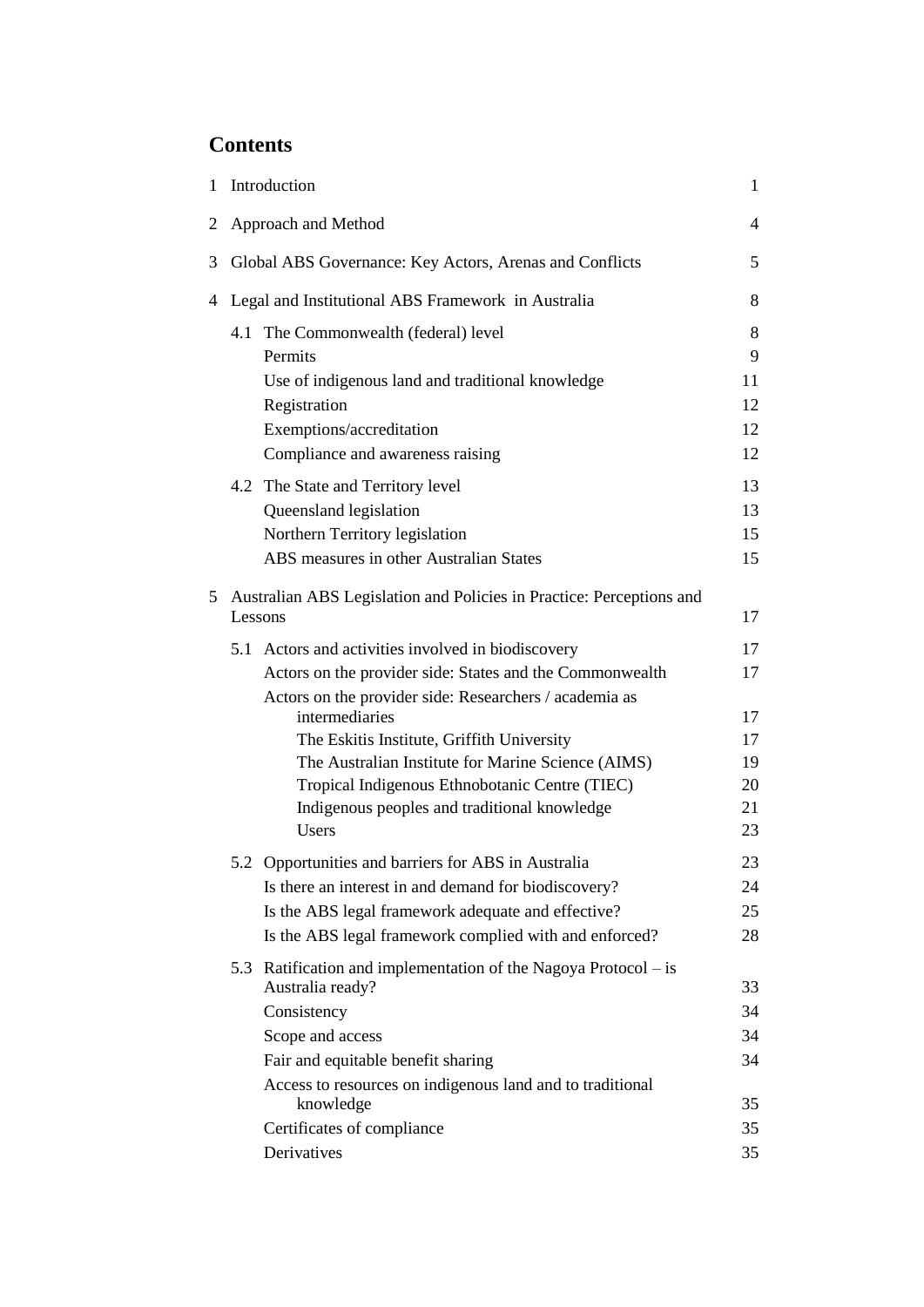| Simplified procedures  | 36 |  |
|------------------------|----|--|
| User measures          | 36 |  |
| 6 Conclusion / Summary | 37 |  |
| References             |    |  |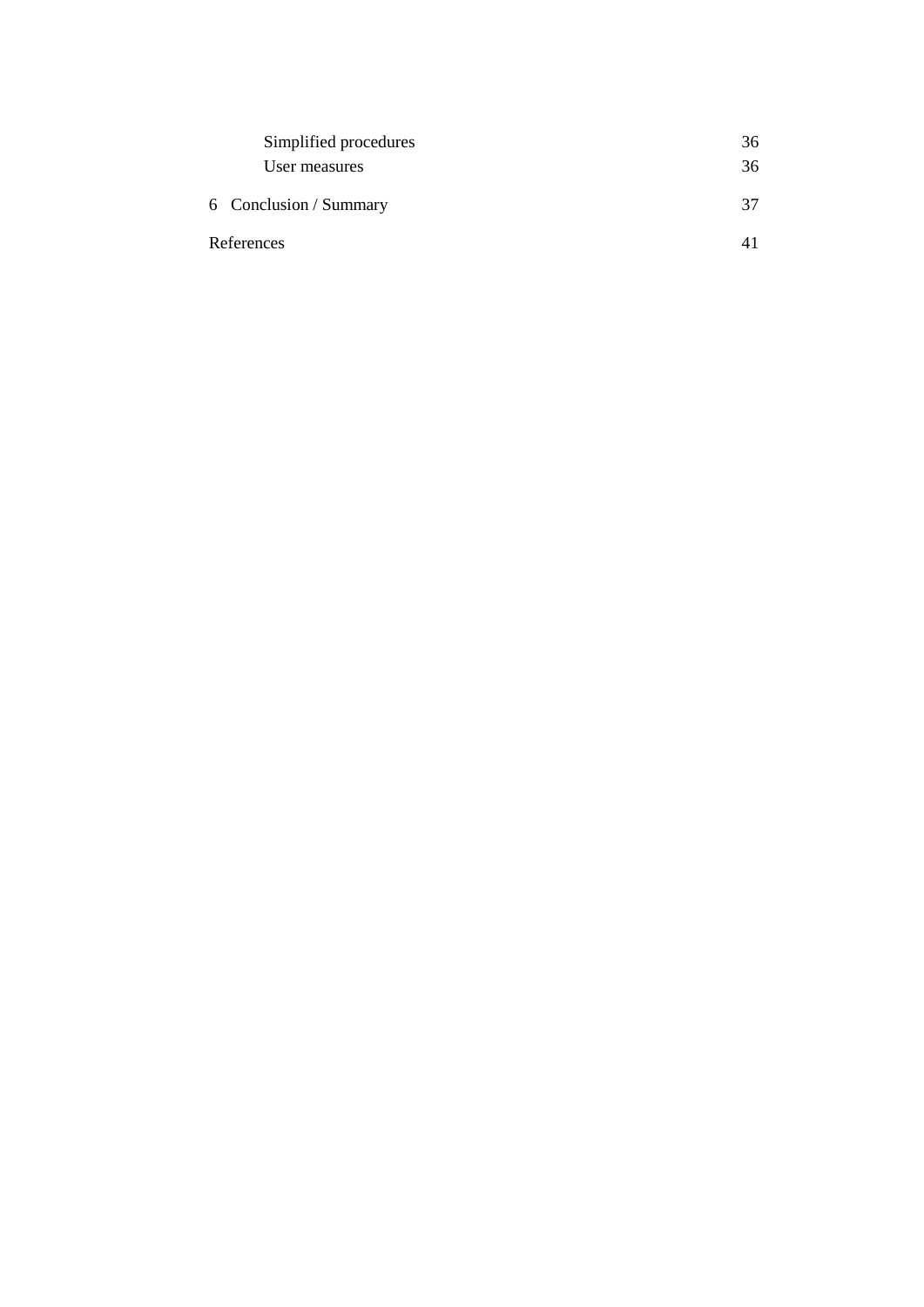# **1 Introduction**

The aim of this study is to explore elements in Access and Benefit Sharing legislation in Australia for the purpose of drawing lessons that other countries can learn from in their management of genetic resources.

Australia is one of the 17 megadiverse countries with an estimated 10 per cent of the world's biodiversity. Of that biodiversity 80 per cent is endemic to Australia, and Australia is possibly the country with the highest rate of endemism (Mittermeier and Mittermeier, 1997). A significant proportion of its great biodiversity, especially in the marine ecosystem, remains to be identified. As such, Australia is also rich in genetic resources for potential use in research and development of new products. The country sees great opportunities and seeks to be a leader in bioprospecting (mostly referred to as 'biodiscovery' in Australia and therefore this term is used in the following) in collaboration with indigenous peoples, biotech companies, research scientists and managers of biodiversity.<sup>1</sup>

Australia has come a long way in implementing the three-fold objective of the Convention on Biological Diversity (CBD, 1992), namely conservation and sustainable use of biodiversity and equitable sharing of benefits derived from utilization of genetic resources (GR). With regard to the latter objective, Australia probably has one of the most advanced regulatory systems in the world for regulating access to genetic resources and sharing of benefits (ABS). The Australian government ties its legislation closely with the CBD ABS provisions affirming the sovereign rights of a state to its biological resources.<sup>2</sup>

Due to the complexity of the issue and the many years of ongoing politicized negotiations in the CBD on developing the ABS regime further, a large number of countries have still not enacted national legislation to comply with the regime. The long negotiation round leading to the NP probably also slowed down the initial implementation phase for ABS implementation, as countries awaited the conclusion of the negotiations. An increasing number of developing countries have enacted or are in the process of developing access legislation as providers of genetic resources. However, since the number is still limited and without compatible legislation in user countries to support compliance with access regulations, there is still some way to go before the regime can effectively work (Tvedt and Young 2007, Tvedt and Rokundo 2009 and Tvedt 2014). ABS legislation in developing countries is often criticized for being cumbersome with a view to access as well as being futile with a view to benefit sharing (Morgera et al., 2013; Fowler, 2001; Grajal, 1999). Australia's ABS legislation, in contrast, has not been subject to similar objections; it seems to be regarded as successful in terms of

<sup>&</sup>lt;sup>1</sup> Australian Government, Department of the Environment and Heritage. 'Genetic Resources Management in Commonwealth Areas. Sustainable Access > Shared Benefits. Understanding the new Australian regulations for access to genetic and biochemical resources found in native species in Commonwealth areas.' An undated information publication.  $<sup>2</sup>$  Ibid.</sup>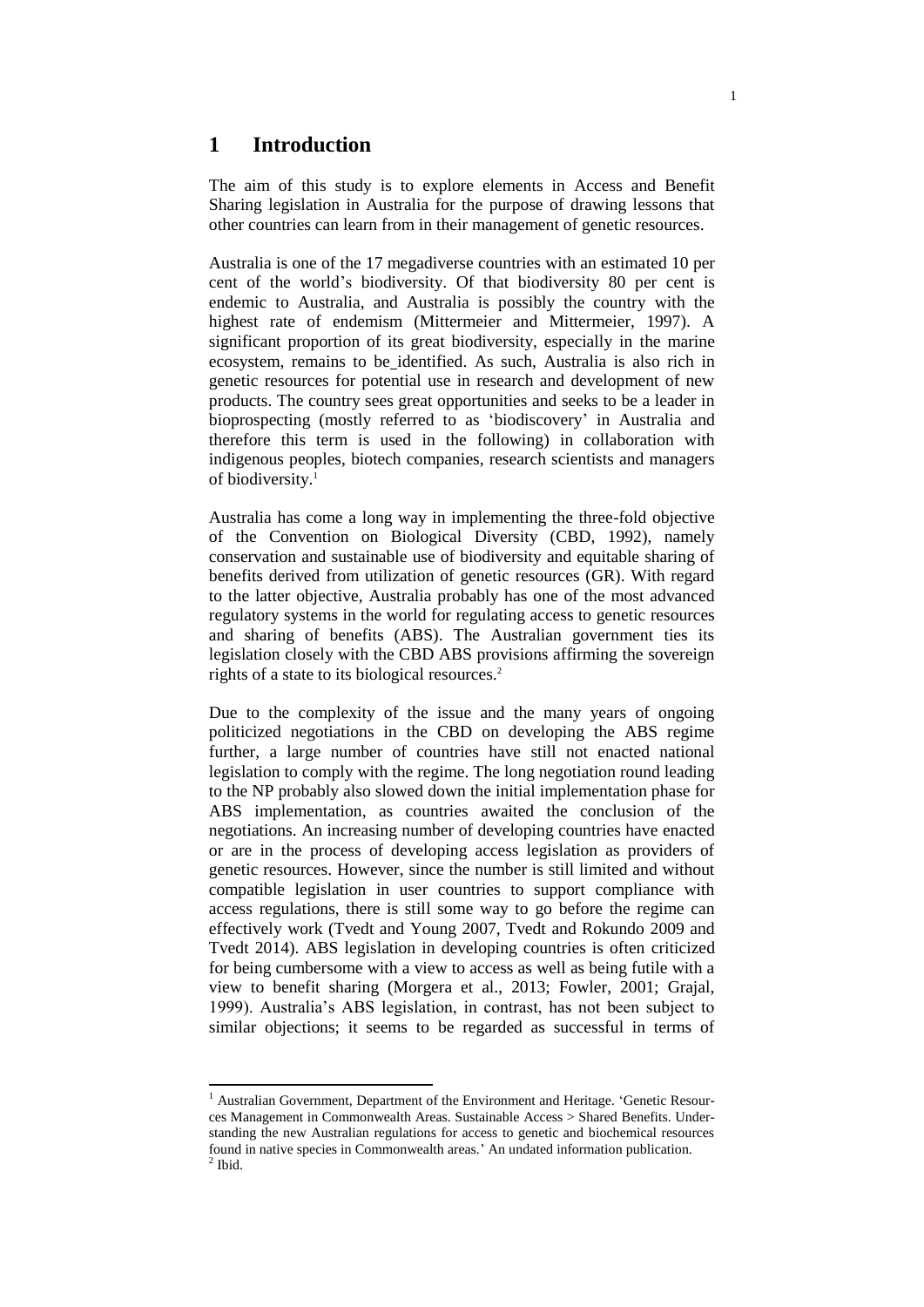handling access issues, although verdicts are varied regarding its provision of benefits to Australia from utilization of genetic resources (Burton, 2013); Siswandi, undated). Since the Australian legal framework for ABS was developed, internationally the CBD principles on Access and Benefit Sharing (ABS) have been sought reinforced through the Nagoya Protocol (NP, 2010). In light of the NP, Australia currently considers a number of aspects on strengthening its ABS legislation, including disclosure of source in patent applications including associated traditional knowledge (TK), penalties for non-compliance (unlawful sourcing of biological resources in Australia) and for use of TK (without Prior Informed Consent (PIC) and Mutually Agreed Terms (MAT), and requirement for researchers and other user of genetic resources to comply with ABS legislation in provider countries (Burton, 2013).

These are also items that remain controversial between users and providers in the global ABS negotiations and as such they have a wider interest. The evolving ABS legislation makes Australia an interesting model case, as Australia recognises its strengths the two roles of user and provider: it is a developed country with an ambitious and advanced biotechnology sector (user) and a megadiverse country in terms of species and genetic resources (provider). Also, Australian institutions keep genetic resources from other countries in their collections, making Australian actors potentially strong as middlemen in access to other countries' genetic resources. The bulk of terrestrial species diversity is found in the tropical South (UNEP, 1995, p.749), while developed countries are mostly in the position to reap the biotechnological revenues from utilization of genetic resources (GR). This North–South controversy still colours the ABS conflict, even though the negotiating coalitions in the CBD are changing along with the picture of providers and users. Throughout, Australia has embodied a cross-cutting role: it has generally pursued developed countries' interests (as a user) in the international negotiations while at the same time having established pioneering ABS legislation domestically (as a large-scale provider of genetic resources).

This makes Australia an interesting case to study in order to draw potential lessons for ABS legislation in other (and poorer) provider countries. The task here is to study aspects of the situation in Australia for the purpose of understanding the conditions for ABS. What also makes Australia an interesting case in this context, is the large presence of indigenous peoples (in Australia mainly referred to as Aboriginal and Torres Strait Islanders) as providers of genetic resources and associated traditional knowledge.

In this study we pose three core questions:

- i) How well does Australia's legal and institutional ABS system achieve the aims of the CBD/NP ABS regime?
- ii) How well does the Australian system provide benefits for Australia and its providers of biological resources?<sup>3</sup>

<sup>&</sup>lt;sup>3</sup> 'Biological resources' including but not limited to genetic resources is the subject of ABS legislation in Australia and therefore the term used here and throughout the text.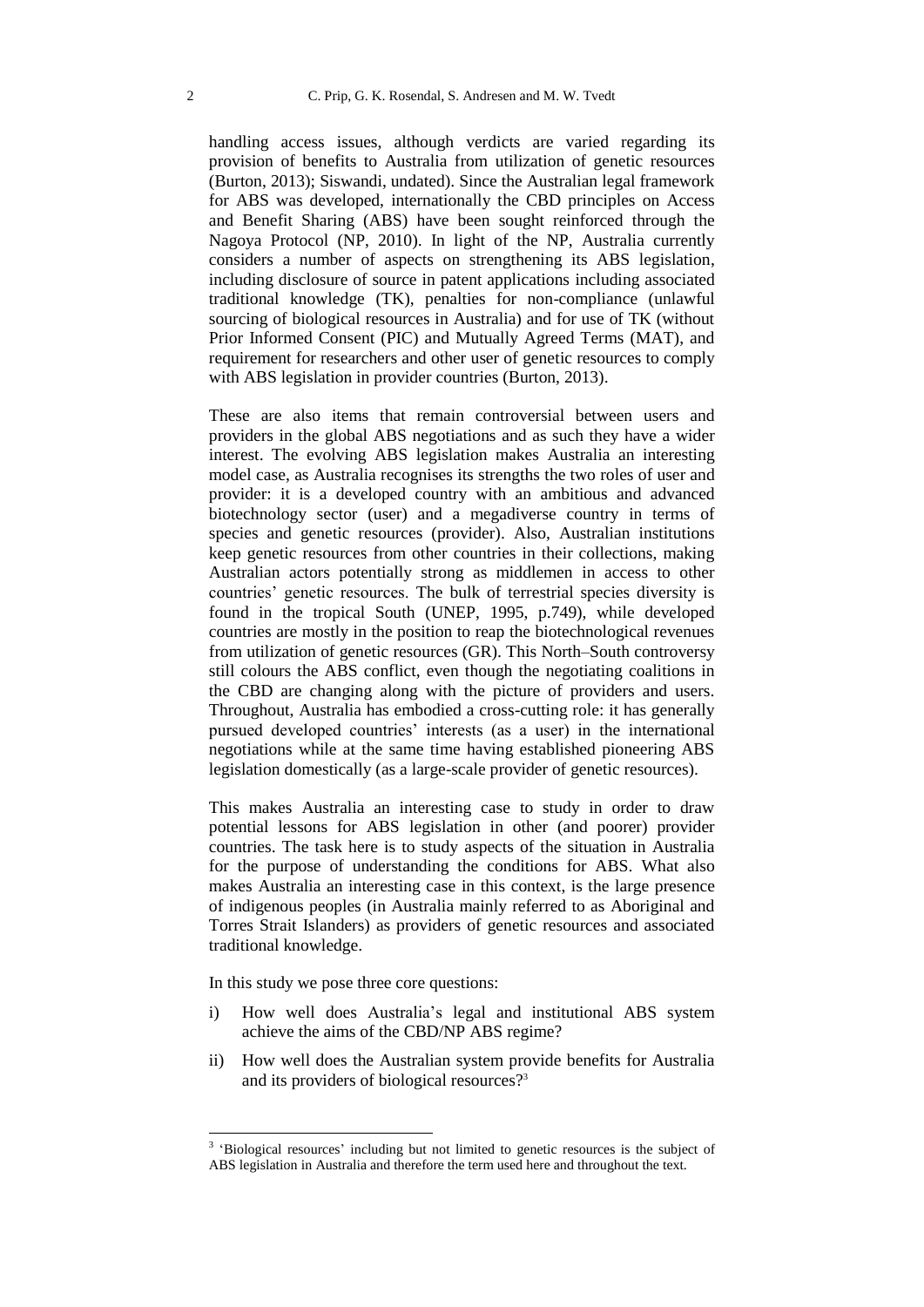iii) To what extent is Australia ready to ratify and implement the Nagoya Protocol?

Towards the end of this report, we discuss these experiences and suggest ways of making them available for more countries as they enter into a phase of NP implementation.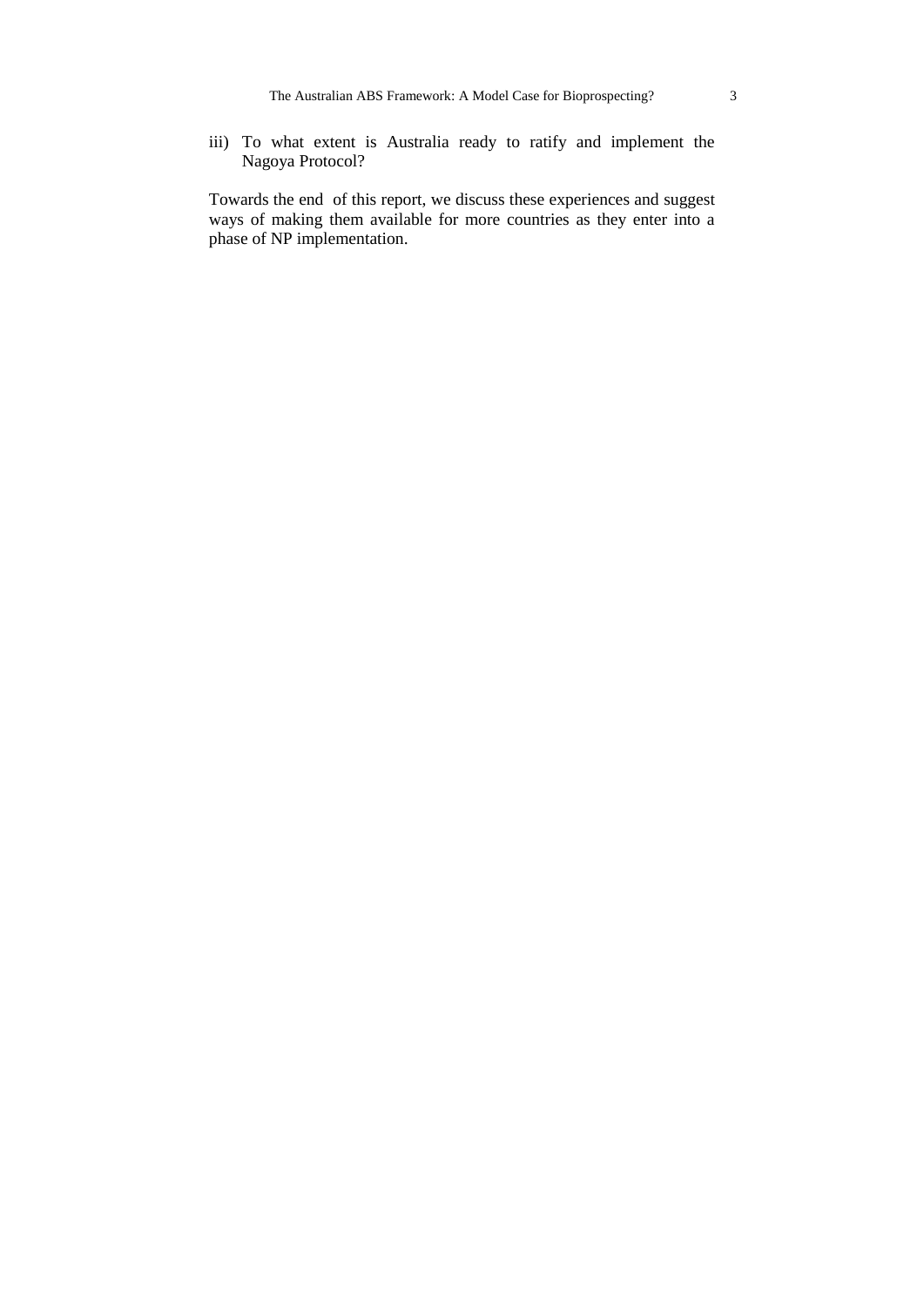# **2 Approach and Method**

Our methodological approach is to examine the relevant legislation and institutions relating to ABS (biodiscovery) in Australia, as well as how this system functions in practice. To this are added literature reviews and interviews with fifteen key actors. Interviewees came from the Department of the Environment with its focal point and competent national authority on ABS; the Department of Agriculture; and the Intellectual Property Authority at the Federal (Commonwealth) level. At State level we interviewed key actors from the Queensland Government ABS / biodiscovery focal point and from the academic / research sector from Griffith University (Eskitis Institute), the Australian Institute of Marine Science (AIMS), the Tropical Herbarium of Cairns, the James Cook University and the United Nations University.

A potential weakness in our case study is the lack of interviews with the biotechnology industry and with government representatives from the Northern Territory, the only other State/Territory with legislation to regulate biodiscovery. Still, in total the selection has secured a quite high level of representation at different levels of governance and has brought out a range of opinions about the strengths and weaknesses of the legal and institutional framework on ABS and what factors are seen as conducive or as barriers to further development of the framework.

In our interviews we asked key actors to pinpoint specific barriers to ABS policy and legislation and their implementation. Institutional factors could involve harmonization between various sector ministries and other interests, and the distribution of authority between Federal and State/ Territory levels. Moreover, we asked whether the actors saw established institutions as being able to monitor permits to prospect biological resources as well as to develop taxonomic studies and inventories to increase knowledge about the country's biodiversity. This latter aspect relates to how science and policy interact in the decision-making process on ABS. We asked what strategies are best suited for achieving national interests and for overall goal achievement in line with the international regime. Also, we assessed the extent to which Australia is ready to ratify and implement the Nagoya Protocol.

In other country studies under the collaboration with the multidonor ABS Capacity Building Initiative (Rosendal, 2010; et al., 2011; et al. 2012; Andresen and Winge, 2012), we examined cases from medicine, agriculture and aquaculture.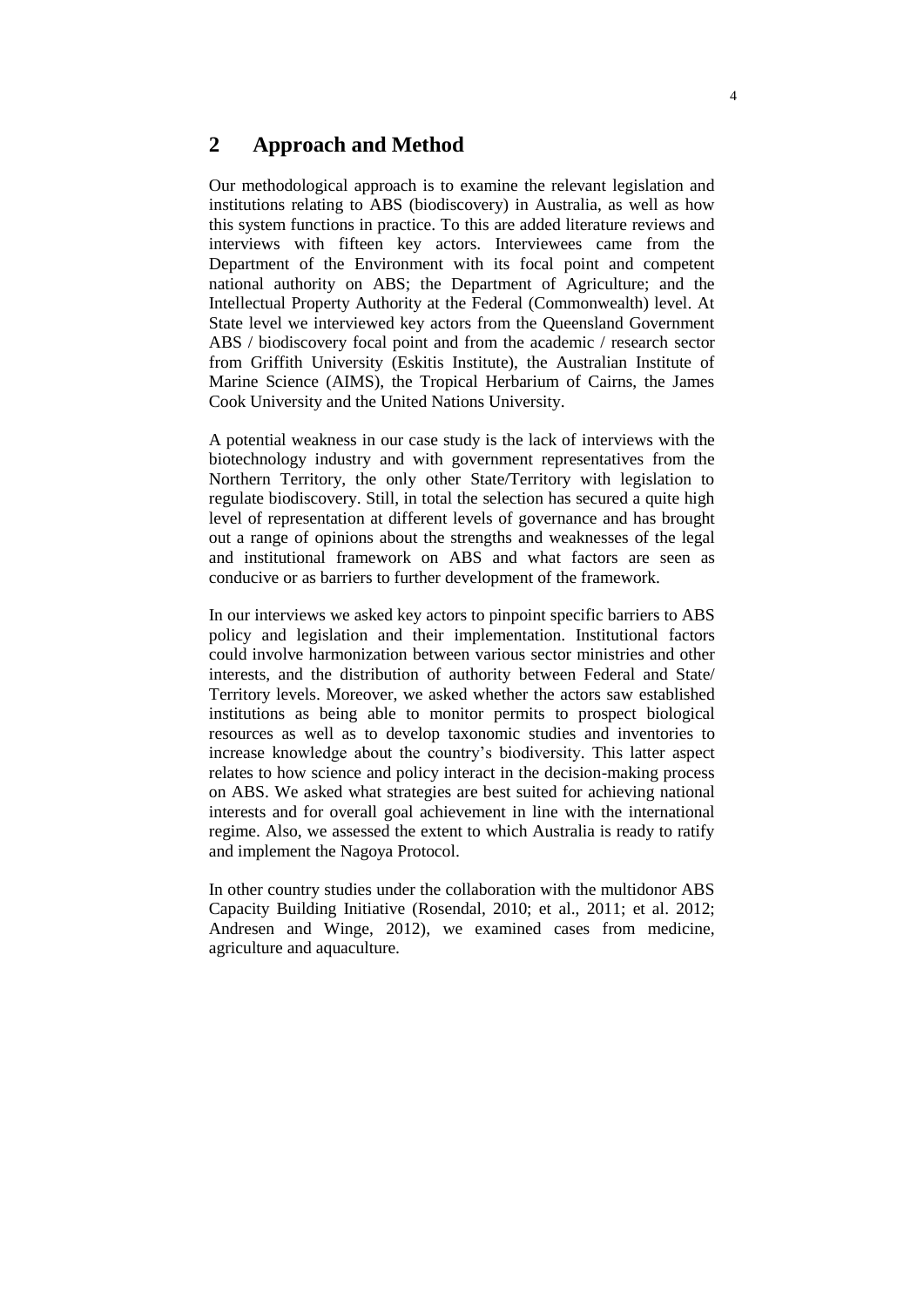# **3 Global ABS Governance: Key Actors, Arenas and Conflicts**

Developed and developing countries came to the CBD negotiation with widely different agendas and largely incompatible interests. Many developed countries wanted a straightforward treaty to protect wildlife fauna, flora and habitats. They considered genetic resources as unregulated allowing them to enjoy free access to the resources in countries in the South. In contrast, developing countries wanted recognition of national sovereignty to genetic resources and genetic material from both wild and cultivated/agricultural species to be included in the convention. This way, they sought to ensure that they would receive a fair share of the proceeds from the use of the genetic resources. In response, developed countries insisted that focusing on the value of genetic resources politicized the negotiations. Speaking for the interests of the biotechnology sector, developed countries wanted the traditional conservation strategy to continue (the establishment of wildlife reserves and protection of endangered species) and did not want to link conservation with economic obligations in developed countries, nor link the use of genetic resources to benefit sharing.

In addition to the demand for a fair sharing of the benefits, the developing countries wanted compensation and incentives to preserve their biological diversity, thus avoiding having to shoulder the greatest burden. How to parcel out the economic responsibility for preserving diversity has been one of the hardest topics at the negotiations.

A key contentious issue between developed and developing countries was the extent to which 'user' (mainly developed) countries should assist 'provider' (mainly developing) countries in ensuring that benefits from the use of genetic resources were equitably shared and that users complied with provider countries' access legislation. This is central as access often happens under the jurisdiction of one country and use under the jurisdiction of another; and the laws of the former are not automatically applicable in the latter.

The focus of this discussion was the relation between the CBD ABS provisions and the international regulation of Intellectual Property Rights (IPRs) in the WTO TRIPS Agreement. This Agreement was perceived by developing countries to disrupt the objectives sought within the CBD negotiations; in both arenas developing country were making efforts to counter the increased strength and scope of patent protection within the biotechnological sector. The North–South divide arose to a large extent because patenting is a long and costly business and primarily employed by large corporations to establish exclusive rights to inventions. The Nagoya Protocol did not resolve this perceived conflict (Pavoni, 2013). There is an unused potential for synergy with the WTO, but not sufficient political willingness to use the patent system as a tool for making benefit sharing workable (Kamau and Winter, 2009; Pavoni, 2013). The great imbalance between the patent system and ABS is that the institutions of the patent system are already in place and working, whereas ABS is a new legal concept in the CBD and requires the establishment of new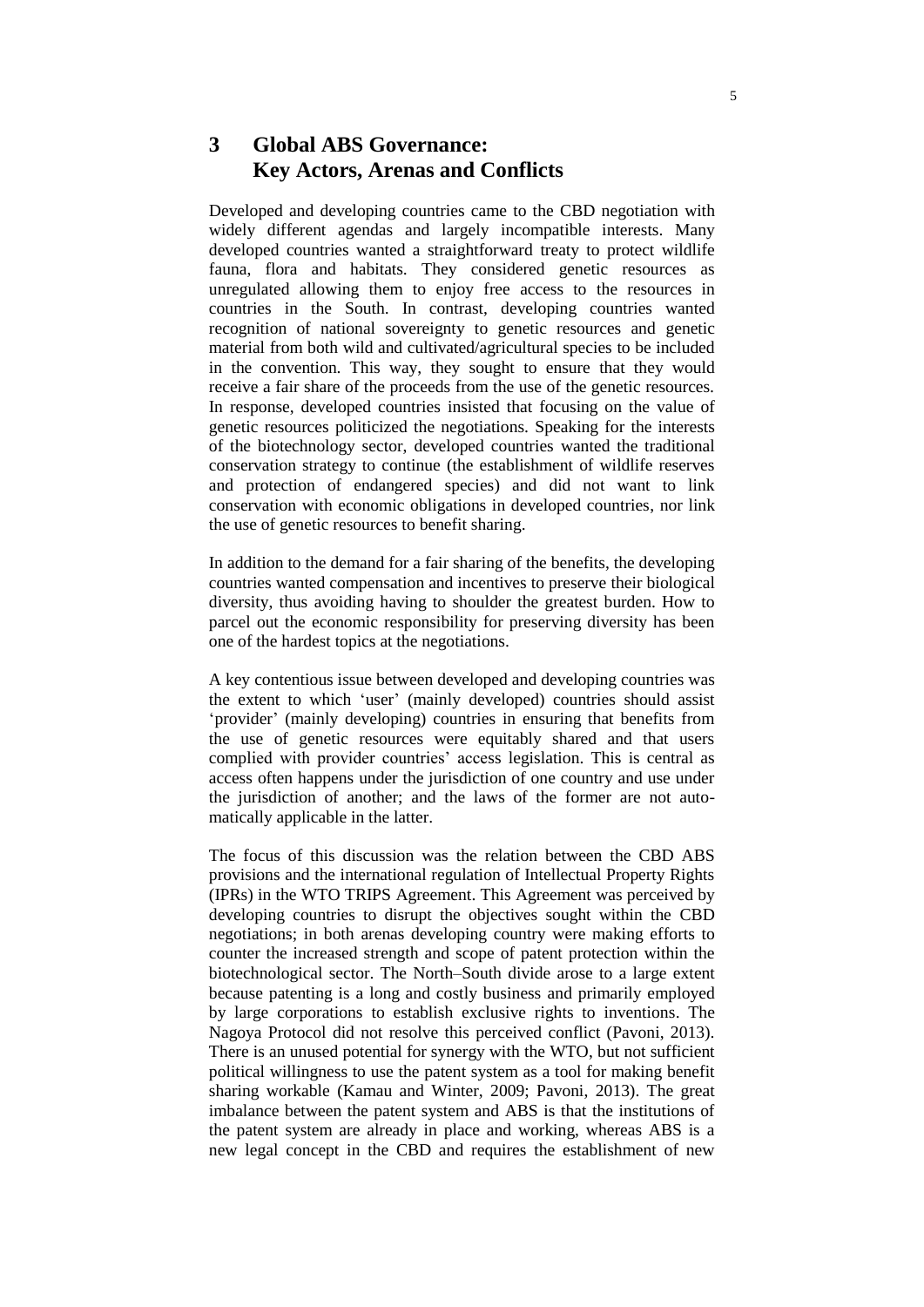institutions. There are also crucial differences in how these two systems define their respective objects that add to the imbalance in their functional implementation (Tvedt 2013).

The current controversy with the patent system mainly concerns whether to make disclosure mandatory in domestic patent legislation. Disclosure could imply that all patent applications involving genetic material should provide information about the origin of the material used and whether prior informed consent (PIC) and mutually agreed terms (MAT) have been obtained. Provider countries lost their attempt to have mandatory disclosure requirements included in the NP. This discussion is mainly going on in the Intergovernmental Committee on Genetic Resources, Traditional Knowledge and Folklore (IGC) in the WIPO. As the patent system has a much stronger legal clout compared to the ABS system, using it as a mechanism for enforcing ABS might enhance the strength of ABS, improve transparency and help trace genetic material into a final patented product. Nevertheless, among the OECD (primarily users) countries, the most significant ABS measures are the legal amendments in patent legislation towards *disclosure of origin of genetic resources in patent applications*: Norway, Belgium, Denmark, Germany, Italy, Portugal, Romania, Sweden, and Switzerland have all provided for this quite far-reaching legislation.

Since the entering into force of the CBD in 1993, seven regions<sup>4</sup> and  $57$ countries (40 developing/provider countries and 17 industrialized/user countries) have formulated domestic legal ABS measures.<sup>5</sup> The emerging economies of Brazil, China, India and South Africa have all enacted fully fledged ABS legislation. Other user country measures relate to legal language demanding compliance with *PIC and MAT,* and this is found in Norway, Croatia, Denmark, France, Malta, and Portugal. A third significant legal activity in terms of compliance measures in user countries is the introduction of *penalties/sanctions for non-compliance*, which have been enacted in Norway, Australia, Bulgaria, Denmark, Malta, Portugal, and Switzerland. Australia has elaborate ABS legislation aimed at regulating biodiscovery (their concept for bioprospecting) activities by external actors within their borders, in other words their legislation is that of a provider country, and there are still no legal measures to regulate Australian activities abroad. In the others it is the other way around: e.g. in Norway, the legislation on PIC and MAT aims at Norwegian activities abroad, while there is still very little in terms of ABS permits regulating bioprospecting within Norwegian borders.

Although the fronts between North and South became less clear cut during the many years of negotiations leading up to the Nagoya Protocol, the core contentious issues still persist (Wallbott et al., 2013). The ABS regime of the CBD/NP faces several implementation challenges, not least in terms of competing approaches to governing genetic resources in a

-

<sup>4</sup> Regions are African Regional Intellectual Property Organization, African Union, Andean Pact, Central American countries, Commission des Forets d'Afrique Centrale, the European Union, and the Nordic region.

<sup>5</sup> www.cbd.int/abs/measures/groups.shtml Accessed 30.09.2013.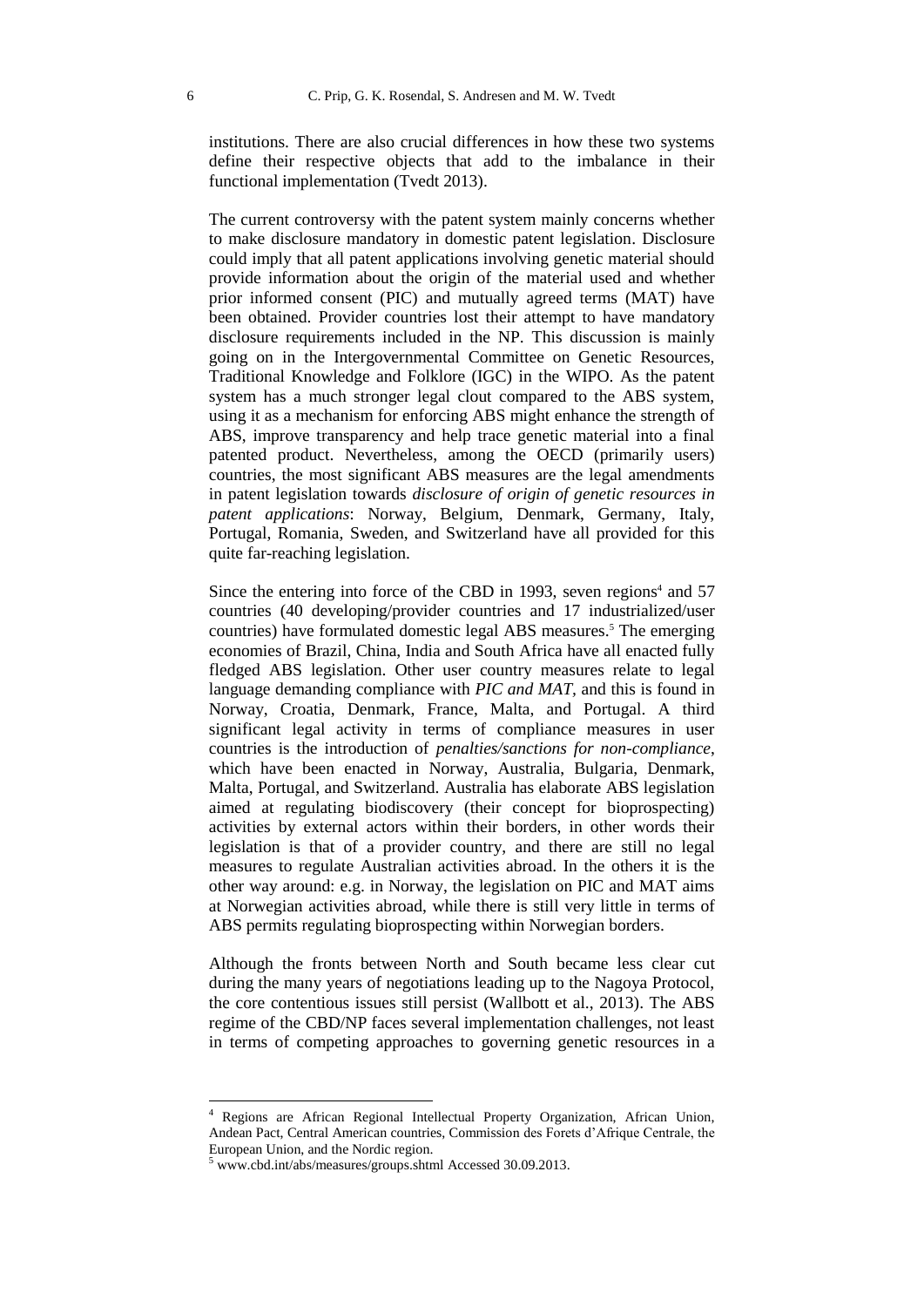number of related international forums (Tvedt, 2014; Medaglia et al, 2013). These alternative approaches were among the contested issues during the NP negotiations, where user countries successfully advocated that the NP should be open for sectoral approaches to GR (Art 4.3, 8.b). Several arenas, including the Food and Agricultural Organization (FAO) and the World Health Organization (WHO), have opened discussions on sectoral approaches to governing GR. This could be interpreted as necessary fine-tuning of governance within specific areas in order to enhance access and as a sign that the CBD/NP regime has influenced a wide range of forums associated with GR (Morgera et al, 2013). Alternatively, it could be seen as forum shopping by more powerful actors to sidestep benefit sharing and as an illustration of persistent turf wars between international organizations.

Since the entering into force of the CBD in 1993, more than 50 developing countries have enacted national laws regulating access to genetic resources and to secure a share of the benefits from their utilization. Only a very few developed countries have introduced corresponding legislation to support compliance with access legislation.

As mentioned above, Australia is atypical of OECD countries by being megadiverse and both a major provider and user of genetic resources.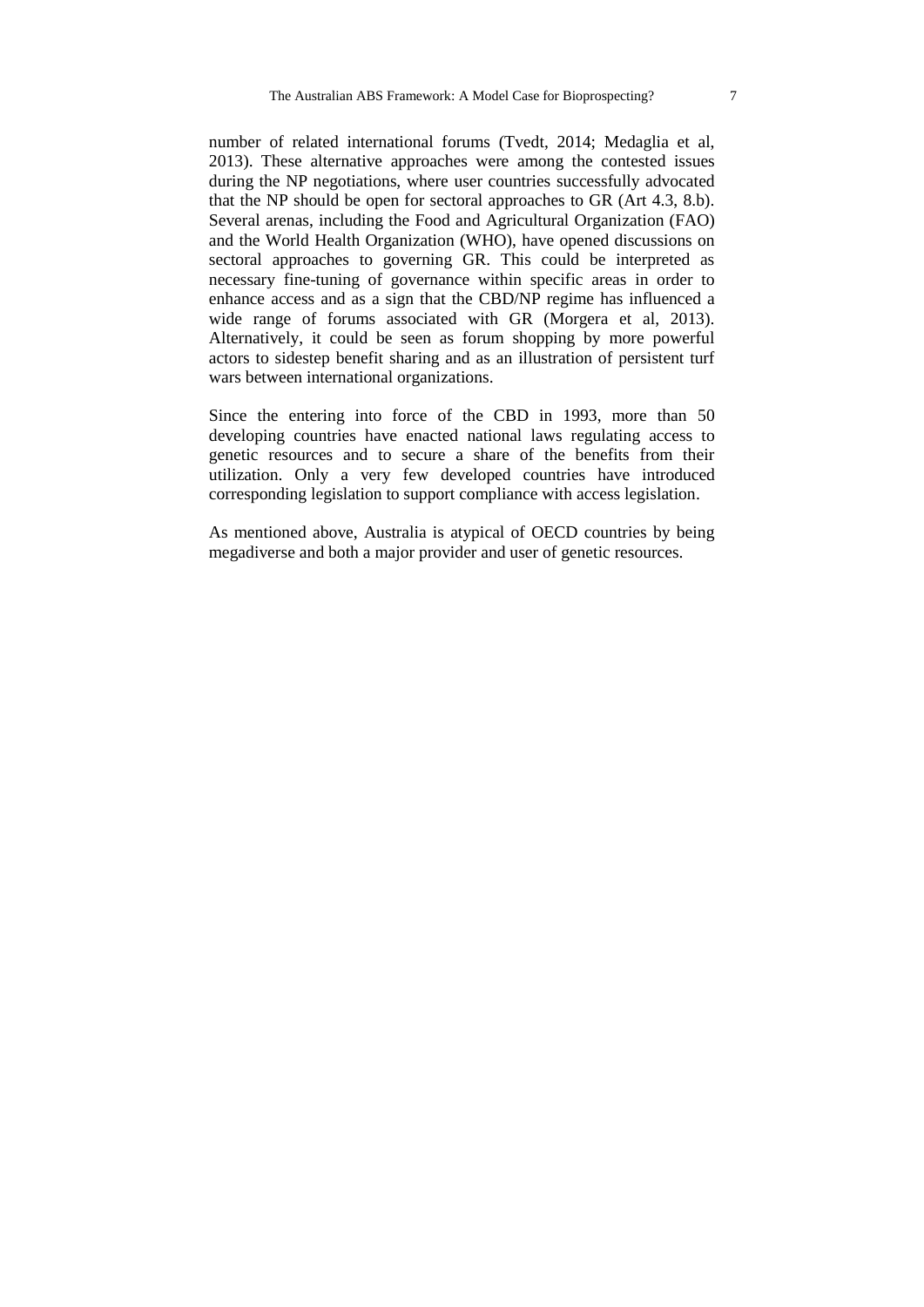# **4 Legal and Institutional ABS Framework in Australia**

Australia is a constitutional federation of six sovereign states, two selfgoverning territories and a national government. Genetic resources management in Australia falls within the competence of each State and Territory government. Based on the CBD Bonn Guidelines on Access to Genetic Resources and Fair and Equitable Sharing of the Benefits Arising out of their Utilization adopted in 2002, 6 the Commonwealth, State and Territory Governments of Australia agreed on a 'National Consistent Approach for Access to and the Utilization of Australia's Native Genetic and Biochemical Resources' to promote consistency in the regulation and management of access to genetic resources in conformity with the CBD and the Guidelines.<sup>7</sup> Its overall goal is to maximize the economic, social and environmental benefits from the ecologically sustainable use of its genetic and biochemical resources while protecting biodiversity and its natural capital. <sup>8</sup> The document includes 14 general policy principles on which to build legislative, administrative or policy frameworks in the ABS field and a further 11 elements to be considered.<sup>9</sup>

## **4.1 The Commonwealth (federal) level**

The federal ABS system builds on the assumption that research and development on genetic resources are a significant ecosystem service to produce economic outcomes that value biodiversity and contribute to its conservation (Burton, 2013).

The basis to regulate access at the federal level to Australia's biological resources is the *Environment Protection and Biodiversity Conservation Act 1999, section 301.* Under this the *EPBC Regulations* 2000 Part 8A 'Access to biological resources in Commonwealth areas' provides the legal framework.

The provisions cover access to native biological resources which include genetic resources, organisms, parts of organisms, populations, and other biotic components of an ecosystem with actual or potential us of value for humanity.<sup>10</sup> Hence, the scope is wider than the CBD provisions on ABS, which cover only genetic resources. The broad scope gives the authorities wide discretion when they are considering an ABS contract. Leaving the discretion broad for the authorities will probably put them in a better position when negotiating an ABS agreement with a user, as the argument that a company is not really using the genetic resources will be less easy to invoke.

The geographical scope is Commonwealth Areas. These comprise land owned or leased by the Commonwealth or a Commonwealth agency and

 $6$  www.cbd.int/doc/publications/cbd-bonn-gdls-en.pdf

<sup>7</sup> www.environment.gov.au/biodiversity/publications/access/nca/pubs/nca.pdf

<sup>8</sup> Ibid.

<sup>&</sup>lt;sup>9</sup> Principle 7.

<sup>&</sup>lt;sup>10</sup> EPBC Regulation Part 8A.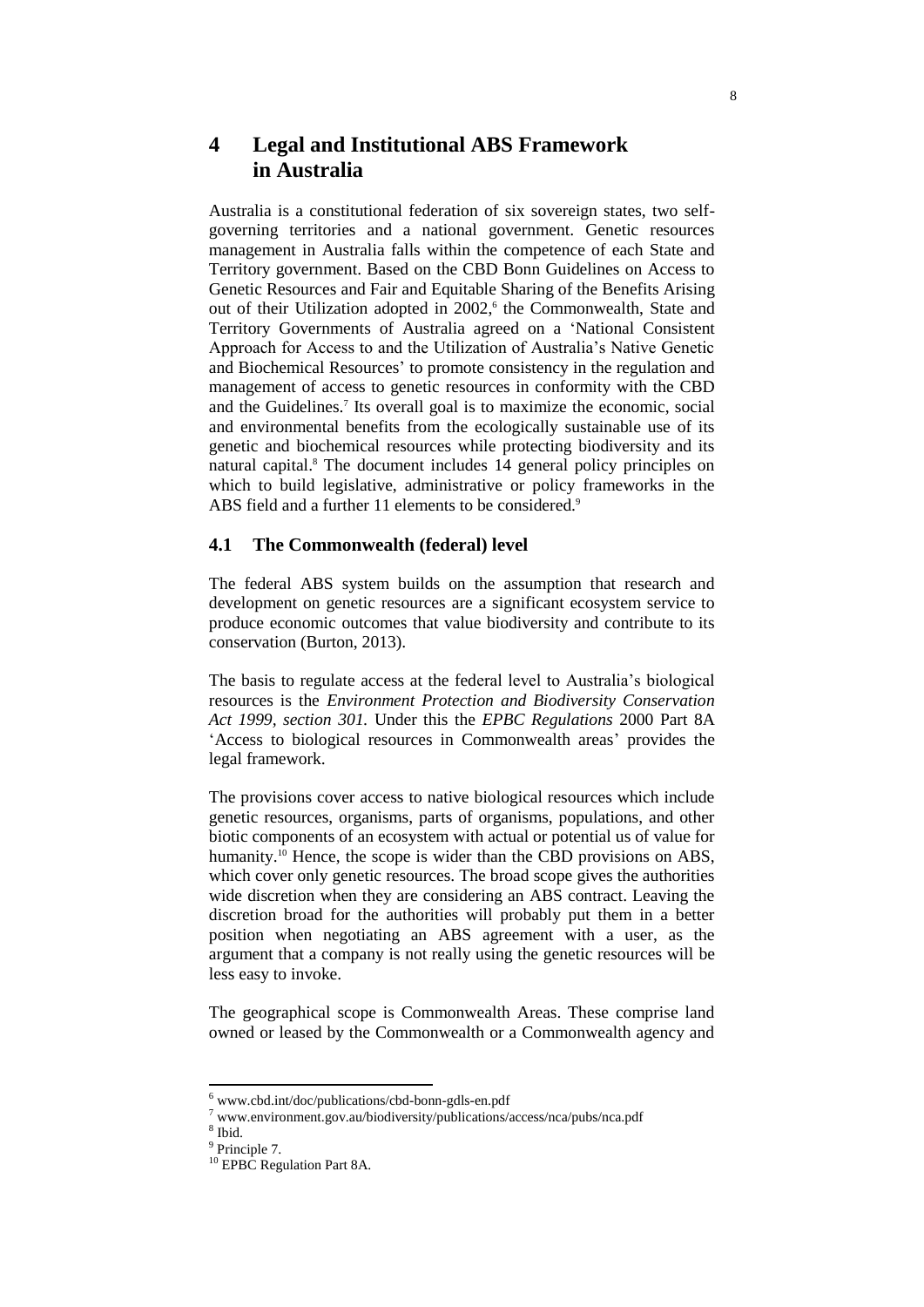the Territorial Sea and Exclusive Economic Zone of Australia;<sup>11</sup> including defence lands, Commonwealth reserves, Australia's external territories and 10 million square kilometres of marine areas.<sup>12</sup> Six objectives are set out in the EPBC Regulation for governing access to biological resources consistent with the CBD's ABS provisions and the Bonn Guidelines:<sup>13</sup>

- (a) promoting the conservation of biological resources in those Commonwealth areas, including the ecologically sustainable use of those biological resources;
- (b) ensuring the equitable sharing of the benefits arising from the use of biological resources in those Commonwealth areas;
- (c) recognising the special knowledge held by Indigenous persons about biological resources;
- (d) establishing an access regime designed to provide certainty, and minimize administrative cost, for people seeking access to biological resources;
- (e) seeking to ensure that the social, economic and environmental benefits arising from the use of biological resources in those Commonwealth areas accrue to Australia; and
- (f) contributing to a nationally consistent approach to access to Australia's biological resources.

#### *Permits*

Those seeking access to biological resources of native species for research and development must apply for a permit from the responsible Commonwealth Minister.<sup>14</sup> Such a permit is considered as the prior informed consent in accordance with Article 15.5 of the CBD.

Permits are available for either commercial/potentially commercial or non-commercial purposes, and all permit applications must demonstrate that the applied access is ecologically sustainable and consistent with the conservation of Australia's biodiversity on the basis of the precautionary principle. A large number of access permits pertain to biological resources in protected areas managed by the Commonwealth (Commonwealth reserves). Conditions can be attached to the permit for that purpose.

If access is sought for a commercial purpose there is permit fee of 50 AUD. Access for non-commercial purposes such as taxonomy is free.

For commercial or potentially commercial purposes the permit requires a benefit sharing agreement with the access provider of the biological resources.<sup>15</sup> In most cases this would be the Commonwealth as such, but

<sup>&</sup>lt;sup>11</sup> EPBC Act, Section 525.

<sup>&</sup>lt;sup>12</sup> Excluding State and Northern Territory coastal waters within 3 nautical miles from the shore.

<sup>&</sup>lt;sup>13</sup> EPBC Regulations Part 8A.01

<sup>&</sup>lt;sup>14</sup> EPBC Regulations Part 8A.06. This responsible Minister is now the Minister for the Environment.

<sup>&</sup>lt;sup>15</sup>Ibid. 8A.07.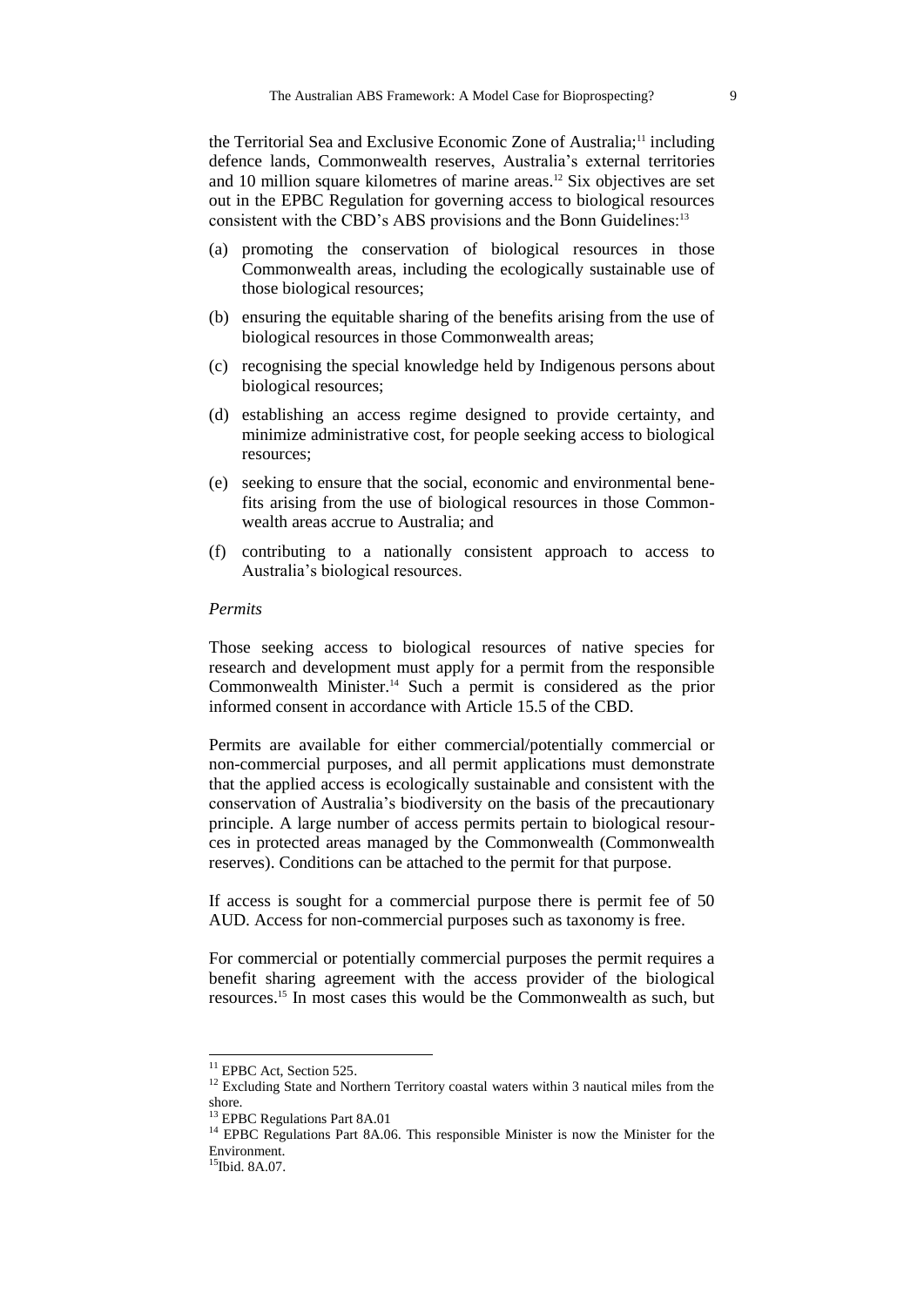could also be special Commonwealth agencies, and indigenous communities.<sup>16</sup> While one of the overall purposes of the EPBC regulation's provisions on biological resources is to ensure equitable benefit sharing,<sup>17</sup> the more detailed provision on benefit sharing agreements<sup>18</sup> requires an agreement to provide only for 'reasonable' benefit sharing. The Competent Authority has developed model contracts to assist developing benefit-sharing agreements in case of the Commonwealth being the access provider and where others are the access providers.<sup>19</sup>

Access for non-commercial purposes does not require such an agreement, but applicants must provide a statutory declaration stating that the applicant will not conduct, or allow others to conduct commercial research without agreeing on appropriate benefit sharing arrangements.<sup>20</sup> Through this declaration, the applicant further commits to

- give a written report on the results of any research on the biological resources to the access provider(s);
- offer a taxonomic duplicate of each sample to an Australian institution that is a repository of taxonomic specimens;
- seek permission from the access provider(s) to transfer the material to any other than this institution.

The statutory declaration in Australia is a general means of declaring that the signatory undertakes the responsibility for the statement. This system applies to the Commonwealth competence, and the states have similar system for state-matters. It includes a reference to the signatory to understanding the character of the statement, and that he explicitly undertakes and accepts criminal sanctions in cases of non-compliance. The statement reads: 'I understand that a person who intentionally makes a false statement in a statutory declaration is guilty of an offence under section 11 of the Statutory Declarations Act 1959, and I believe that the statements in this declaration are true in every particular.<sup>221</sup> If the declaration is false the signatory can risk 'imprisonment of up to four years. Being convicted of such a crime will likely be registered and may cause problems when applying for visa at a later stage. As this is a wellfunctioning system which is more general in application than ABS, it is a good example of using established legal institutional structures to make ABS functional. One great advantage of applying well-established general principles is that it might add to the functionality of the system. It also provides the necessary flexibility by leaving the Commonwealth authority with the discretion to fill in what they need the signatory to confirm in the statutory declaration. This system can thus be tailor-made for the particular use theABS authority.

<sup>16</sup> Ibid 8A.04.

<sup>17</sup> Ibid.8A.01.

<sup>18</sup> Ibid. 8A.08.

<sup>&</sup>lt;sup>19</sup> Australian Government Response to CBD Notification 2011-216. Access to Genetic Resources and Benefit Sharing. Ref: SCBD/ABS/VNSG/74553.

<sup>&</sup>lt;sup>20</sup> www.environment.gov.au/biodiversity/science/access/permits/index.html

<sup>&</sup>lt;sup>21</sup> Quoted from www.ag.gov.au/Publications/Pages/Statutorydeclarations.aspx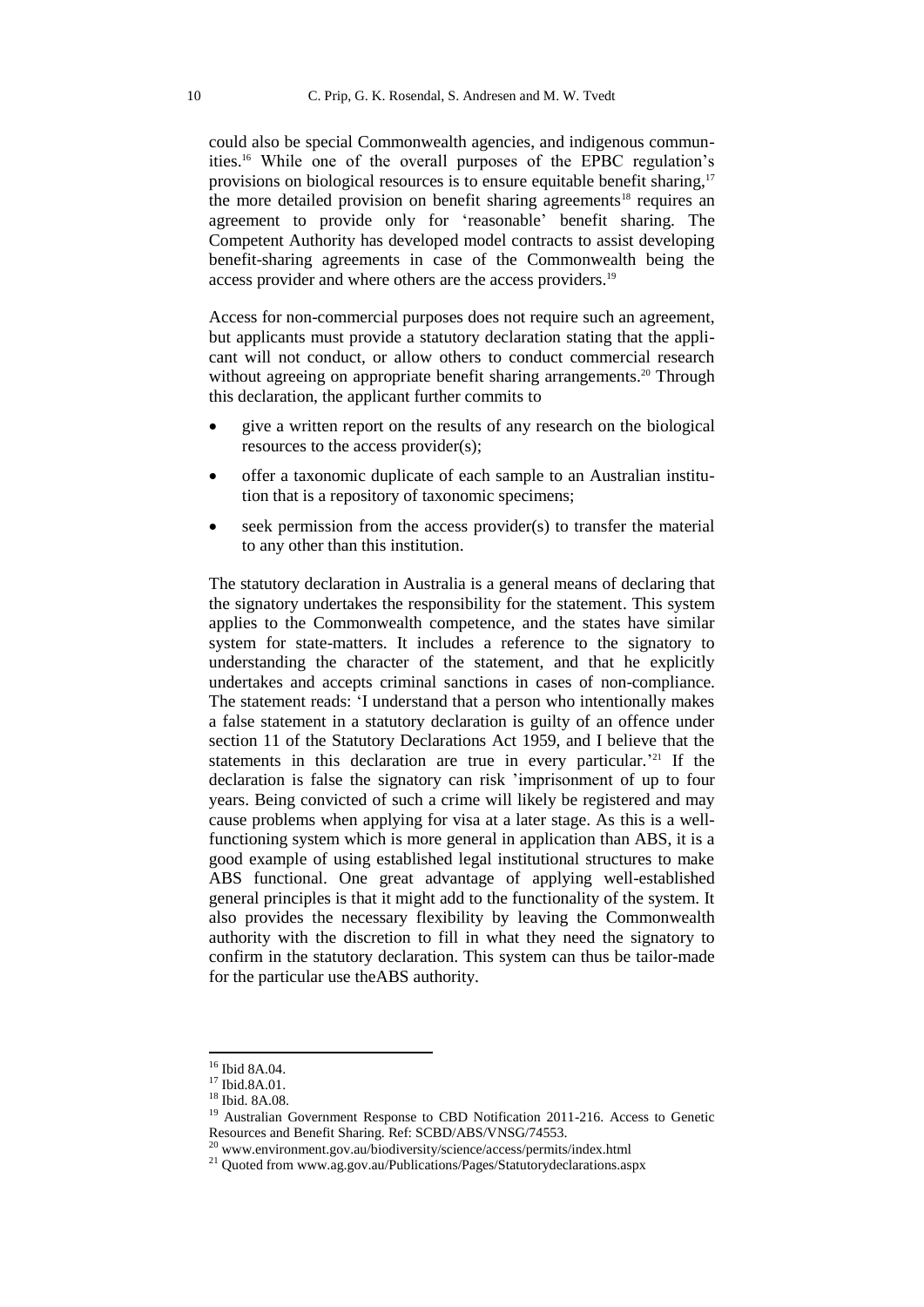One could ask whether the same could not be achieved by the ABS permit or a contract. Both these legal documents would be binding. One core difference could be that for breach of them to be linked to criminal sanctions the legislator would have needed to pass a specific prohibition making ABS illegal without PIC or MAT. The political willingness to pass such an act could easily be perceived as too restrictive for the bioprospector. Thus, linking the permit system to this existing structure of law might prove useful. However, as for other parts of criminal law, the effect will correlate with efforts to prosecute breaches of the prohibition.

## *Use of indigenous land and traditional knowledge*

Where access to biological resources is applied on indigenous peoples' land, the Regulation requires prior informed consent of the indigenous land owner or the native title holder of the land.<sup>22</sup> 'Native title' is regulated by *the Native Title Act* 2003 and describes the recognition by the Australian legal system of rights and interests of Aboriginal and Torres Strait Islander peoples to land and waters according to their traditional laws and customs.

To support indigenous owners of biological resources and safeguard their rights, the Regulation requires the Minister to be satisfied that the conditions for prior informed consent and mutually agreed terms in a benefit sharing agreement have been met. Only then can a permit be issued. This control system is in recognition of the fact that not all indigenous owners have the resources to negotiate with applicants on equal terms (Burton, 2009: 97).

According to interviewees, most cases implying prior informed consent of indigenous people have pertained to access to biological resources in the national parks Kakadu and Uluru-Kata Tjuta. Both parks are located on indigenous people's land in Northern Territory and co-managed by the indigenous owners and the Commonwealth National Parks Authority. These two national parks have an aggregated size of more than 21.000 square kilometres and both been designated UNESCO World Heritage Sites due to their extraordinary natural beauty and ancient cultural heritage.

As mentioned above, a permit for the commercial or potential commercial use of biological resources can only be issued after a benefit sharing agreement between the applicant and the access provider(s) has been reached. Regulation 8A.08 sets out the requirements for such agreements, and these include as the most detailed requirements safeguards for indigenous peoples when their knowledge of biological resources is used. Consistent with CBD Article 8(j) benefit sharing arrangements involving traditional knowledge must include:

 recognition of and valuing of indigenous people's knowledge to be used;

-

 $22$  EPBC Regulation Part 8A.10.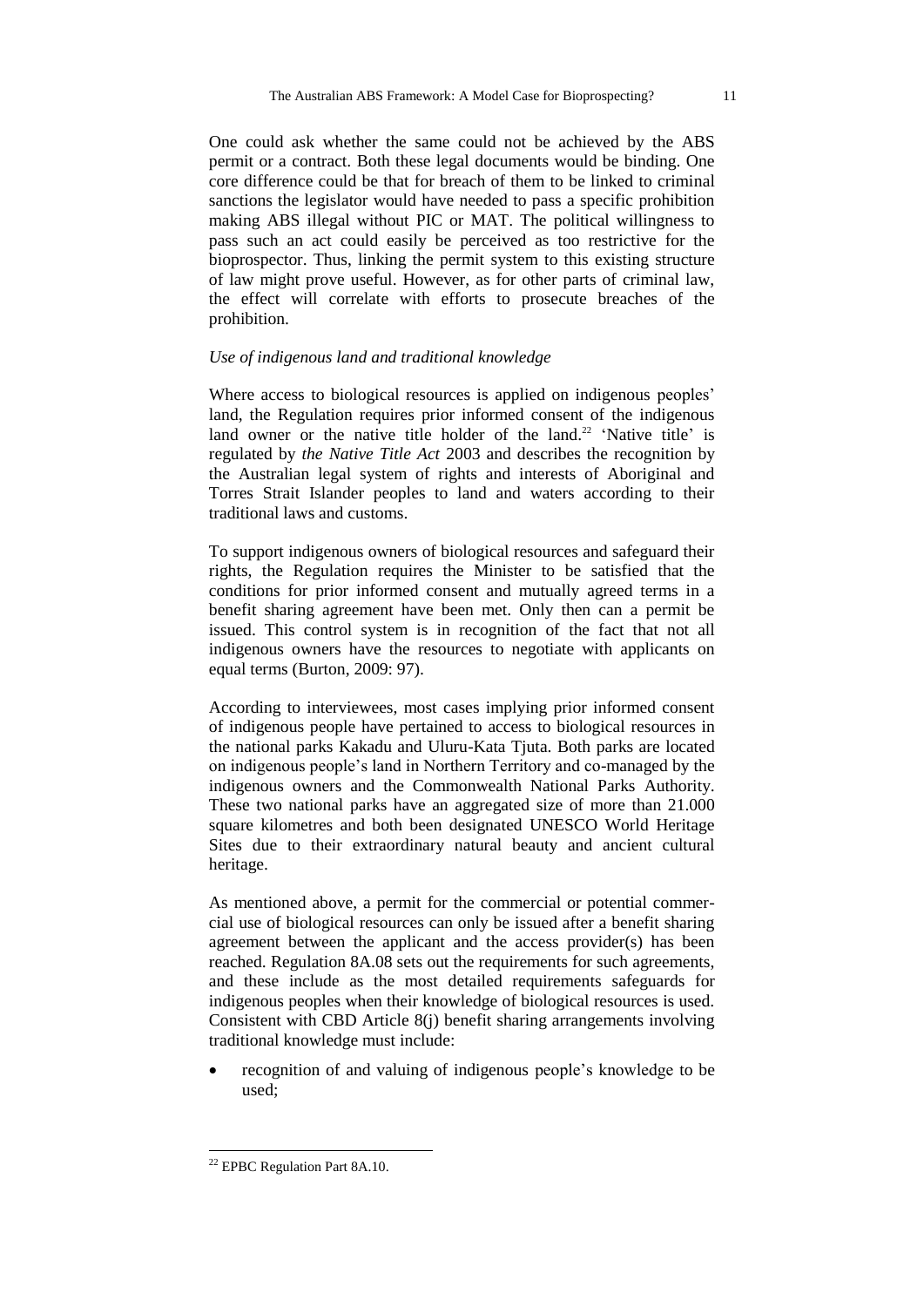- a statement regarding any use of such knowledge including details of the source;
- a statement regarding benefits to be provided or any agreed commitments given in return for the use of the indigenous peoples' knowledge;
- a copy of the agreement regarding use of the knowledge (if there is a written document), or the terms of any oral agreement, regarding the use of the knowledge.

#### *Registration*

Permits granted are kept in a register, the Genetic Resource Information Data Base (GRID), which is available for public viewing.<sup>23</sup> As of 1 March 2014, 237 permits have been issued since December 2005, when the regulations came in force, of which all but one have been for noncommercial purposes.<sup>24</sup>

#### *Exemptions/accreditation*

EPBC regulation 8A.05 provides for a mechanism to exempt specific biological resources or collections of such from the provisions referred to above. The exemptions may include collections which are administered in a manner consistent with the stated access and benefit sharing purposes of EPBS regulations. In effect, this implies an accreditation system for certain ex-situ collections of biological resources. Agreements of such accreditations have been made with the Great Barrier Reef Marine Park Authority, the Australian National Botanic Gardens, the Australian Institute of Marine Sciences (AIMS), and the Australian Antarctic Division.<sup>25</sup> While only one permit has been granted for commercial purposes, several commercial benefit sharing agreements have been negotiated under this accreditation system. There are also a growing number of cases where the conditions of use agreed to under the Statutory Declaration have resulted in researchers interested in previously unforeseen commercial potential returning to the Competent National Authority to renegotiate terms.

## *Compliance and awareness raising*

A fine may be imposed for access without a permit or for breach of conditions stipulated in a permit.<sup>26</sup> Civil remedies are possible in cases of breach of the terms set out in benefit sharing agreements.

The introduction of the Genetic Resources Data Base (GRID), with which all permits and associated information are published, has been highlighted as an important mechanism for open verification of compliance with Australian ABS legislation (Burton, 2009). It is anticipated that the ABS-CHM will supersede the need for this task at the domestic level.

-

<sup>23</sup> www.envrionment.gov.au/grid/public//perrep/jsp

<sup>&</sup>lt;sup>24</sup> Australian Government Response to CBD Notification 2011-216.

 $25$  Ibid.

<sup>&</sup>lt;sup>26</sup> EPBC Regulation 8A.06.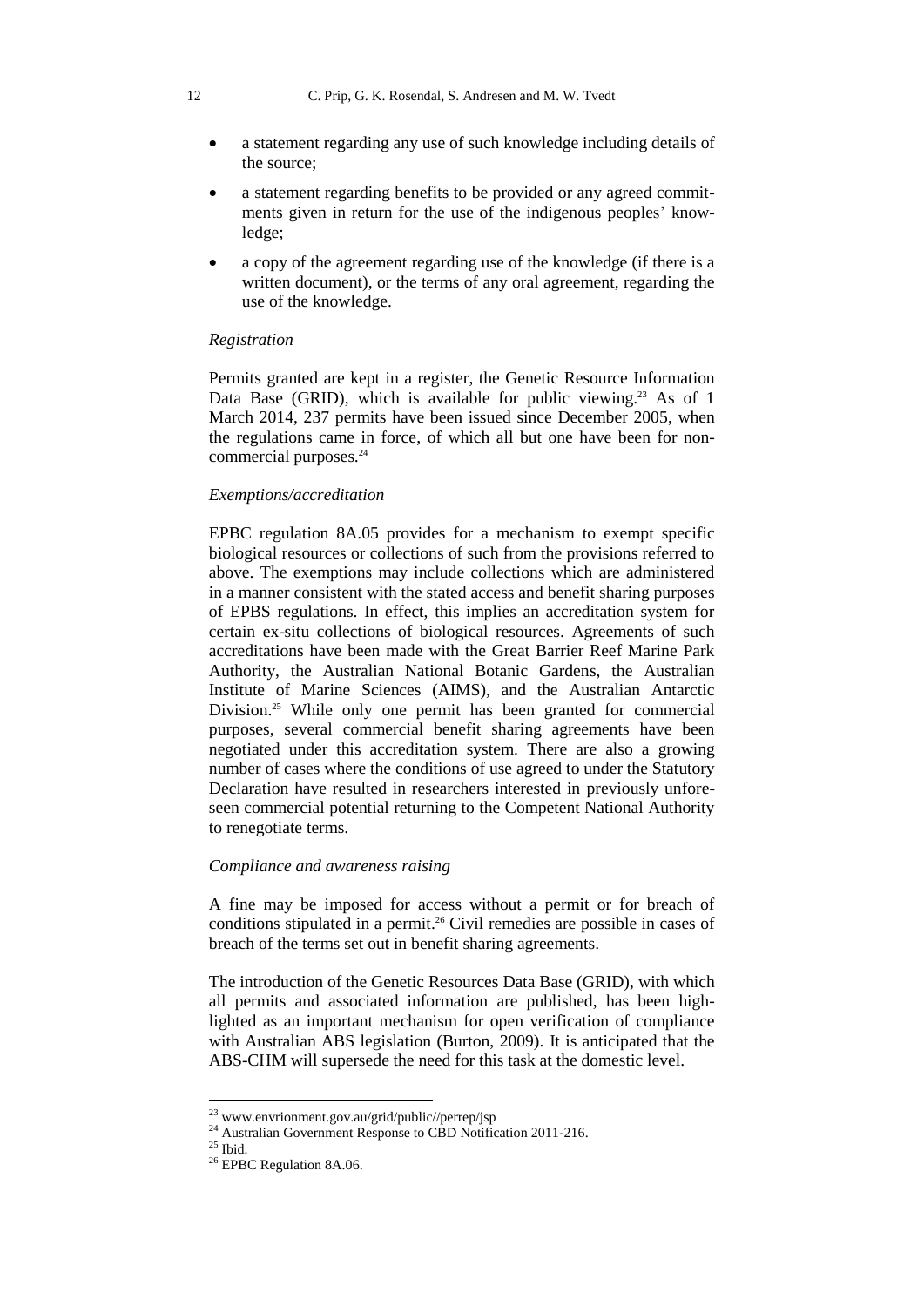In the opinion of Australia's Government, an educative and consultative approach to compliance has had very positive results. To build awareness of the Australian ABS framework, a number of consultative forums have been established, including the Biodiscovery Industry Panel, a forum for biodiscovery practitioners such as universities, research institutions and private sector firms. The Panel has made it possible to build an understanding of the regulatory requirements and minimize the need for compliance actions.<sup>27</sup>

## **4.2 The State and Territory level**

#### *Queensland legislation*

Queensland in 2004 enacted the Biodiscovery Act, the first piece of ABS legislation in Australia. According to interviewees the Act was essentially developed as a response to the extensive Natural Product Discovery Partnership established in the late Nineties between the Queenslandbased Griffith University and the pharmaceutical company Astra Zeneca further described below. The Queensland Government wished to create legal clarity and regulate biodiscovery activities under this partnership in accordance with the CBD regulatory framework on ABS. At the same time, the Government saw the partnership as an indication that great benefits for the State could be reaped from biodiscovery and thus wished to develop a legal framework to ensure such benefits.

According to the Act biodiscovery means 'biodiscovery research; or the commercialization of native biological material, or a product of biodiscovery research'. <sup>28</sup> In a Queensland Government web portal for business and industry, it is further explained that biodiscovery involves collecting samples of native biological materials such as plants, animals, fungi and microorganisms to test for compounds that may have commercial applications (e.g. pharmaceuticals and insecticides).<sup>29</sup> Thus, the definition of the material to be discovered is less precise than the definition of 'biological resources' in part 8A of the Commonwealth EPBC Regulations referred to above, but, as is the case of the EPBC, the definition goes beyond the definition of 'genetic resources' in the CBD.

The Biodiscovery Act does not apply to biodiscovery on private land. The Act, however, applies both within and outside Queensland subject to the Commonwealth Constitution and the full extent of the extraterritorial legislative power of the Queensland Parliament.<sup>30</sup>

In its introductory part, the Act refers to the CBD and states as one of its purposes to give effect to CBD Article 15.

The Act establishes a permit system in which applicants before engaging in biodiscovery must enter into a benefit sharing agreement with the State that regulates the use of the biological material for biodiscovery. The

 $^{27}$  Australian Government Response to CBD Notification 2011-216.

<sup>&</sup>lt;sup>28</sup> Biodiscovery Act, Schedule.

<sup>29</sup> http://www.business.qld.gov.au/industry/science/biodiscovery-business

<sup>&</sup>lt;sup>30</sup> Biodiscovery Act, Section 9.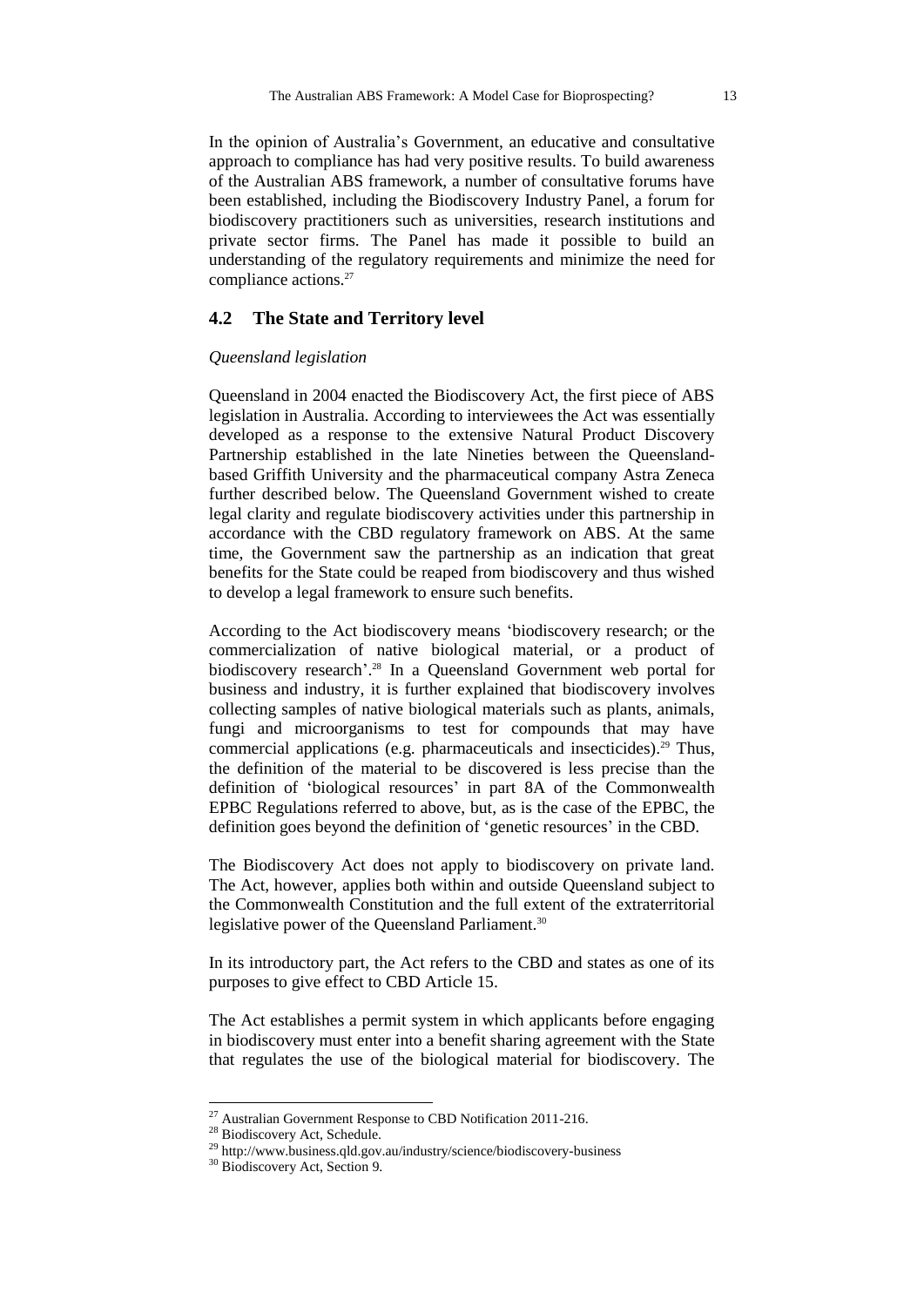applicant must also present a 'Biodiscovery Plan' with information on matters such as proposed commercialization activities, timetable and benefits expected from the activity. Collectors must appropriately identify the material and provide a sample of the material for a museum, herbarium or another 'receiving agency' as specified in the benefit sharing agreement.

The permit is referred to as a 'collection authority' which can be granted on conditions e.g. to ensure that collections are carried out in an ecologically sustainable way. Penalties may be imposed for non-compliance.

The Act differs from the Commonwealth ABS regulations by not having two types of permits for respectively non-commercial and commercial/ potentially commercial biodiscovery. This is interesting as the industry acted as advocates in the process of the Queensland legislation.

The Act does not include provisions for biodiscovery on indigenous people's lands or for making use of indigenous, traditional knowledge, but it is supplemented by the Queensland Biotechnology Code of Ethics which, among other things, covers these aspects in a special section on biodiscovery.<sup>31</sup> The code is not legally binding, but it is considered mandatory for all organizations undertaking biotechnology activities, including biodiscovery, who receive state funding or assistance. Others may sign a statement of intent.

The biodiscovery part of the Code refers to obligations under the CBD and those signing a statement of intent commit to:

- comply with the Biodiscovery Act 2004;
- collect native biological material from state land and Queensland waters only with the prior informed consent of the state;
- Before collecting samples from privately owned land, ensure that the prior informed consent of the landowner is obtained and that there will be the negotiation of reasonable benefit sharing arrangements with the landowner in return for access to the samples:
- Recognizing that there may be culturally significant aspects of the knowledge of Aboriginal and Torres Strait Islander people, treat this in a sensitive and respectful manner if used in the course of biotechnology:
- Where in the course of biodiscovery, traditional knowledge from indigenous persons is obtained and used, negotiate reasonable benefit sharing arrangements with these persons or communities;
- Comply with the Native Title Act 1993;

-

 Not commit acts of biopiracy and not assist a third party to commit such acts.

<sup>31</sup> http://203.210.126.185/dsdweb/v4/apps/web/secure/docs/4342.pdf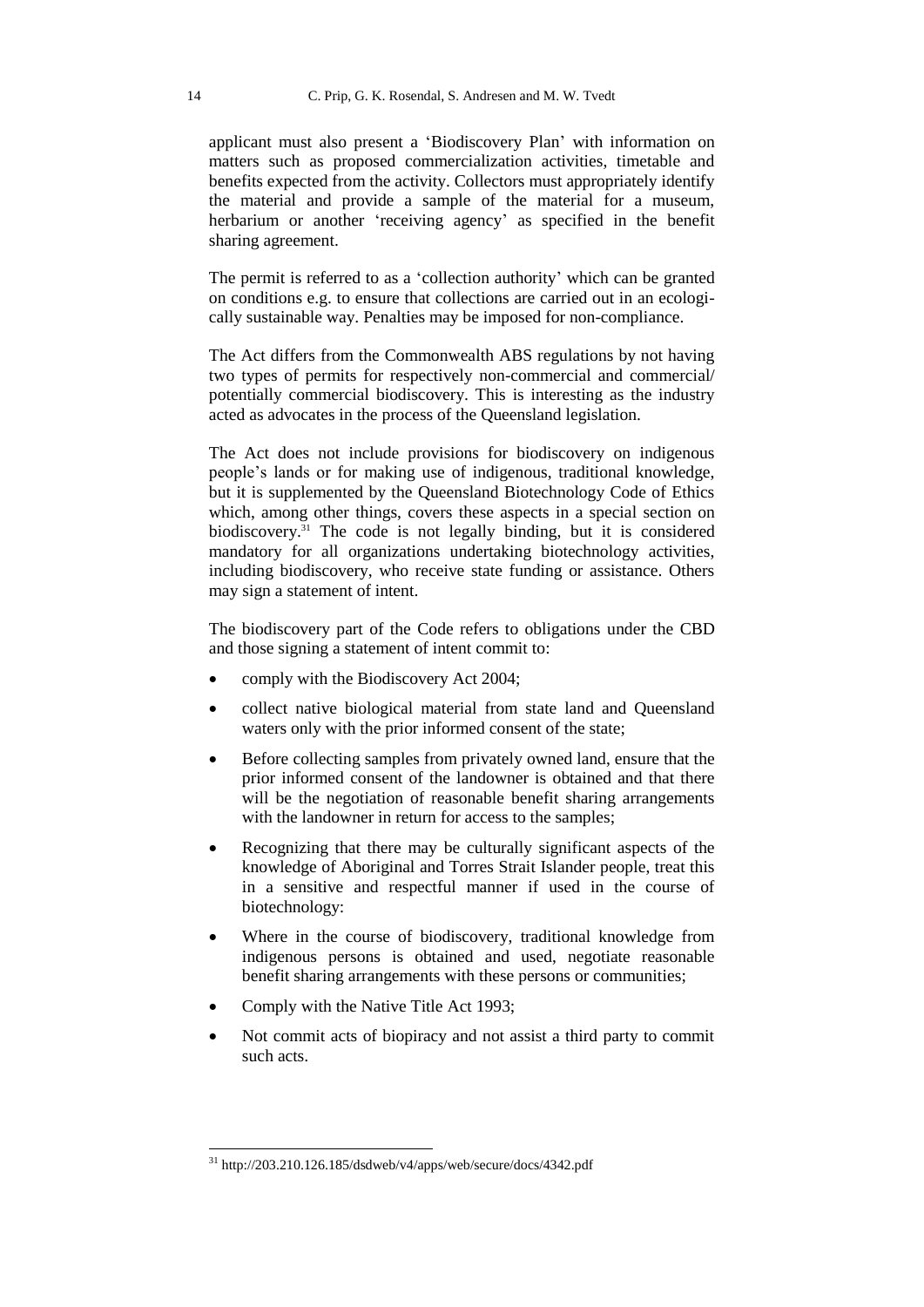According to interviewees only very few collection authorizations have been issued indicating that the Act has so far has had limited practical effect.

#### *Northern Territory legislation*

In the Northern Territory access to biological resources and benefit sharing is regulated by the Biological Resources Act 2006. The principles and procedures are broadly similar to those of the Commonwealth Regulation 8.A with the notable difference that the Northern Territory Act, like the Queensland Act, does not have two types of permits for non-commercial and commercial/potentially commercial use. Also, the Act, unlike the Commonwealth legislation, applies to private land and makes use of the internationally established term 'bioprospecting' as object of the permit.<sup>32</sup>

Another notable difference from the Queensland Act is that the NT Act covers aboriginal controlled land. The latter includes three types of land: aboriginal land; aboriginal community living area; and land subject to native title.<sup>33</sup>

Bioprospecting is subject to a permit, and bioprospectors must enter into benefit sharing agreements with the access providers.<sup>34</sup> Like in the Commonwealth EPBC Regulation the agreements must provide for 'reasonable' benefit sharing arrangements 'including protection for, recognition of and valuing of any indigenous people's knowledge to be used'. 35

Prior informed consent is required if an access provider is not the Territory. The PIC is overseen by the Chief Executive Officer (CEO) of the Territory who among other things must be satisfied that the access provider has had adequate knowledge of the Act and was able to engage in reasonable negotiations, on the benefit sharing agreements, including whether adequate time was given.<sup>36</sup>

#### *ABS measures in other Australian States*

No other states have enacted legislation in this field, but it should be noted that they all have permit systems for collection of biological resources regardless of whether the application is for biodiscovery or not. Broad policy statements on access to biological resources and benefit sharing from their use have been issued by the states of Tasmania and

 $32$  Defined in the Biological Resources Act Section 5 as 'the taking of samples of biological resources, existing *in situ* or maintained in an *ex situ* collection of such resources, for research in relation to any genetic resources, or biochemical compounds, comprising or contained in the biological resources.' The term 'biodiscovery' is also used here meaning 'research on samples of biological resources, or extracts from those samples, to discover and exploit genetic resources of actual and potential value for humanity' (Section 4.1). <sup>33</sup> NT Biological Resources Act 2006, Section 6.1.

<sup>&</sup>lt;sup>34</sup> Ibid, Section 27.  $35$  Ibid. Section 29.

<sup>&</sup>lt;sup>36</sup> Ibid, Section 28.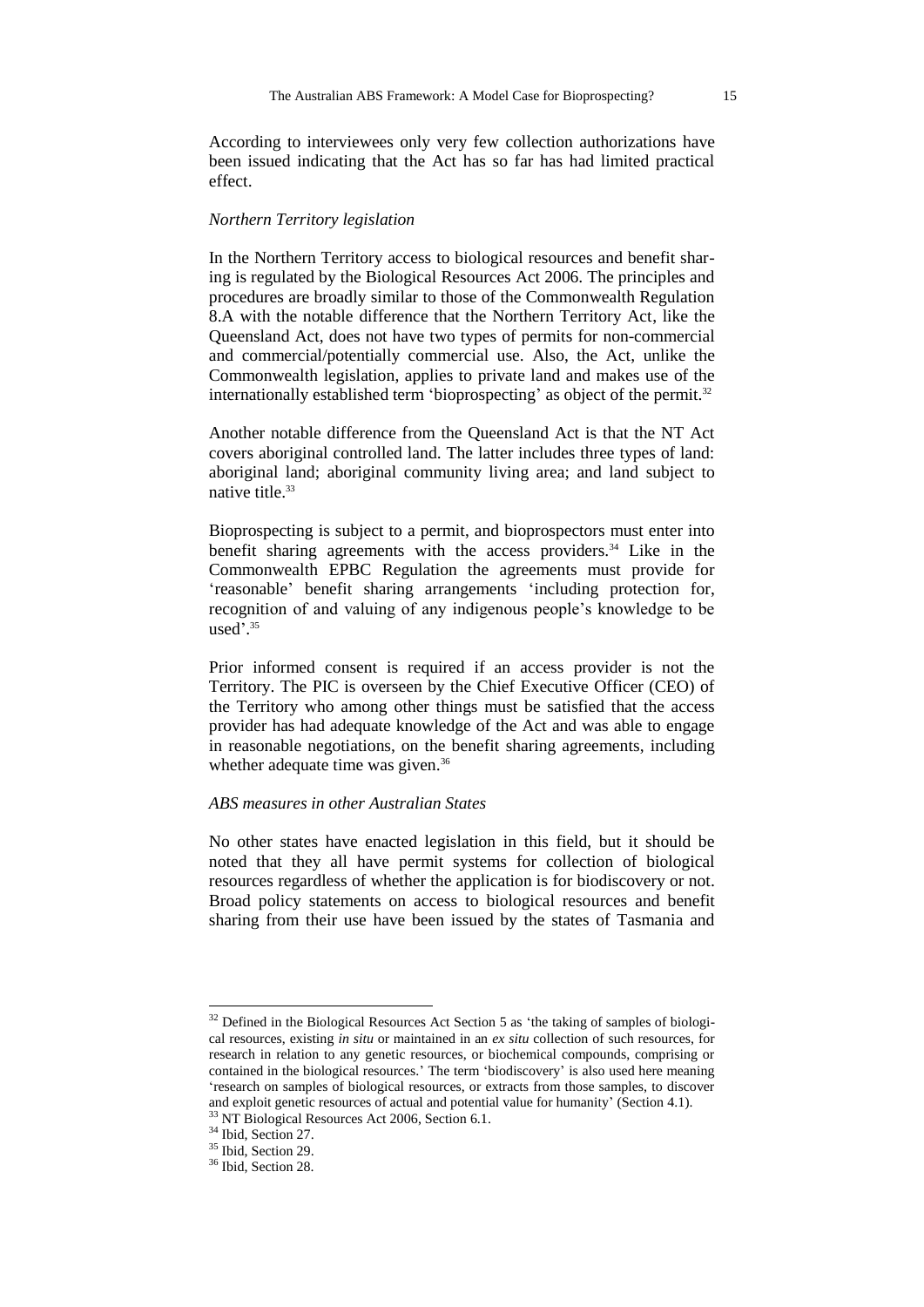Victoria, both expressing support for the nationally consistent approach of 2002.<sup>37</sup>

According to interviewees initial steps have been taken by the Government of Western Australia to develop ABS measures. We are not aware of activities in other States.

In summary, the Commonwealth, Queensland and the Northern territory have enacted legislation to implement the ABS provisions of the CBD. However, these pieces of legislation are not fully consistent, and ABS legislation lacks in the other States and Territories. These sections have described how the laws and systems are set up and the next task is to explore how these pieces of ABS legislation and policies have worked in practice.

 $37$  'Biodiscovery in Victoria – framework for managing access to and use of our native biological resources. 'Biovision Tasmania 2005–2015: Tasmania's Biotechnology Strategy'.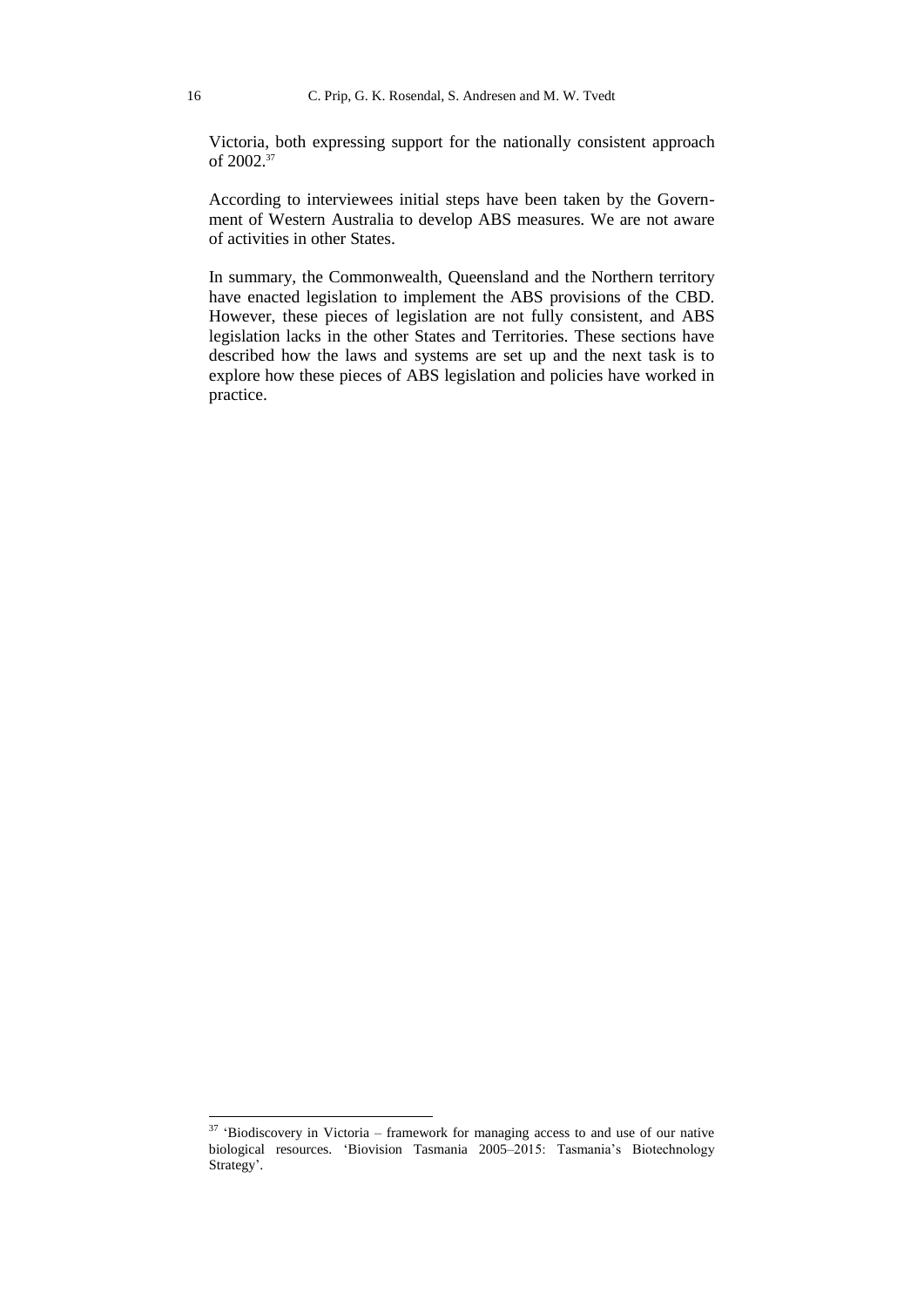# **5 Australian ABS Legislation and Policies in Practice: Perceptions and Lessons**

## **5.1 Actors and activities involved in biodiscovery**

#### *Actors on the provider side: States and the Commonwealth*

The provider is most commonly the Commonwealth or the State/ Territory, but it could also be agencies thereunder and indigenous communities, or private land owners. In most cases of biodiscovery agreements there will be a research institute, often a university, that signs the agreement as a kind of intermediary between the public provider and the private user, most often a company.

In Commonwealth areas, collection of biological material may require different types of permits for the same material. Besides the permit for biodiscovery, there could be permits for e.g. collection in protected areas and of species listed as endangered. The Commonwealth administration is in the process of streamlining and simplifying the permit procedures thereby making them more user friendly for biodiscoverers.

Approximately 230 biodiscovery permits for biodiscovery in Commonwealth areas have been granted in all, but only five in Queensland. This seems to imply a significant difference between the impact of the Commonwealth and the State/Territory biodiscovery permit systems. This might be due to the differences in permits for non-commercial and commercial activities.

### *Actors on the provider side: Researchers / academia as intermediaries*

Large collections of genetic material (samples) can be found within academic institutions and a great deal of this material has already been made ready for further examination of their active compounds. We looked into biodiscovery activities of three of the most central ones, all in the biodiversity rich State of Queensland.

#### THE ESKITIS INSTITUTE, GRIFFITH UNIVERSITY

The Eskitis Institute for Cell and Molecular Therapies, under Griffith University, Brisbane, is a drug discovery research centre searching for and developing new drug and cell-based therapies in areas such as cancer, infectious diseases, neurological diseases, and global health. Eskitis' research is supported by the Nature Bank, an integrated drug discovery platform encompassing a library of over 200,000 optimized natural product fractions derived from a diverse collection of over 45,000 samples of plants and marine invertebrates. Eskitis is also home to the Queensland Compound Library (QCL), an automated library of nearly 400,000 pure compounds from samples. The Eskitis institute encourages researchers to send their molecules to the QCL and/or to select screening tests from the compounds there. QCL provides automated retrieval of the requested samples and supervises the formatting into the preferred micro plate format. When screening hits are identified, contact is enabled between chemists and biologists in Australia and abroad for potential collaboration.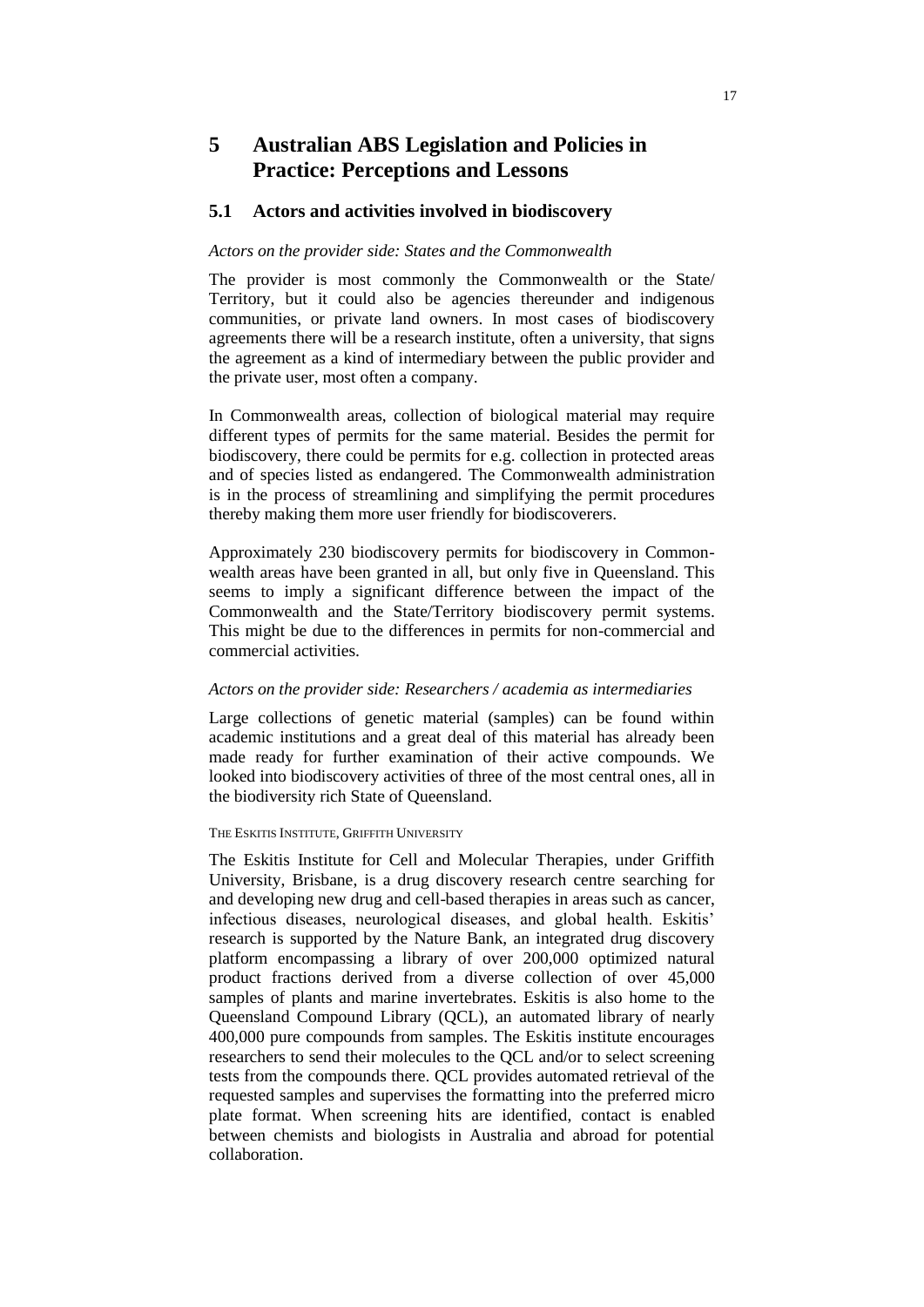Samples for Eskitis' Nature Bank have been collected in Australia, Indonesia, China, and Papua New Guinea and are ready for analysis to determine whether novel bioactive compounds could hit a particular target or bind to a specific protein. Nature Bank fractions can be accessed for screening on assay systems, with follow-up isolation chemistry at Eskitis. The Nature Bank thus provides the service of processing natural products of biota or crude extracts into fractions to create assay-ready screening sets. The next step of the biodiscovery process is to set up the assay properly, i.e. devise the method or 'how to pose the research question practically', which is scientifically more challenging than making the fractions. The Bank stores, reformats and dispatches fractions around the world. Samples are sent to i.a. the UK, the USA, Canada, China, and Denmark in collaboration with Eskitis scientists.

In 1993, the Griffith University entered into a National Product Discovery partnership with Astra Pharmaceuticals (later AstraZeneca, AZ), one of the world's leading pharmaceutical companies.<sup>38</sup> Advances in science at that time had made it possible to research natural products more quickly, inexpensively and efficiently, and incentives had been created for this kind of public-private scientific cooperation (Laird et al. 2008).

As part of the partnership, Griffith University through domestic and overseas partners collected biota, made extracts of samples and ran these through high throughput screens (HTS) against targets provided by and of specific interest to AZ which considered the partnership as an extension of its R&D programme (Laird et al. 2008). The extent of integration of the university's work into AZ meant that it could not collaborate with other researchers, decide on research goals or get ownership to research results. AZ had exclusive rights to the samples. This exclusivity for AZ led to certain criticism of the partnership in Australia media for the 'locking up' of Australia's resources by multinational companies (Laird et al. 2008). According to interviewees it is very unlikely that Griffith University would again enter into an exclusive agreement with one company.

The AstraZeneca/Griffith University collaboration preceded both the Federal and Queensland State biodiscovery legislation, but biodiscovery under the collaboration was subject to these pieces of legislation after they came into force. A Biodiscovery Plan was approved under the Queensland Biodiscovery Act 2004 (Laird et al. 2008).

AstraZeneca invested more than 100 million AUD in the collaboration. This was crucial for the foundation of the Eskitis Institute and the collection of samples, which now represents the biological basis of their biodiscovery activities.<sup>39</sup> It also laid the foundation for the following nonexclusive era with collaboration with a wide range of public and private partners.

 $38$  The collaboration has been described in a report from the United Nations University – Institute of Advanced Studies: Sarah Laird, Catherine Monagle, Sam Johnston: Queensland Biodiscovery Collaboration. The Griffith University AstraZeneca Partnership for Natural Product Discovery. An Access and Benefit Sharing Case Study. 2008.

<sup>&</sup>lt;sup>39</sup> The collaboration was referred to as the «golden handcuffs» by interviewees.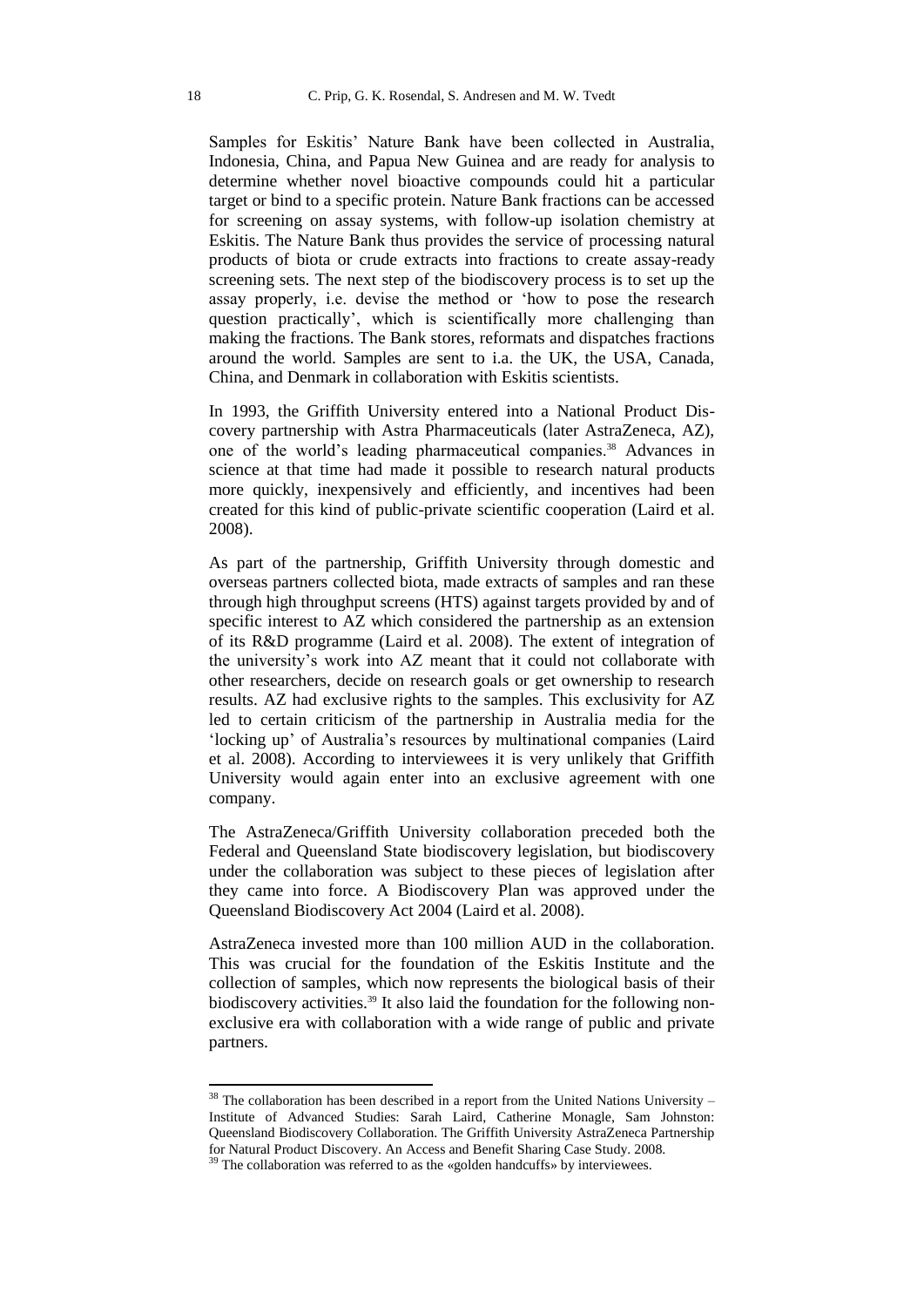It should be noted that the Griffith University/Astra Zeneca partnership has still not lead to commercialization of any product. However, given the often lengthy time it takes to develop drugs from natural products, commercial products can still be developed as a result of the partnership. In that case, Griffith University will receive a royalty to be shared with the collecting institutions and the Queensland Government if the material originated from Queensland public lands.

Since the end of the deal in 2007, the Queensland State as well as the Federal Government have helped finance building the laboratory – the Queensland Compound Library (QCL) that contains and 'manages' the samples, integrating tube and plate storage with sample processing. QCL has considerable technological capacity to control and trace samples.

#### THE AUSTRALIAN INSTITUTE FOR MARINE SCIENCE (AIMS)

Another major academic intermediary in biodiscovery is the Australian Institute for Marine Science (AIMS), a federally funded research institute established in 1979 in response to environmental concerns about the Great Barrier Reef. Its research activities have subsequently spread to all Australia's marine and tropical areas, accompanied by the largest Australian research institution, the *Commonwealth Scientific and Industrial Research Organisation* (CSIRO). In 1987, there was a great number of bioprospecting expeditions in Australia involving AIMS, funded primarily by the US National Cancer Institute (NCI), as part of the NCI large anticancer programme.

According to biodiscovery professionals we interviewed, the interest and demand is higher for marine than for terrestrial biological resources, and AIMS is involved in a large number of activities in the sea all around Australia: AIMS has a huge collection with taxonomically identified samples, all providing screening results and geographical identification. Like the Eskitis Institute, they also send samples from all over Australia to partners with ready assays. Up until recently, activities have been rather old fashioned at AIMS with collection of samples, chemistry screening of material for active compounds and identification of fractions. Its activities and facilities for processing samples are less modern than those of Eskitis. This could imply a smaller outreach, but more importantly, it could mean that their technological capacity to monitor and trace samples would be lesser.

AIMS has obtained biodiscovery permits from the Northern Territories, Queensland, and the Commonwealth. Western Australia is also active in marine biodiscovery, but still lacks legislation that provides for ABS permits. As a result of this, AIMS has sent all its collected samples from Western Australia to a museum there, which means that those samples can be accessed but not used commercially. In Western Australia a collaborative body, the Western Australian Marine Science Institution (WAMSI), has been established made up of other marine research institutions including AIMS to foster marine science. In part WAMSI addresses difficulties otherwise created by the absence of ABS legislation in Western Australia.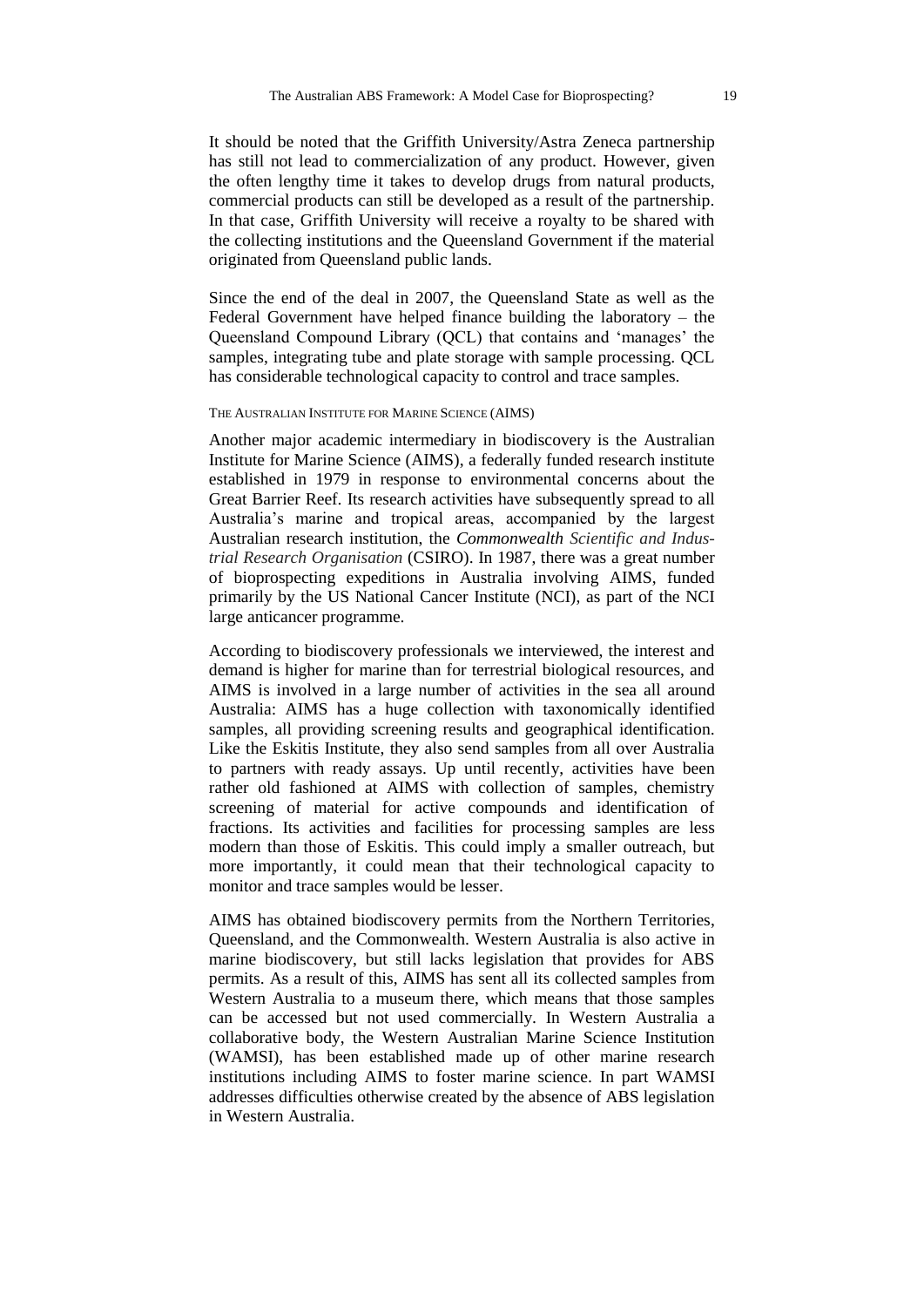On applications under Commonwealth legislation AIMS always applies for non-commercial, scientific permits while being prepared to apply for another permit if the research is leading towards commercialization. This has happened once for AIMS (and for the Commonwealth). Already in 2000 AIMS signed the first biodiscovery agreement with Queensland four years prior to the Queensland Biodiscovery Act. This was due to requests from the biotechnology industry, who demanded that access to genetic material should be in compliance with the CBD. This is early concrete evidence of the importance of legal certainty to industry and the need to avoid of reputational risk.

Another aspect of the intermediary role is that of an approved source for samples. AIMS is registered as a Wildlife Trade Operation and accredited in accordance with the Commonwealth EPBC regulation 8A.05 thereby authorized to grant its own permits and to enter into agreements on benefit sharing.

#### TROPICAL INDIGENOUS ETHNOBOTANIC CENTRE (TIEC)

A third important intermediary is the Tropical Indigenous Ethnobotanic Centre (TIEC) which is part of the Australian Tropical Herbarium based at James Cook University, Cairns, and has been in operation since 2009. TIEC is an Indigenous driven initiative, the first of its kind in Australia dedicated to Indigenous ecological knowledge of plants.

TIEC records, documents and researches cultural plant use knowledge, which could be of mutual benefit to traditional owners and their partners and aims to empower Indigenous people to renew and strengthen their cultural knowledge and practices about plants.

Functions of TIEC include:

- Supporting Indigenous decision-making about plants and plant knowledge
- Keeping traditional and cultural knowledge alive
- Protection of Indigenous intellectual and cultural property rights over plants
- Passing it on the younger generation
- Focusing on building up trust with Traditional Owners before involving other agencies
- Getting information back into the community.<sup>40</sup>

According to interviewees, none of TIEC's research has so far triggered commercialization. TIEC's experience with the biodiscovery permit system is limited, even though the system is considered quite complex.

-

<sup>40</sup> www-public.jcu.edu.au/fmhms/JCU\_077417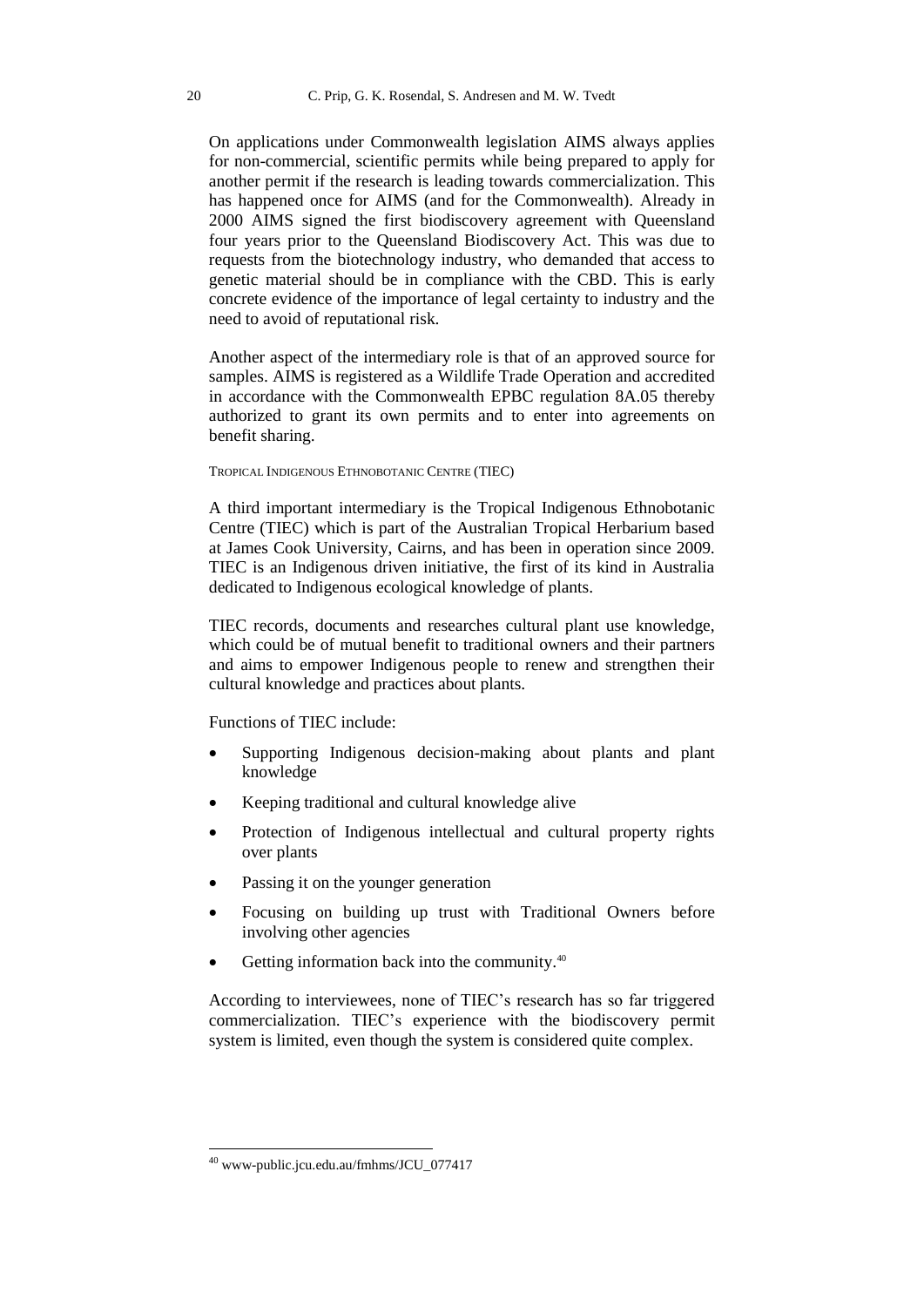#### INDIGENOUS PEOPLES AND TRADITIONAL KNOWLEDGE

One of many controversial issues on ABS throughout the CBD history has been whether prior informed consent and benefit sharing should extend to indigenous and local communities in case of collection on their land and/or making use of their associated traditional knowledge. The Nagoya Protocol was quite innovative in this area *inter alia* by recognising new procedures for establishing a system for Biocultural Protocol. Legal protection of traditional knowledge has been another controversial issue on the international agenda.

At an early stage compared to many other countries, Australia committed to ensure prior informed consent from biodiscovery on indigenous people's land and benefit sharing in any case of using traditional knowledge for commercial biodiscovery. This happened first through the Nationally Consistent Approach from 2002 and later through Commonwealth and Northern Territory legislation. As described above, the legislation quite uniquely provides a government safeguard to control that the conditions for PIC and mutually agreed terms meet certain minimum standards. Also, there are minimum requirements for benefit sharing agreements in cases where traditional knowledge has been used.

In spite of the advanced stage of protection, observers identify inadequacies. Firstly, the geographical scope through legal coverage of only the Commonwealth and the Northern Territory is a limitation in protection.

While prior informed consent and benefit sharing arrangements are mostly relevant for areas under native title, it has been argued that rights should be strengthened for indigenous peoples that are not native title holders but who nevertheless consider themselves as traditional owners of land subject to biodiscovery (Laird et al. 2007). Importantly, traditional knowledge related to marine biodiscovery is largely uncovered. This does not mean that Australian institutions ignore this. AIMS has a policy of recognising indigenous traditional knowledge relating to the marine environment and has undertaken extensive collaborative work with maritime indigenous communities including the establishment of scientific and commercial aquaculture, most notably the cultivation of sea sponges employing techniques arising out of AIMS biodiscovery research into the properties of sea sponges as sources of drug candidates.

Furthermore, in the context of indigenous peoples it has been criticized that the Commonwealth EPBC Regulation in cases of biodiscovery for commercial or potential commercial purposes provides for only 'reasonable' and not CBD consistent 'equitable' benefit sharing<sup>41</sup> and that consent from indigenous knowledge holders is not required when traditional knowledge has been accessed under a non-commercial permit and not in relation to biological resources accessed on indigenous peoples lands (Hawke, 2009 Chapter 5).

On the question of whether there is a demand by industry for traditional knowledge in biodiscovery, it is noteworthy that traditional knowledge

-

 $41$  EPBC Regulation 8A.08.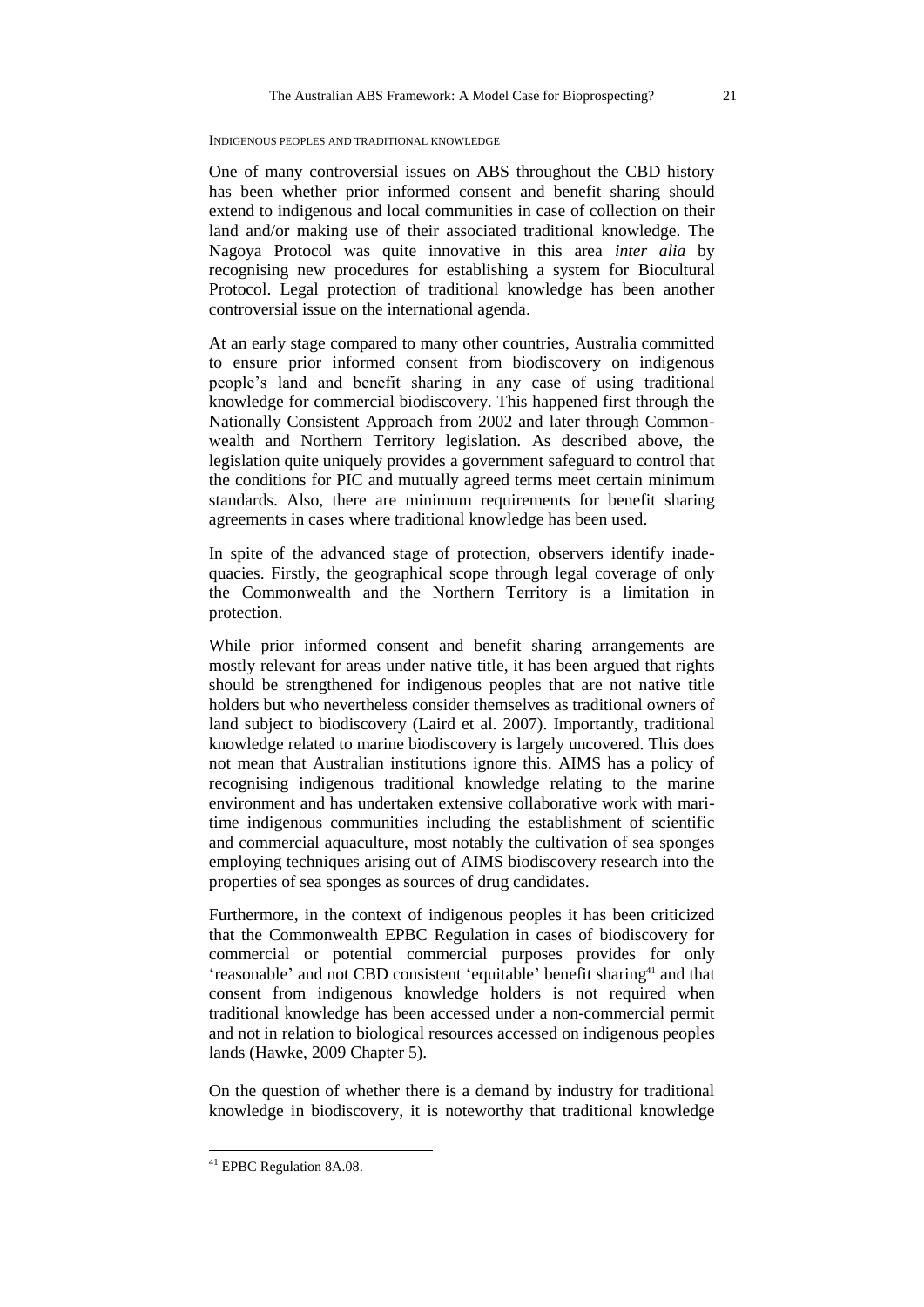was not seen as important and therefore not collected under the AstraZeneca/Griffith University partnership described above (Laird et al. 2007). Conversely, the establishment of the Tropical Indigenous Ethnobotany Centre (TIEC) under the James Cook University (also described above) is a clear indication of will and demand to stop the loss and make use of TK. The Centre is quite busy in providing assistance to traditional owners in recording, documenting, protecting, managing and maintaining their cultural knowledge on the use of plants. Some promising traits and compounds have been identified and the Centre Manager ethno-botanist, Gerry Turpin has received awards for his work. However, the fact that he is the only employee to do the work is an indication of limited political prioritization of the area.

Australian law does not provide for special intellectual property right protection of traditional knowledge, but IP Australia has initiated a consultative process with indigenous peoples to examine whether the current IPR system is sufficient to protect traditional knowledge, or there should be new initiatives. <sup>42</sup> Developing such a national system for protection of TK would be of interest for the ongoing process in the IGC in WIPO as it could inform the global discussion on the matter with an example.

There are great differences among indigenous communities on the perception of IPRs and sharing of TK. Some are very protective of their TK assuming that publishing TK could lead to misuse and hinder them from getting exclusive rights on the knowledge and the related genetic material. This idea seems to originate from WIPO discussions and an assumption that it will be possible to develop some kind of exclusive right on TK and associated genetic material by sharing it. In practice, however, this avoidance of publishing would arguably be much more likely to keep TK out of 'prior art' and hence make TK more vulnerable to IPR and patenting by others. Whether indigenous knowledge is regarded as prior art or not wholly depends on publicly available documentation of the TK. Hence, if TK is published, there is a need for an institutional structure to safeguard first its inclusion in prior art, and second that the patent criteria of novelty and inventiveness are practices in a manner, which does not allow for appropriation thereof.

Another reason for indigenous peoples being protective of TK is culturally based: To many communities, the idea that others outside the group should utilize the TK is akin to taboo. The expressions are closely linked to identity and may be performed only by specific persons within the community. There are also strong views that TK cannot be owned by one person and sometimes this has led to rivalry and conflicts within groups. Hence, it might be better to document the TK through databases in order to stop others from patenting it – which is not always recognized by indigenous peoples. Some indigenous communities refuse research altogether and yet others demand that it must suit their priorities, such as focusing on threatened species.

 $42$  www.ipaustralia.gov.au/about-us/public-consultations/indigenous-knowledgeconsultation/have-your-say/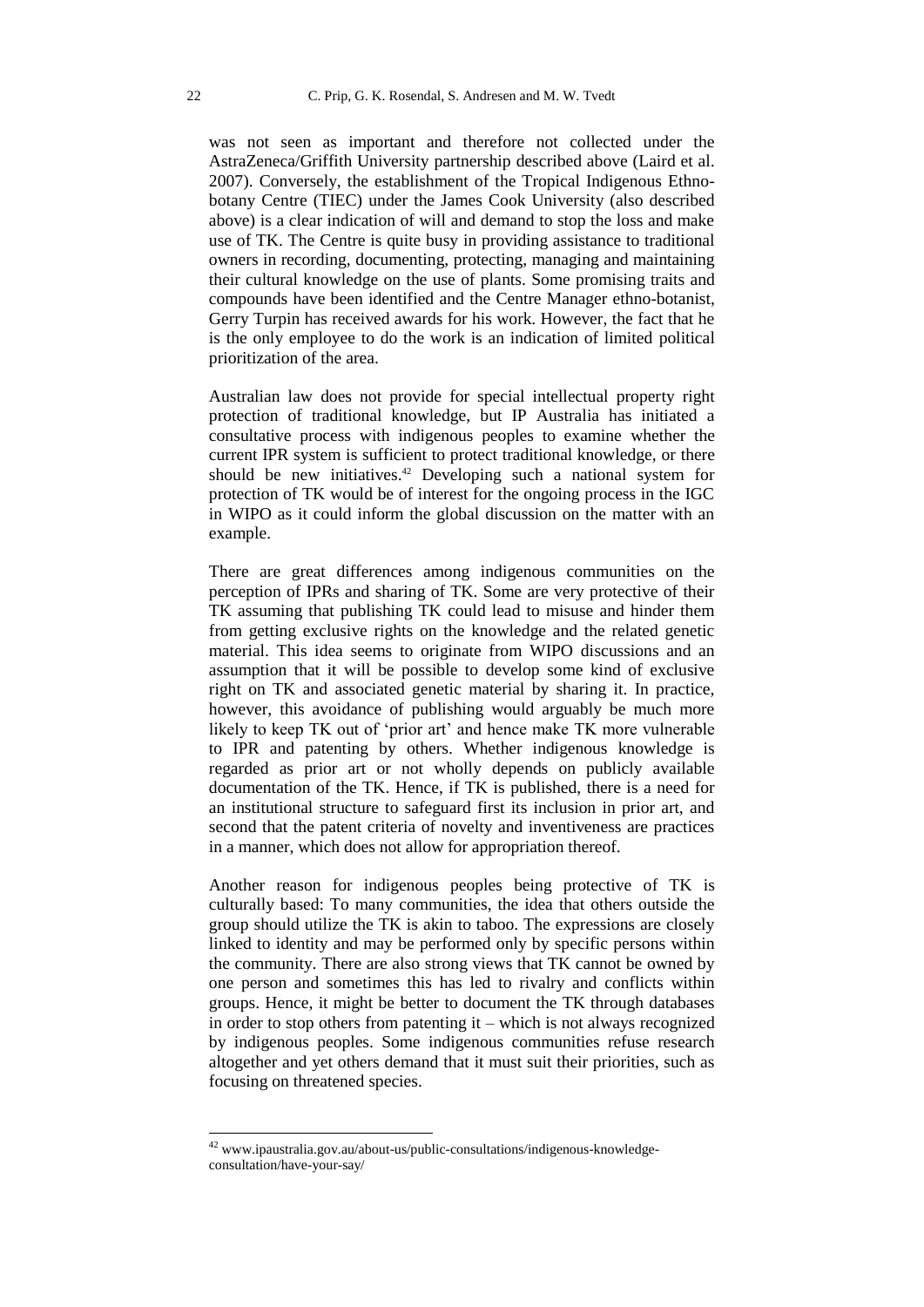Other indigenous communities have an opposite approach and are willing to cooperate with research institutions to develop new pharmaceutical products based on traditional knowledge for commercialization and benefit sharing. In these cases, the communities and the research institutions have jointly filed patent applications. One example is collaboration between the Eskitis Institute, Griffith University and the Jarlmadangah Burru Aboriginal Community in Western Australia on developing a remedy for pain based on an extract from a bark. Another example is the collaboration between Chuulangum Aboriginal Cooperation in Cape York, Queensland and the University of South Australia to develop new plant based treatments for skin conditions such as psoriasis and dermatitis (Simpson et al. 2013). This trend of creating collaborative research initiatives with indigenous communities is increasing (Simpson et al. 2013).

Acknowledging that the CBD and the Nagoya Protocol have provided new opportunities and incentives for collaboration between the research community and indigenous peoples, our interviewees widely agree on a need for improved protection of indigenous rights to biological resources and associated traditional knowledge. It was, however, generally believed that this is not a high political priority for the moment either at the Commonwealth or – and even less – at the State/Territory level. The ongoing national process of assessing ratification of the Nagoya Protocol with stronger provisions on indigenous issues might trigger renewed attention to this subject in Australia.

#### USERS

Although biodiscovery by external actors is encouraged by the Australian Government, biodiscovery permits have mainly been granted to domestic biodiscoverers. The government sources believe that European firms mostly go to Africa and US firms mostly to Latin America to do biodiscovery. The academic sources describe, however, how Australian samples from university collections often find their way all over the world. Moreover, there are several examples of large US and European based companies and institutions such as the NCI, AstraZeneca (described above), the J. Craig Venter Institute, Leo Pharma and the Max Plank Institute all being involved in biodiscovery in Australia. The role of Australia as a provider is therefore potentially large.

## **5.2 Opportunities and barriers for ABS in Australia**

As has often been discussed in the ABS context, there are different types of benefits to be generated from bioprospecting/biodiscovery. In general Australia has reaped many benefits from its biodiscovery activities mainly in the form of improved knowledge of the examined biological resources and their properties.

The Griffith University partnership with AstraZeneca is in a category of its own in terms of generating and sharing non-monetary benefits. As described by Laird et al. (2008) the partnership provided a multitude of benefits in the form of e.g. increased knowledge, training, equipment, technology, infrastructure, and direct payments not only for Griffith University and its Eskitis Institute but also for other institutions in and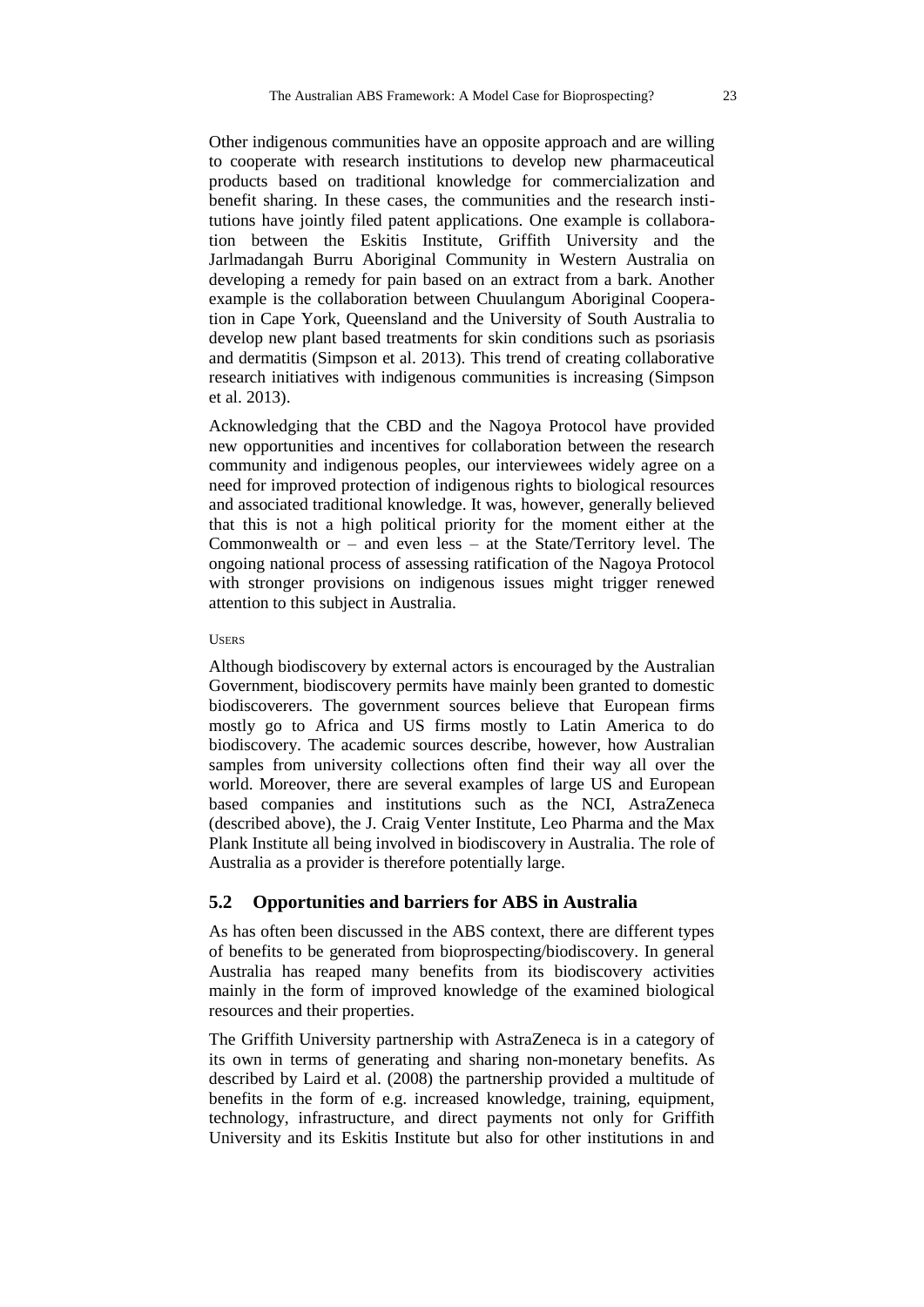outside Australia. Further benefits may materialize if drugs are developed and placed on the market as a result of the partnership.

After the end of the partnership, the public sector (the Queensland and to some extent the Commonwealth government) provided considerable financial support to the Eskitis Institute. Therefore, the State feels entitled to a share of benefits that may be a result of Eskitis research. However, the most wanted type of benefit sharing and with the biggest impact, sharing of commercial earnings of the product developed, seems to have been very limited so far. As mentioned above and puzzling, there is only one biodiscovery case under the Commonwealth legislation on commercial use with benefit sharing likely to come up. The case involves a large study of sponges with anti-cancer compounds and is based on collaboration between AIMS and the National Cancer Institute (NCI) of the USA (further described below).

Our interviewees mentioned a number of possible reasons: First, this could be linked to a dwindling interest and demand for biodiscovery. Second, biodiscovery activities leading to commercialization could actually take place, but are falling outside the regulatory system due loopholes and weaknesses in the system. A third explanation and related to the second could be a lack of compliance by users – intentionally or non-intentionally – with the existing legislation. The three explanations are hard to keep apart and not necessarily mutually exclusive. In the following we will discuss what may be the reasons for the apparent lack of commercial benefit sharing on the basis of these perceptions thereby also seeking to answer our two first research questions on how the legal and institutional system performs and to what extent it provides benefits.

### *Is there an interest in and demand for biodiscovery?*

It was pointed out that public as well as private funding for biodiscovery was reduced. Only ten years ago, funding was available throughout the biodiscovery process while it is currently aimed at the very early phases and for the very last stages prior to a useful product. Government research priorities no longer include biotechnology except when relating to food security, energy, climate, and welfare issues. Attention was also drawn to the lack of replacement by young researchers when older natural products researchers have retired.

At the same time it was pointed out that although there appears to be a decline in biodiscovery activity, the pharmaceutical industry for the moment has more confidence in natural products than in synthetic and therefore is likely to still be in demand of biodiscovery. This demand is underlined by a couple of commercial biodiscovery cases in the pipeline, including a Danish company involved in a study of krill and the recent acquisition of a Queensland biodiscovery company by the Danish company Leo Pharma and its subsequent marketing of a gel to treat actinic keratosis. The drug has been approved by the US FDA and is derived from molecules found in the Euphorbia peplus plant.<sup>43 44</sup>

<sup>&</sup>lt;sup>43</sup> www.prnewswire.com/news-releases/leo-pharma-announces-that-picato-ingenolmebutate-gel-has-been-approved-by-us-fda-for-once-daily-2-or-3-day-treatment-ofactinic-keratoses-138107063.html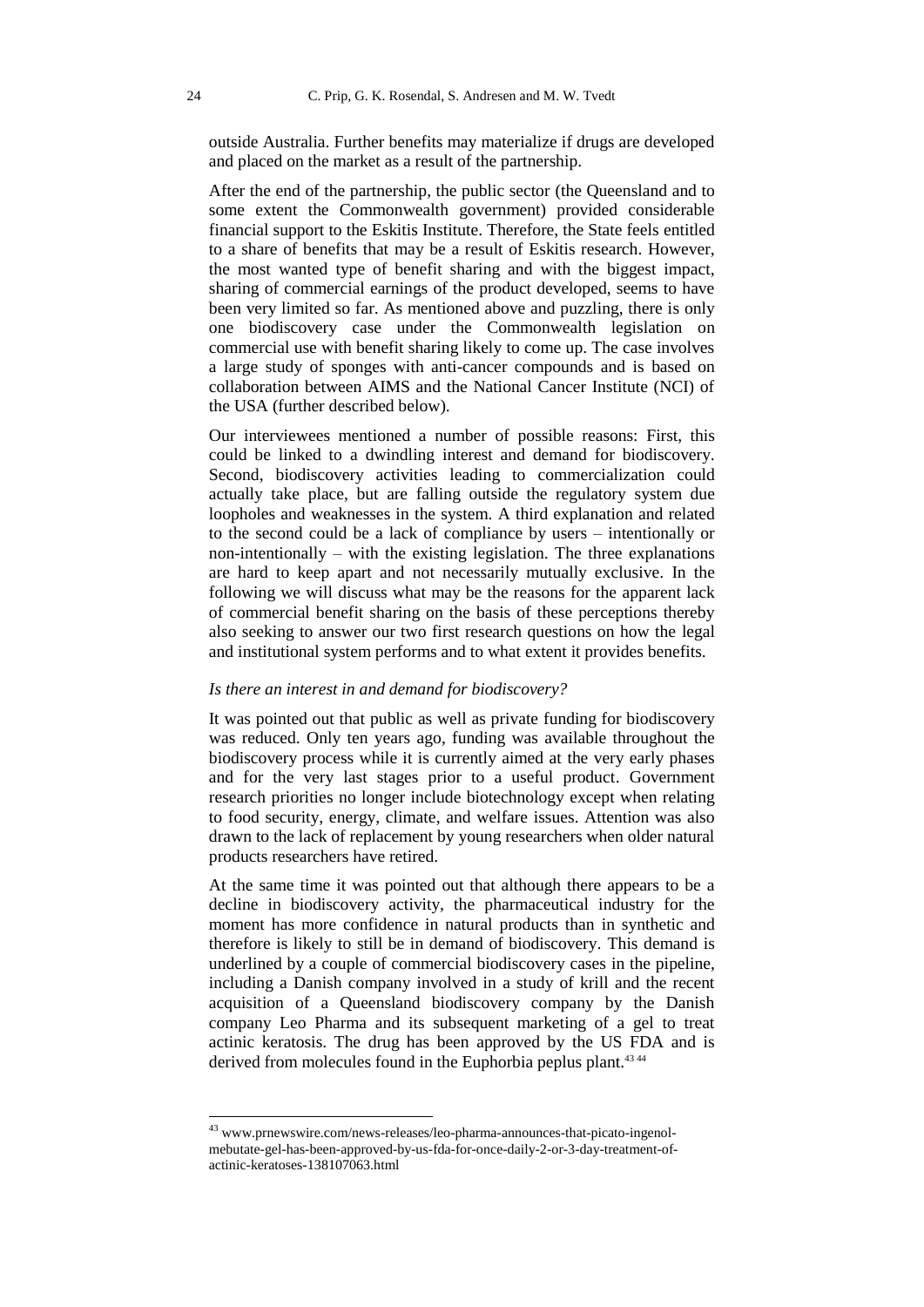'Traditional' biodiscovery on the basis of collection of wild biological resources has been reduced since biodiscovery increasingly is being carried out through ex situ collections. These are regulated in the same way as wild species although sometimes exempted from the Commonwealth regulations when the institutions holding the collections are accredited and thereby authorized to grant permits and enter into benefit sharing agreements. Importantly, those collections that guarantee Nagoya Protocol compliance seem to be most likely to attract 'customers' which again emphasizes the apparent awareness and wishes of users of biological resources to act responsibly.

Finally, as discussed further below, the apparent discrepancy between dwindling biodiscovery activity and a continuing need in industry for biological resources indicates that a certain degree of biodiscovery is likely to take place unreported and/or uncontrolled.

Summing up on this part, the limited presence of commercial benefit sharing does not appear to be a result of declining demand for commercially intended biodiscovery. Rather, it could be a result of the regulatory and institutional system and the way biodiscovery is done not being sufficiently capable to provide this type of benefit sharing. This will be further discussed below.

#### *Is the ABS legal framework adequate and effective?*

Australia is legally advanced in giving national effect to the ABS provisions of the CBD in particular with regard to the Commonwealth legislation. Our interviewees agree that the legislation is functioning well and is generally user friendly. It has inspired the design of the Nagoya Protocol especially in the areas of simplified procedures, certificates of origin and focus on the intent of the utilization of genetic resources rather than on the nature of the material to be utilized (derivatives) (Burton, 2013).

The central feature of the Commonwealth legislation is that the range of activities from non-commercial to commercial is covered at the point of access. The rationale is that it is never possible to link legal consequences to intent as a criterion and that any scientific activity might have a commercial application. Hence, the user must come back to the authorities in the event of commercialization, which also enhances transparency.

We cannot control the derivatives, but we can control the point of access – the point where you actually get the physical thing – that is the only time you can regulate and then you can make it impossible to use it without a permit. This is what the NP does – make it easy to do the right thing: just get a permit.<sup>45</sup>

-

<sup>&</sup>lt;sup>44</sup> As the Euphobia peplus plant is not a native Australian species the process to develop the gel was not subject to a biodiscovery permit.

<sup>&</sup>lt;sup>45</sup> Interview with Ben Phillips, Federal Department of Environment.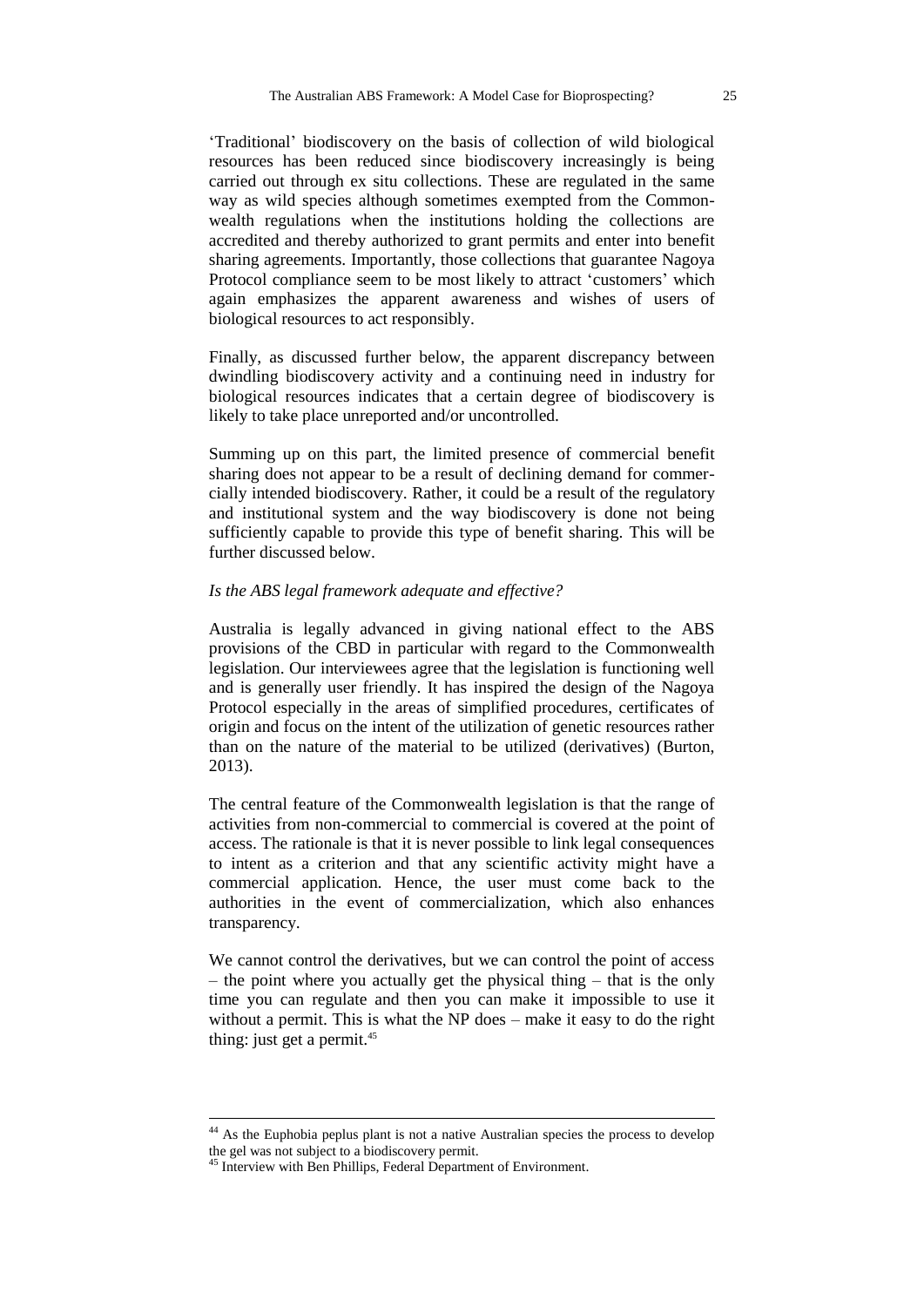It is problematic to link legal consequences to the 'intended use' at the point of time of access to the accession. At the point of time of access, the intent of the collector is not always manifest and thus not externally verifiable. Thus, putting too much emphasis of the regulatory burden on the assessment of the intent of the user at the moment of collecting and taking samples might become an obstacle to making ABS functional on the ground. Australia seeks to clarify this distinction in its definition of 'access' at regulations in 8A.03 by saying, in effect, that a biological resource is covered by its ABS law only if it is taken for the purpose of research and development on its genetic and biochemical make-up. Regulation 8A.03 goes on to explicitly exclude the elements of commodity trade by citing examples of excluded material.

Together with Queensland and the Northern Territory legislation, the Commonwealth legislation has provided coverage of large and biodiversity rich parts of Australia of particular interest to biodiscovery including a large variety of forested areas along the east and north-east coast as well as the huge marine diversity of the Great Barrier Reef. ABS legislation in Australia in line with the CBD has been supported by the pharmaceutical industry eager to act responsibly. However, as already stated it appears as if the legislation has had very limited application or effect in terms of biodiscovery for commercial purposes and thereby as a trigger for ABS and monetary benefit sharing.

The fact that ABS legislation is only in place in three of Australia's many ABS jurisdictions shows that the Nationally Consistent Approach to which the Commonwealth and the State and Territory governments committed in 2002, is still to be fulfilled, and that large parts of Australia remain uncovered by ABS legislation. This includes not least coastal waters within three nautical miles outside other States/Territories than Queensland and Northern Territory which are under State/Territory jurisdiction. Moreover, ABS legislation of the Commonwealth, Queensland and the Northern Territory are only partly consistent and differ in important areas such as distinction between commercial and non-commercial use, coverage of use of indigenous lands and traditional knowledge and coverage of private lands. Our interviewees generally see a great need for further consistency to get better legal certainty using the Commonwealth legislation as the basis. This is particularly important in relation to foreign users of biological resources However, as discussed further below, the declining political attention to ABS matters in Australia makes it difficult to predict if and when the necessary legal action will take place in the States and Territories.

As Commonwealth Competent Authority for ABS, the Department of Environment has served as sparring partner and adviser for the parallel State/Territory authorities. However, due to administrative cuts in the Department and changing political priorities, it has had fewer resources for interaction with State/Territory competent authorities and thereby also seems to have lost track of possible ABS related activities there.

A general lesson to be drawn from this is that a country with different jurisdictions probably wants to include some mechanism for how to fill the gaps, so that parts of the territory do not fall outside the scope of the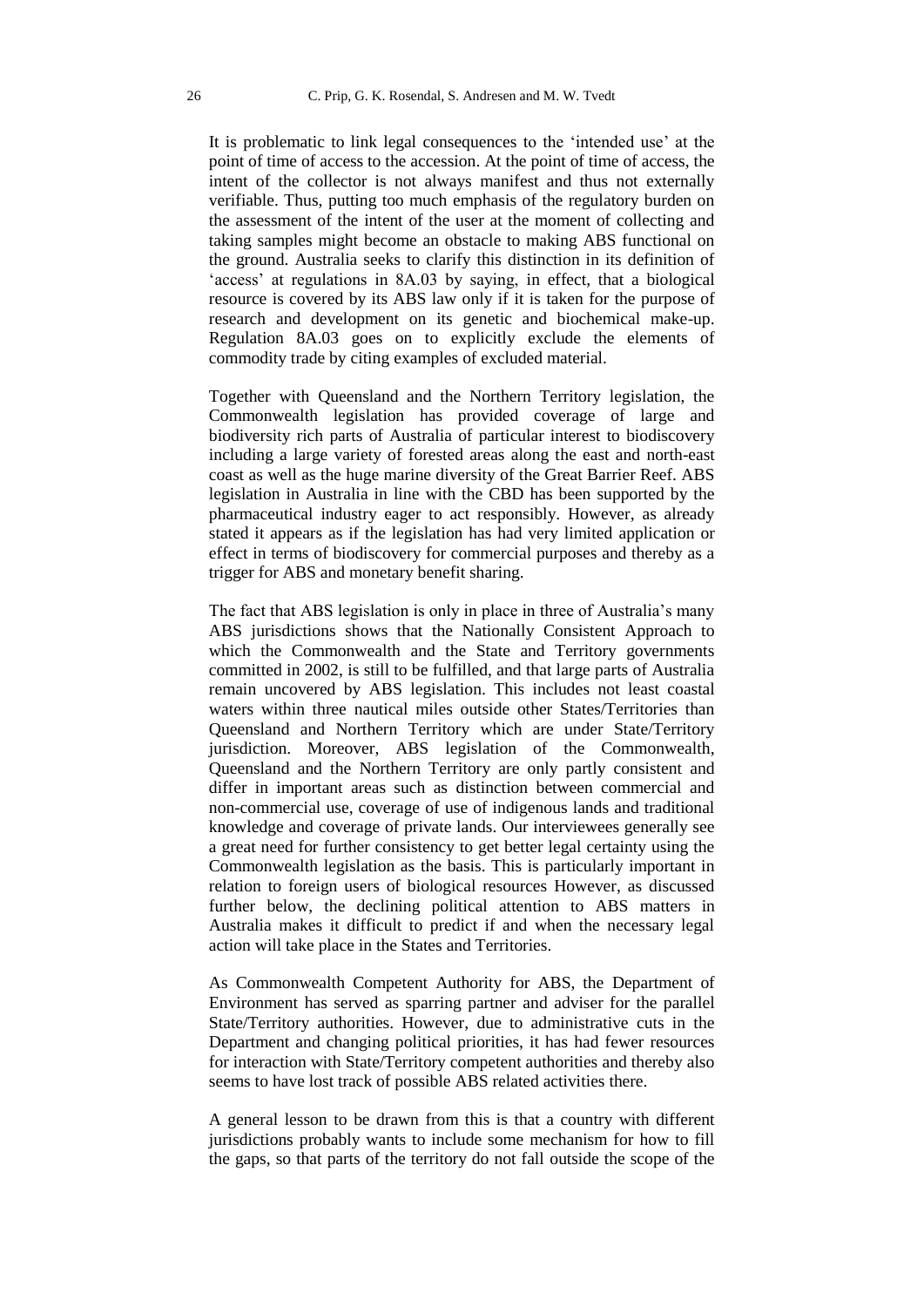legislation. The need for consistency is reinforced by the Nagoya Protocol. The national ratification process may trigger further action at the State/Territory level. However, the Queensland State government officials we interviewed doubted that even the NP would create enough political will for action. In any case, a push from the federal government would seem helpful maybe through initiating a renewed National Consistency Approach.

A second aspect concerning the stringency and enforceability of the ABS legislation concerns its relationship with IPR legislation which also in Australia is a debatable issue. Bioinventions are generally patentable in Australia, provided they meet the patent criteria. Also, Australia has not used the discretion provided by TRIPS Art 27(3) to exclude plants and animals from patentability. The Australian patent system does not require disclosure of origin of biological/genetic resources in patent applications. Here Australian legislation differs from other providing countries and is in line with most user countries. Generally patent law requires the applicant to describe the best mode of carrying out the invention. In these written descriptions information about the origin of the genetic material is sporadically included.

Most of our interviewees see great opportunities in linking the ABS and IPR systems through a disclosure requirement since the IPR system is a functional and strong system that would make it realistic to keep track of genetic material to be commercialized. It was pointed out that when biodiscovery activities turn from non-commercial to commercial, the Intellectual Property Authority would often be the first public authority to deal with the commercial steps, and that the current missing link could be seen as a missed opportunity for strengthening transparency in the ABS system. However some interviewees also point out that the growing number of countries with disclosure requirements (18 to date) helps considerably to meet the acknowledged international need to disclose the origin of genetic resources in patent application and making it less necessary for Australia to introduce such a requirement. Attention was also drawn to the possibility of including a disclosure requirement in benefit sharing agreements between users and providers of biological resources.

Interestingly, the IP Authority is now conducting a study on genetic resources' role in biotechnology patents and the share of Australian actors compared to foreign patent holders. In other words, there is a growing interest in trying to find out whether Australia actually benefits from IP in this sector.

Federal government representatives believe it to be unlikely that Australia will introduce mandatory disclosure and thereby deviate from its present strong position shared by most OECD countries that the ABS and IPR legal systems should not be confused. In any case, this would have to await the outcome of the current negotiating process in World Intellectual Property Rights Organisation's (WIPO's) Intergovernmental Committee on Intellectual Property and Genetic Resources.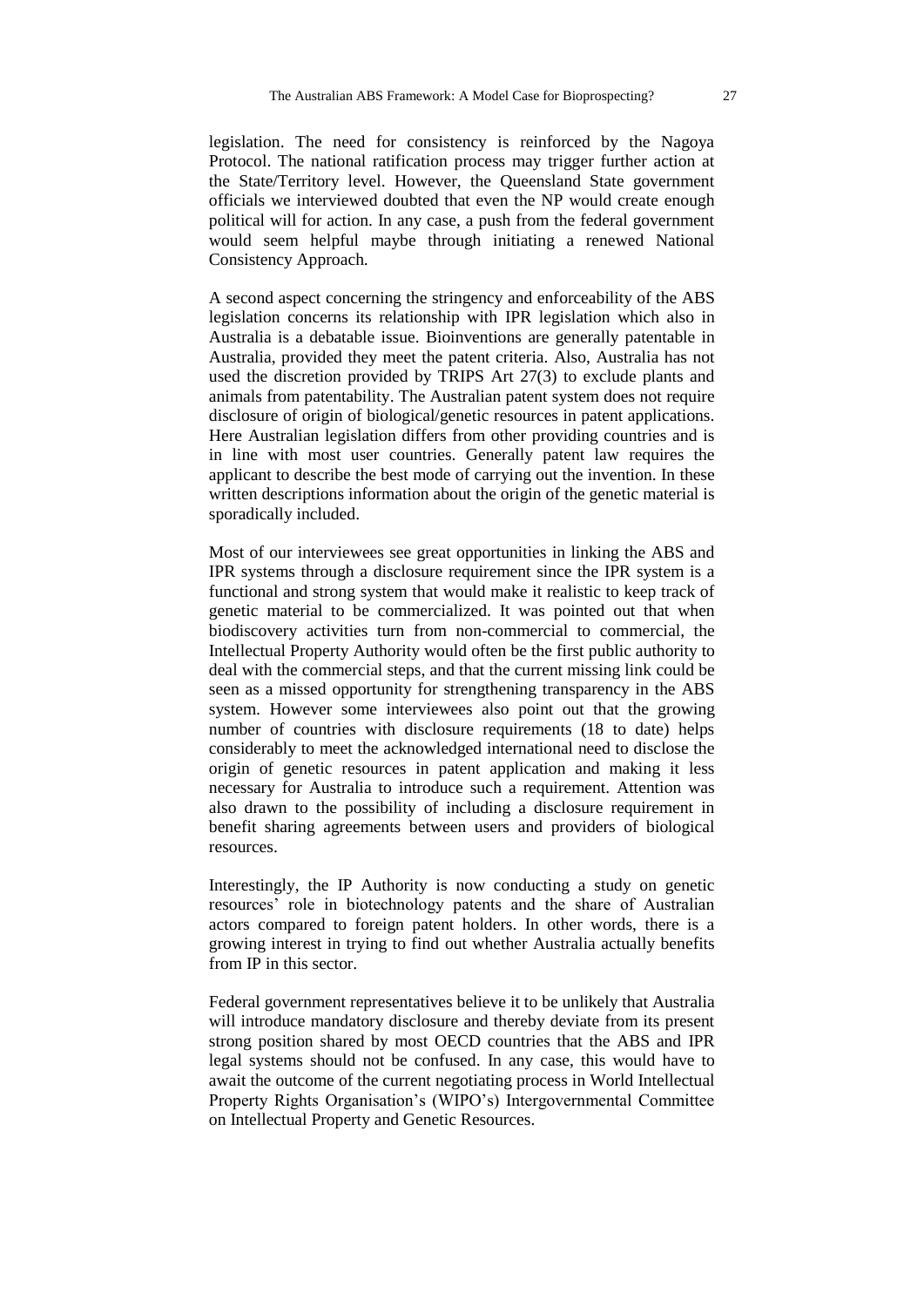Summing up, there is general satisfaction among stakeholders with the ABS legislation, especially legislation covering the Commonwealth. Still, there is room for improvement and with that greater sharing of benefits through creation of legal consistency between State/Territory and federal levels thereby filling the legal gaps. Also, the relationship between IPR and ABS legislation through a disclosure requirement in patent applications was widely seen as a useful tool to measure compliance with benefit sharing agreements.

## *Is the ABS legal framework complied with and enforced?*

Our third question is based on an impression that, despite the low number of biodiscovery permits with a commercial intent and associated benefit sharing, there are quite a lot of activities pointing in the direction of pharmaceutical and other products based on biological resources being developed. A number of our interviewees believed that more biodiscovery is taking place with a commercial intent than what is actually applied for through ABS permits.

With regard to Queensland, its Biodiscovery Act does not distinguish between commercial and non-commercial use, and it was identified as a major problem to pinpoint when biodiscovery activities go from noncommercial to commercial. At the point of issuing a permit, the scientific activity is usually described as non-commercial. These activities are, however, often believed to become commercial down the line and this change of intent is very hard to control. This also applies to scientific purpose permits given to universities that increasingly are partnering with private companies and involved in commercial activities.

Regarding these university – private partnerships, some interviewees believe that public institutions take a disproportionate level of risk in biodiscovery innovation through universities often doing basic research, which is then accessed and later commercialized by private companies if found profitable.

The difficulty expressed by the Queensland government to draw a line when biodiscovery moves from a scientific to a commercial purpose suggests bringing the State legislation in line with the Commonwealth legislation. As we know, this legislation distinguishes between the two and obliges biodiscoverers to apply for a new permit when the purpose of biodiscovery changes. However, this may not be sufficient to solve the problem. As we also know, only one biodiscovery permit has been granted for commercial use under Commonwealth legislation, and it is doubtful whether this one permit accurately reflects the full range of biodiscovery activities under Commonwealth jurisdiction with a commercial intent.

The clear acknowledgement by a wide range of Australian ABS stakeholders that biodiscovery with a scientific intent is difficult to distinguish from commercial intent, and that this may cause problems in terms of compliance and benefit sharing, is interesting in an international context. In international ABS negotiations, developed countries including Australia have been advocating for drawing a sharp line between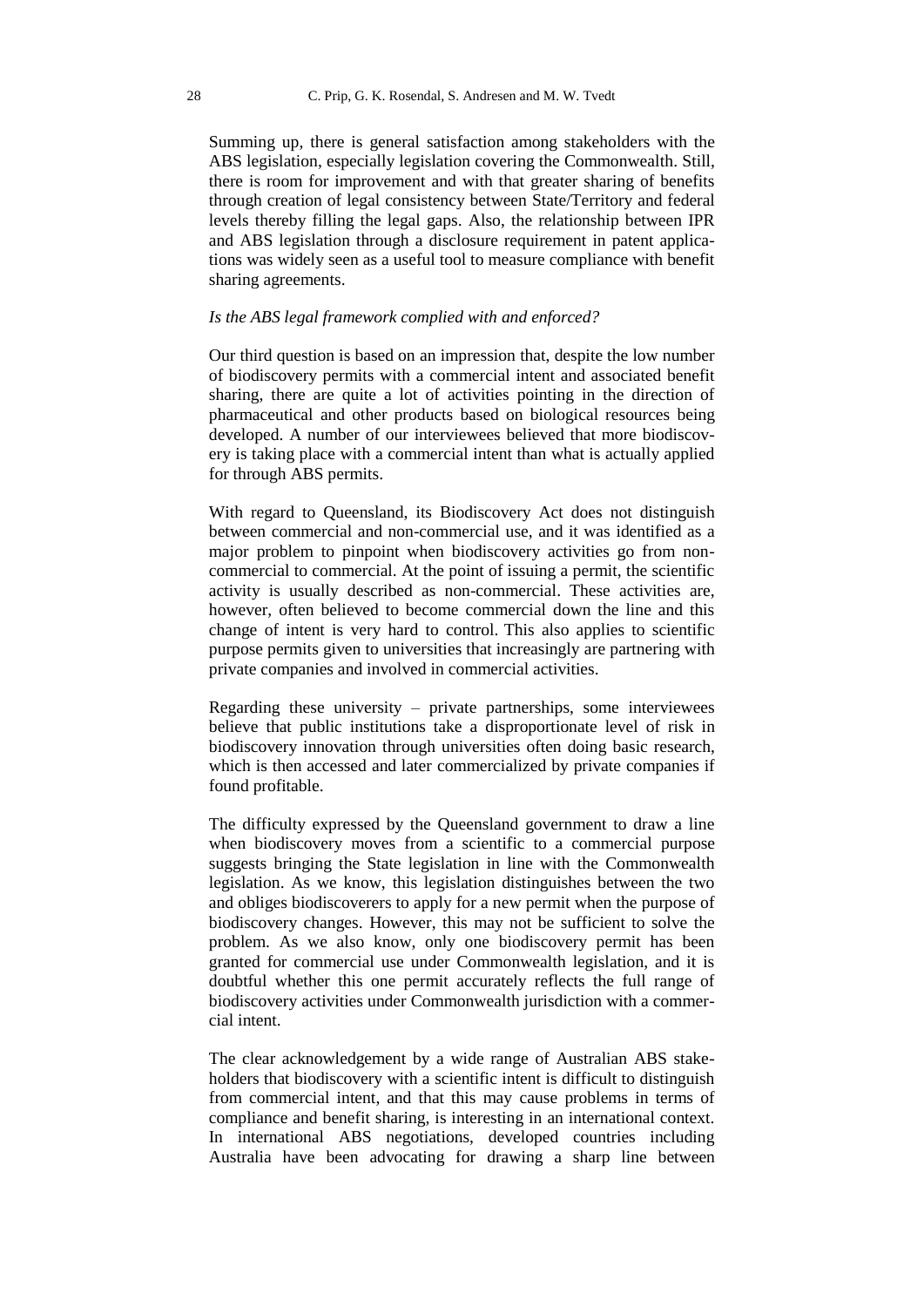commercial and non-commercial activities as a pretext for introducing simplified procedures for the latter. This sharp division found its way into the Nagoya Protocol Art 8 about special concerns. Countries, when implementing ABS, need to decide how to deal with the blurred categories of academic (often classified non-commercial) and commercial use of genetic resources. For allowing an easy access-system for noncommercial uses, two topics need to be clarified: how can it be trusted that the material is not transferred; and in case the non-commercial user identifies something useful, what should then be the legal situation. Typically, the user is outside the jurisdiction of the providing country at that point of time, and can decide whether to come back or not. This could forfeit ABS.

Looking more closely at previous biodiscovery collections and agreements between academia and the big companies, we inquired into the ABS situation for samples acquired during the Griffith University/ AstraZeneca deal. According to scientists at the Eskitis Institute, it was confirmed that the samples and the genetic resources still belonged to the Griffith University after the deal ended, while the knowledge associated with the resources (accessed by screening the material) did not. This was the foundation for further scientific work at Eskitis. As mentioned above, monetary benefits will be provided in case of commercialization of products generated from material under the agreement, and such benefit sharing will apply even when samples were collected prior to Queensland biodiscovery legislation. As far as Eskitis scientists know, there have been no commercial outputs resulting from the agreement so far. It was, however, admitted that there is no way that Eskitis can know this for sure, as it is not possible to trace the process and what compounds have been used. Following up on this line of argument, Eskitis scientists pointed to how their collections have samples that have already been shown to have active compounds (such as medicinal effects). It was explained that it is common that industry follows academia in this manner and that the business sector relies on the work done at universities. By some public authority interviewees it was felt that industry was reaping the benefits from work done by publicly funded universities. Similar experiences and perceptions can be found at the Tropical Indigenous Ethnobotany Centre (TIEC). Even though researchers at TIEC believe that the screening has not led to commercialization yet, they stress that they do not actually know this. The view is that the process is obscure and that compounds could well be extracted and analysed and variants could be synthesized and used by companies to commercialize and take out IP down the road. ('It is all very opaque and at the phase of synthesizing is where you lose track of the material.' 46)

As mentioned before, the one permit granted for biodiscovery for commercial use is that of marine sponges used to develop new drugs to treat conditions such as cancer and bone disease.<sup>47</sup> The compounds were

<sup>&</sup>lt;sup>46</sup> 19 November 2013. Cairns. Interview with Darren Crayn (Australian Tropical Herbarium) and Gerry Turpin (Tropical Indigenous Ethnobotany Centre).

<sup>&</sup>lt;sup>47</sup> www.aims.gov.au/latest-news/-/asset\_publisher/MIU7/content/drug-potential-fromgreat-barrier-reef-sea-sponges-ready-for-commercial-development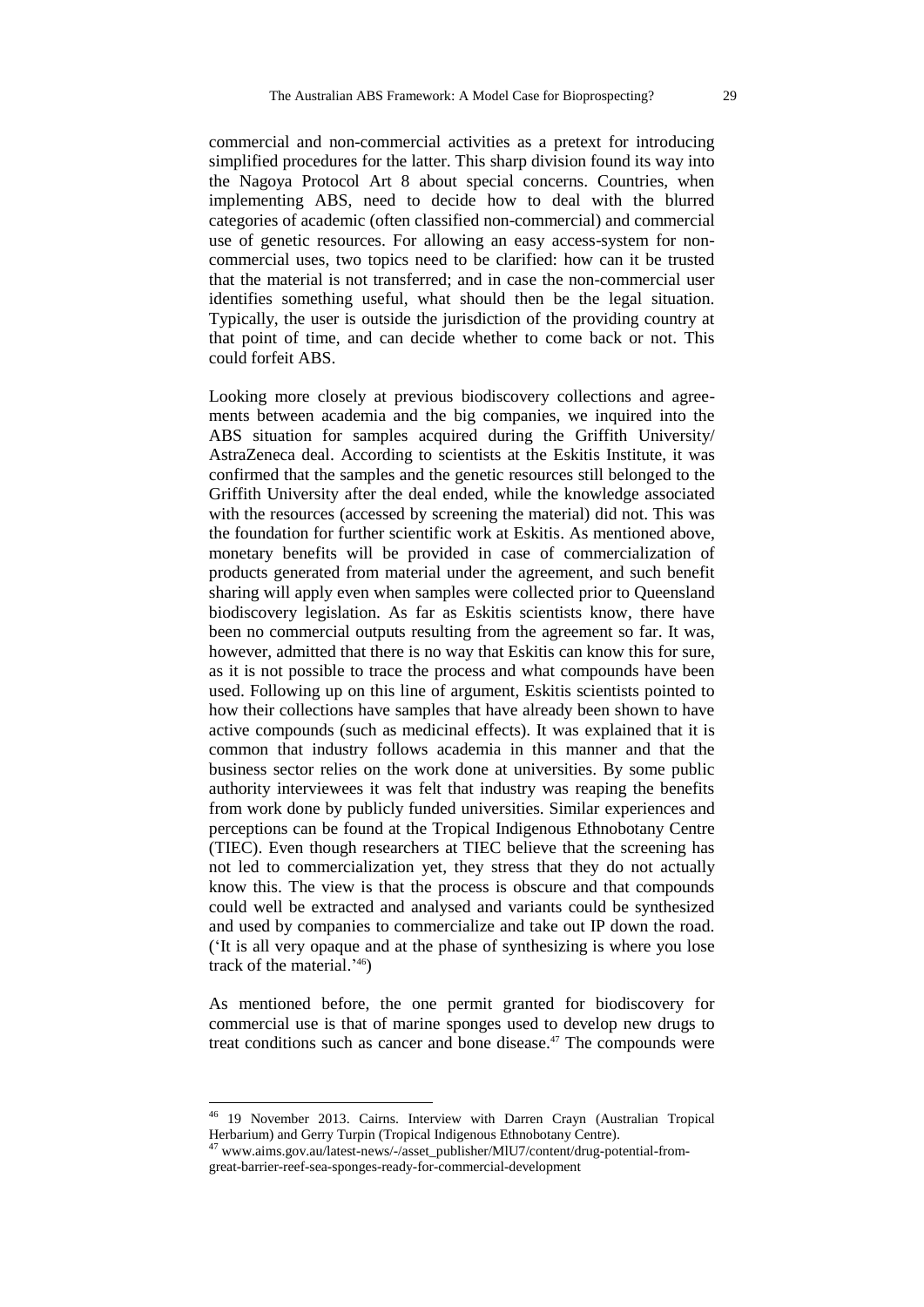discovered in collaboration between the Australian Institute for Marine Science (AIMS) and the United States National Cancer Institute (NCI). It is hence interesting to look further into this case and the role and views of AIMS.

Our interviewee at AIMS maintains that the role of the institute is purely scientific and not commercial and stresses that research publication is the main goal; it was also stressed that publication would add to transparency about the use of the biological material. The Eskitis Institute expressed the same thinking with regard to publishing scientific results from biodiscovery. We asked how such scientific publishing would relate to companies' need for patenting biodiscovery inventions, and we were then told that publishing will have to await patents being granted. Since patenting is usually tied to commercialization and since both are usually regarded as very lengthy processes by industry, this reveals a rather strong commercial influence on research. Alternatively, if the patent process does not take very long this could indicate that commercialization is also not so long away. At least, one cannot argue for both alternatives at the same time.

Also the NCI patents imply some limitations on AIMS ability to pursue further work on the biological material.

A benefit sharing agreement has been established between AIMS in the case of commercialization of the pharmaceuticals derived from the sponges. So far, it has not triggered monetary benefits for AIMS.

As mentioned earlier, industry often prefers to gain access via universities. In addition it was pointed out that the larger companies tend to access material through buying up of smaller firms with much more focused research aims (such as a focus on one assay – discovery platform). This would seem to add to the confusion about who is responsible for fulfilling ABS obligations. If this is a general situation, buying up of the bioprospecting company could become a major way in which to circumvent ABS regulation. Therefore, ABS contracts need to regulate this as one potential scenario.

This harks back to the intermediary role played by academia in biodiscovery agreements (section 5.1) and how key actors in academia view their ability to secure benefit sharing of revenues from utilization of biological material. According to Eskitis, a major challenge with ABS is to identify them or the contracting company that constitute the biodiscovery entity. In their view, the pharmaceutical corporations are not so keen on being recognized as such an entity in ABS contracts. In accordance with Queensland legislation, Eskitis has benefit sharing obligations to the state, but this does not seem to be the case for the pharmaceutical companies commissioning the academic institutions: The universities hence enter into ABS contracts for pure scientific activities, while industry – which takes the material further into the commercial  $\alpha$  activity – is not the counterpart to the signing of ABS contracts. Again this probably raises general question of legal personality and difficult third-party questions in ABS contracts.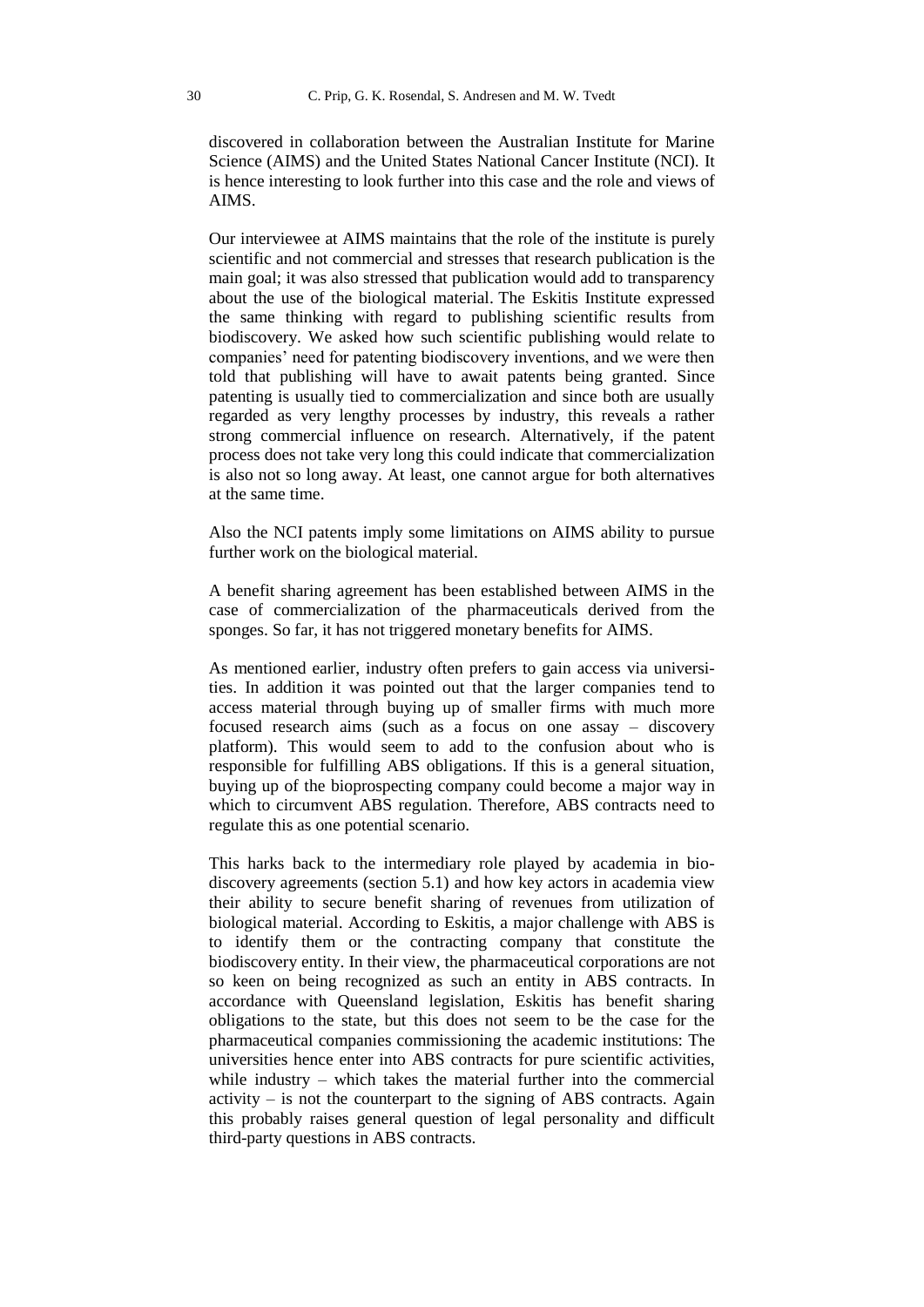Thus, the intermediary role seems to be confusing the different roles as well as traceability and control in the ABS game, and according to interviewees the industry tends to hide behind this confusion to avoid benefit sharing obligations. This seems to be in contrast to the expressed wish of the pharmaceutical industry in Australia and elsewhere to 'do the right thing' and their support of and even demand for ABS in normative terms. At the same time, there seems to be ambivalence among some of the scientists concerning whether the commercialized part of biodiscovery (at the stage of derivatives and patenting) should involve benefit sharing. That ambivalence resembles the user side of the ABS debate at the international level. It raises complex questions regarding third parties to the original ABS contracts. Typically, what is later transferred to the company might not be identical or even close to the original material collected in the wild or received from the provider. If the contractual relationship with the provider country originally concerns another object than that which is sold or leased to the company, it adds to the obstacles to the obligations to target the activity where benefits are created, so a fair and equitable part may be shared. Complexity on the user side on genetic resources is often descriptive of the situation in ABS. This has the potential to create problems.

Above we discussed the difficulty of distinguishing between biodiscovery for scientific and for commercial use. While the Commonwealth biodiscovery legislation has been viewed as pioneering in separating the two and introducing a simplified procedure for non-commercial use, the Eskitis Institute scientists explain that they would prefer ABS legislation that goes straight to include the commercial bit up front. Their biodiscovery activities all point towards commercialization.

Queensland government officials on ABS also maintain that one solution to the problem of changed intent is to work more closely with the universities on the permits that are issued, as this is where gains are generated. In that way, they could get notification if the scientific activity changes into commercial activity. For this to happen, strong partnerships between the government and universities would be required, and also one could perceive ABS contracts as a long-term collaboration rather than a one-time access incident.

As mentioned above, Queensland officials also believe the most effective way to keep track of the material and the activities is through disclosure of origin in patent applications. As discussed in the previous section, this avenue does not seem to be a likely choice by the present Australian government.

Although Queensland's expectations in relation to getting a share of any commercial benefits arising from biodiscovery have not been met, the State appreciates that its universities are benefiting from collaborations with the private sector on biodiscovery in terms of technology, collections and research. In that respect, a little bit trickles back to the State, but as pointed out by the government officials, benefit sharing from biodiscovery is far from being sufficient to cover conservation needs or, for that matter, costs involved prior to biodiscovery generating profits. The view from academia is that there is often (both public and private)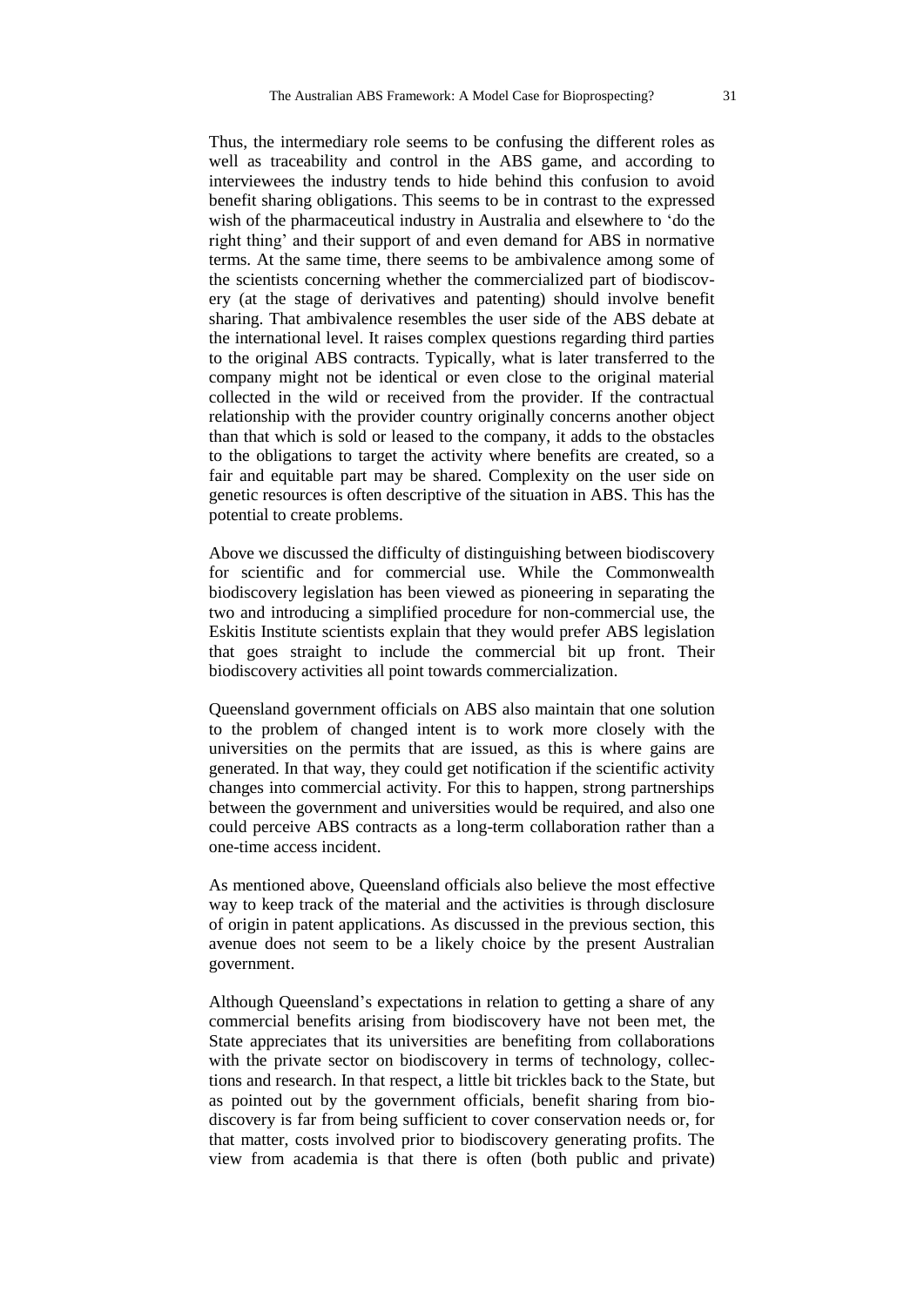funding for infrastructure, but seldom for operating and salaries, which is another reason why it is necessary to turn to large pharmaceutical companies for collaboration on biodiscovery. Also from the sponge case at AIMS, there have been non-monetary benefits in terms of PhDs, infrastructure and capacity building for research.

Finally, on the question of compliance with biodiscovery legislation and benefit sharing arrangements, our impression is that there is a lack of resources – and maybe also to some extent lack of political will – to enforce biodiscovery legislation both at the Commonwealth and State level. The penalty for accessing biological resources in Commonwealth areas is 50 penalty units<sup>48</sup> (equivalent to 5,500 AUD), and it has been argued that this size of a fine of this size lacks deterrent value and undermines the effectiveness of the regulations given the potentially large profits to be made (Hawke, 2009).

In summing up this section we have observed that for biodiscovery aimed at researching the medicinal properties of biological resources, it is often difficult to pinpoint the distinction between the scientific and the commercial intent. The Commonwealth legislation makes a distinction between biodiscovery for scientific and commercial or potentially commercial purposes, including an inbuilt clause for change of intent in the former. The Queensland and Northern Territory legislations aim directly at activities with commercial intent. The large number of noncommercial permits compared to commercial permits hardly gives an accurate picture of the situation.

In addition, the typical course of a biodiscovery process involves many stages and actors. Hence, the sharp division between providers and users as contractors of benefit sharing – envisaged in the CBD/Nagoya Protocol as well as in Australian legislation – is also difficult to trace. This applies in particular to the close involvement of academic institutions and other intermediaries in biodiscovery stages all the way to the patenting and commercialization of the developed products – it is difficult to identify the 'the biodiscovery entity' and industry may hide behind this confusion. The statutory declaration in Commonwealth legislation is, however, a legal instrument that could be used to make the bioprospector responsible to provide information if genetic material is transferred to third parties. Still, a contractual obligation is vulnerable to transfer among parties because what is being transferred is not necessarily identical to the original material. In these situations, it becomes blurred whether a benefit sharing obligation applies. The legislation does not clarify the required level of connection between the initial biological resources and the end product for which benefit sharing obligations are triggered. This cluster of reasons makes it difficult to implement and comply with commercial, monetary benefit sharing arrangements and may be an additional reason that there are so few examples of commercial benefit sharing from biodiscovery in Australia.

-

<sup>48</sup> EPBCR 8A.06(1),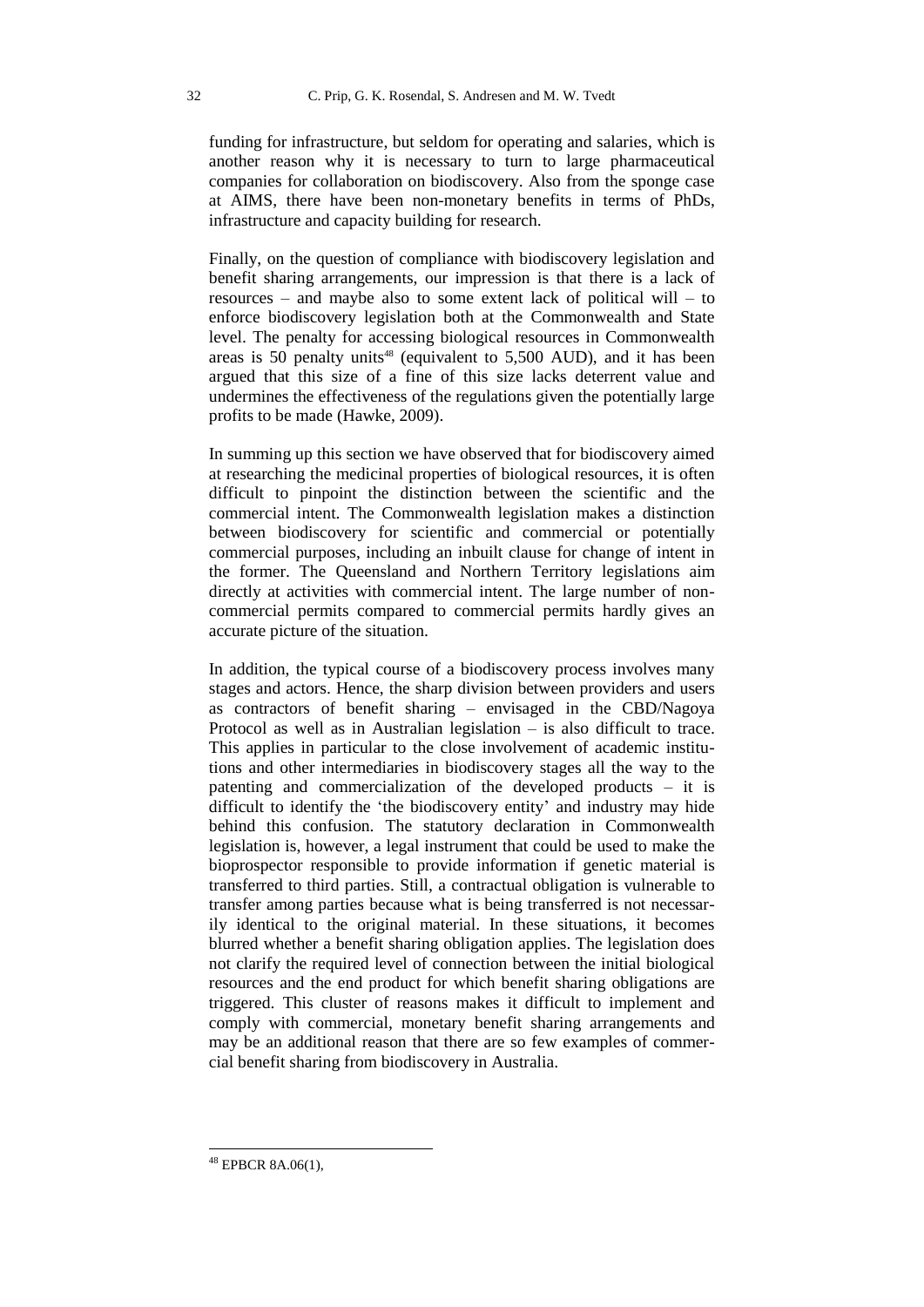Lastly, inadequate enforcement of the ABS legislation and its permits might also have contributed to the limited materialization of commercial benefit sharing.

## **5.3 Ratification and implementation of the Nagoya Protocol – is Australia ready?**

Australia has signed but not ratified the Nagoya Protocol (NP) and, like many other States, Australia is conducting internal consultations on the matter. As mentioned in the introduction, these include topics such as disclosure of source in patent applications, penalties for non-compliance and requirement for users of genetic resources to comply with ABS legislation in provider countries. According to ABS government officials, draft legislation enabling ratification is in the pipeline. Still, if and when Australia will ratify is hard to predict and will depend on a number of factors further discussed below.

One factor pointing to a further delay of the process is the recent shift from a labour to a conservative led government. The new Government will need time to assess whether it shares the former government's support for the NP. The NP could be viewed as having trade implications and earlier conservative governments have been quite sceptical to regulate trade in international environmental agreements. Pointing in the reverse direction is the fact that the current Commonwealth ABS legislation described above was put in place by a conservative government, and that the NP could be seen as providing a simplified and more functional system – a level playing field for all actors involved. A key argument of the competent authority *vis-à-vis* the Government is that staying outside the NP could negatively affect cooperation with foreign ABS actors including industry. Australia does keep a close watch of the ratification process of the EU and quick ratification by the EU and Member States might speed up the Australian process.

When the draft legislation has been approved by the Government, it will go into the queue of legislation to be considered by Parliament.

The ABS stakeholders we interviewed are generally in support of the NP and of its Australian ratification and see it is an opportunity for creating new momentum to biodiscovery. Also, it is a general opinion that except for the NP required measures for States to support compliance in countries providing genetic resources to them (user measures), the Commonwealth broadly has the legal measures in place to comply with the Protocol. (See the more detailed examination of this question below.)

Industry and research institutions in Australia conducting biodiscovery increasingly see it in their own interest to be conducting their activities in a responsible and legally correct manner. Thus, they welcome the opportunity provided by the NP to obtain international certificates of compliance. The Eskitis Institute also sees the NP as an opportunity for them to act as a trusted institution in issuing such certificates.

The Australian ABS legislation only applies to wild biological resources while the NP makes no distinction between wild and domesticated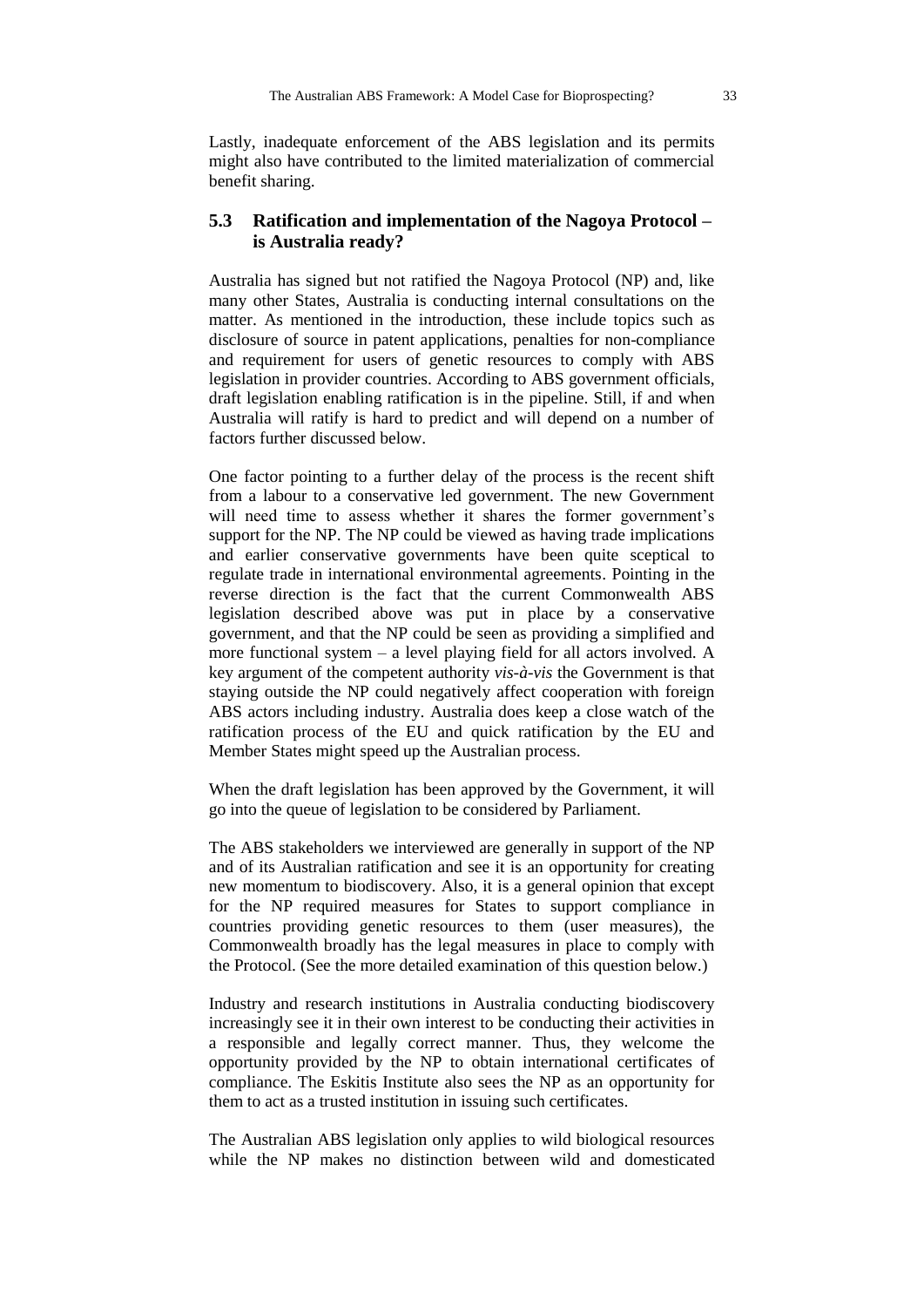genetic material except for material covered by the Multilateral System of the FAO International Treaty on Plant Genetic Resources for Food and Agriculture (ITPGRFA). Australia's Department of Agriculture, Fisheries and Forestry is competent authority for the ITPGRFA and is generally responsible for legislation and policies on genetic resources for food and agriculture. The Department is still unclear on the implications of the NP on genetic resources for food and agriculture and the interaction between the NP and the ITPGRFA. The Department is also still considering its position on possible development of more specialized ABS agreements for specific types of uses of genetic resources (sectoral approach) envisaged in NP Art 4.2 and currently discussed under the FAO and WHO.

#### *Consistency*

In the following it is assessed to which extent Australia on the basis of its current Commonwealth legislation assessed against the most important provisions of the NP is prepared for ratification and implementation.

#### *Scope and access*

The NP in accordance with Article 3 applies to genetic resources within the scope of Article 15 of the Convention. Commonwealth legislation extends the scope to the broader notion of 'biological resources'. This is not in conflict with the NP.

Commonwealth legislation is broader than the NP in terms of the scope of biological (rather than genetic) resources for which access requires prior informed consent (PIC). NP Article 6.1 stipulates as the main rule that access to genetic resources shall be subject to prior informed consent (PIC) for their utilization without further specification. Commonwealth legislation is narrower, however, in restricting this utilization to wild biological resources and to the purposes of research and development into its genetic and biochemical makeup. Also according to Commonwealth legislation, PIC is restricted to resources for which Australia is the country of origin (native biological resources). Article 6.1 of the NP lays down that the Party providing the resources shall be the country of origin or a country that has acquired the resources in accordance with the CBD.

The above-mentioned limitations of the scope of the NP as regards PIC are allowed under the NP since the PIC provisions of NP Article 6.1 applies 'unless otherwise determined by the Party'.

#### *Fair and equitable benefit sharing*

NP Article 5 requires that benefits arising from the utilization of shall be shared in a fair and equitable way with the Party providing the resources. Commonwealth legislation requires as a condition for PIC that a benefit sharing agreement be concluded, but only for commercial purposes. On scientific purposes the collector shall give a written report on the results of any research on the biological resources to the access provider(s) and offer a taxonomic duplicate of each sample to an Australian institution that is a repository of taxonomic specimens.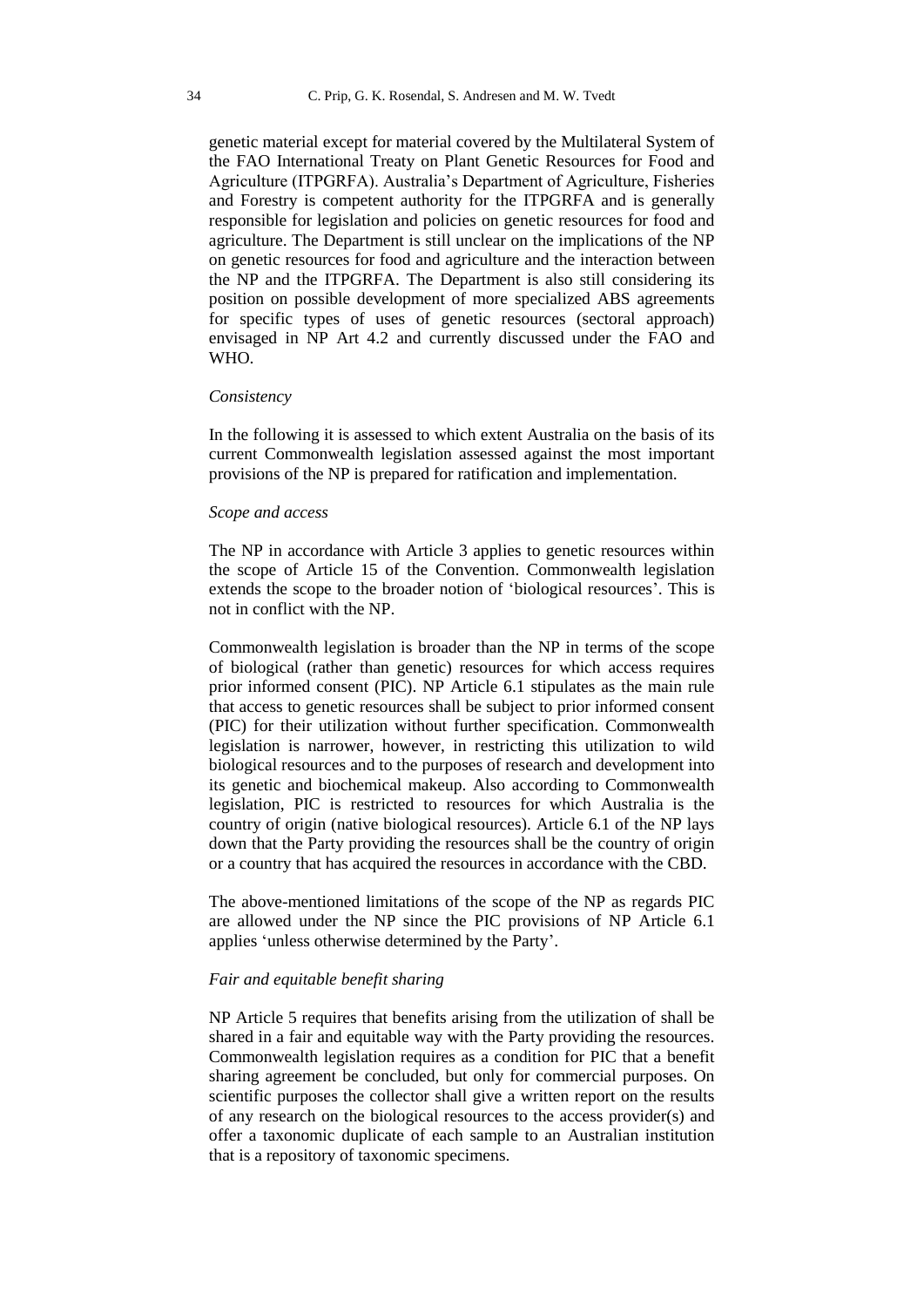#### *Access to resources on indigenous land and to traditional knowledge*

NP Articles 5 and 7 require Parties to take domestic measures to enable benefits from genetic resources and traditional knowledge that are held by indigenous peoples and local communities. According to Australia's legislation prior informed consent is required from the indigenous land owner where access to biological resources is applied on indigenous peoples' land. Moreover, the competent national authority as a safeguard shall control that the conditions for PIC and mutually agreed terms meet certain criteria. Also, there are clear minimum requirements for benefit sharing agreements in cases where traditional knowledge has been used.

As discussed above, it has been argued that Australian legislation is not adequate in ensuring equitable benefits to indigenous land and knowledge holders and that it does not create concrete obligation for an access applicant to directly provide a portion of the benefits from the use of traditional knowledge to the knowledge holders. Also it may be argued that a gap exists in the Commonwealth legislation by only requiring PIC for the use of indigenous knowledge when it is used for commercial purposes.

The restriction of the Commonwealth legislation in geographical scope combined with fact that the Northern Territory Biological Resources Act is the only piece of legislation at the State/Territory level to address access on indigenous controlled land and traditional knowledge implies a gap in vis-à-vis the NP provisions in this field.

## *Certificates of compliance*

Article 17.3 of the Nagoya Protocol creates an international recognized certificate of compliance that the genetic resources have been accessed in accordance with PIC and MAT. This is very much in line with the requirements of Commonwealth legislation. Along with Mexico, Australian officials helped refine the concept of internet-based international recognition of national permits as evidence of lawful use. In 2005, Australia began placing information about ABS permits on the net, providing verification of compliance with PIC and MAT of Australian law. This formed the basis for the certificates of legal provenance to be recorded under the CBD ABS Clearing House, as accepted as a key part of the Nagoya Protocol.

#### *Derivatives*

The question of whether the NP should cover only genetic resources or also the 'derivatives' of such was a controversial issue throughout the Protocol negotiations. An agreement was reached through focusing on the intent of the utilization rather than on defining the nature of the material to be utilized. Utilization is in NP Article 2 defined as 'to conduct research and development on the genetic and or biochemical composition of genetic resources including through the application of biotechnology'. This made it clear that sharing of benefits from the utilization of genetic resources includes the outcome of research and development.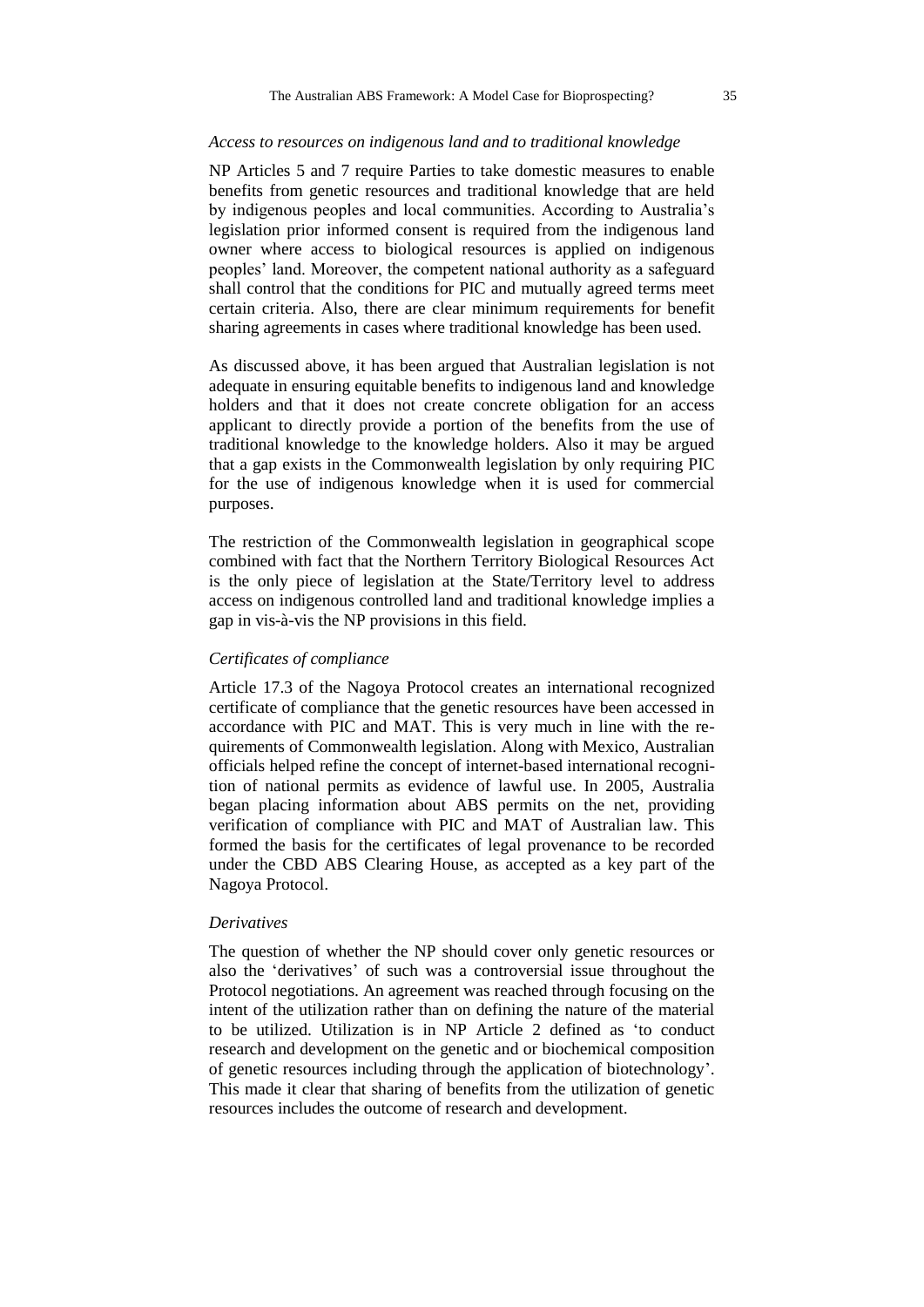This approach is very much in line with Australian legislation which defines access as taking biological resources for the purpose of research and development. The contractual mechanism seeks to include a 'reach through' obligation, where the idea is that also subsequent users are bound by the same contractual obligations. The access contract needs to clarify the relationship down the development line.

#### *Simplified procedures*

During the Protocol negotiations developed countries argued hard that the establishment of norms for the utilization of genetic resources should not create obstacles for pure non-commercial research. Article 8A of the NP lays down that Parties shall create favourable conditions for research including through simplified measures on access for non-commercial research purposes 'taking into account the need to address a change of intent for such research'.

Again, this is very much in line with the Australian simplified and free access permits for non-commercial research, while containing a universal condition that should the research lead to commercial outcomes, then a detailed benefit sharing contract must be entered into.

#### *User measures*

Through Articles 15 and 16 the NP establishes a framework to ensure compliance with the legislation of provider countries to promote the sharing of benefits from utilizing genetic resources or associated traditional knowledge. Parties shall take appropriate domestic measures to that effect. Also Australia is bound by CBD Art 15.7 which obliges countries to take appropriate administrative, policy and legislative measures to encourage fair and equitable benefit sharing.

While a comprehensive legal framework has been established for Australia as a provider of biological resources, Australia has not enacted legislation as a user of other countries' genetic resources to support compliance with the legislation of these countries. Thus, as a user country, further measures will be required to comply with the NP. We were informed that as a starting point an accreditation system is planned to be set up to track genetic resources including those accessed in other countries. This would then be administered by a trusted institution.

As described above, one user measure that has received particular attention under the CBD both during and before the NP negotiations is a requirement to disclose evidence of prior informed consent and mutually agreed terms in patent applications for inventions making use of genetic resources. In spite of a strong push from developing countries, it was finally not included as a requirement in the NP. Still, a number of countries have introduced it as a domestic requirement and this possibility is also discussed in Australia.

As described above most of our interviewees see great opportunities in linking the ABS and IPR systems through a disclosure requirement, but doubt whether there will be political will for such a move.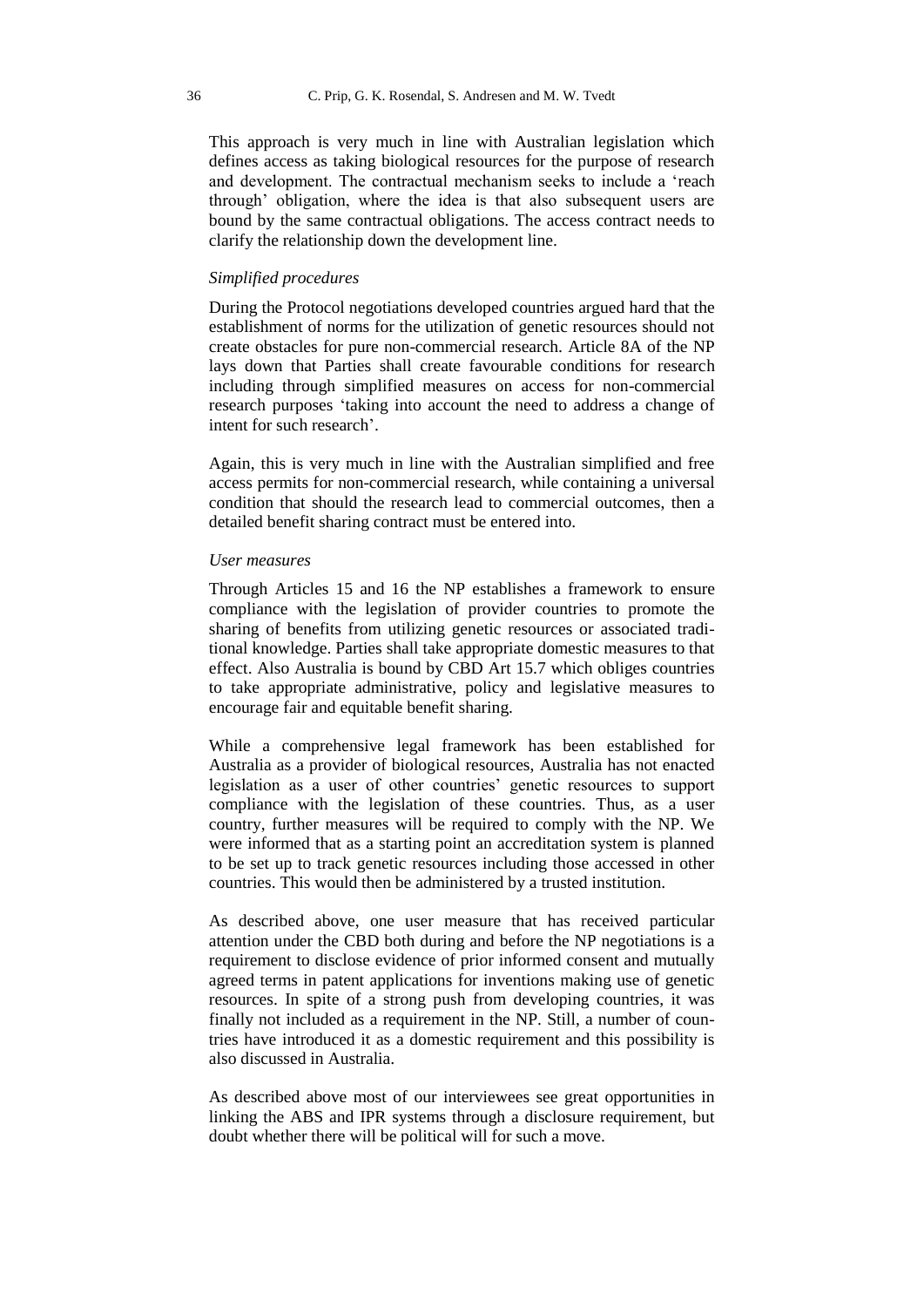# **6 Conclusion / Summary**

Abstaining from economic development of pristine areas for the sake of conserving biodiversity, setting up the infrastructure (i.a. universities) for collecting, storing, searching for active compounds and preparing biological material for the final assessments for medicinal use, these are all costly activities and they are to a large extent borne by the public sector. Patenting active compounds and developing these into the medicines that finally reach the counter, these are also time-consuming and costly activities, primarily borne by private companies. In the end, the pharmaceutical sector is dominated by very large multinational companies and generates large revenues.<sup>49</sup> The question is whether and how those revenues could also be applied in carrying some of the high costs associated with the first part of the process, i.e. conservation and the initial research and development costs initiated by the public sector, in the cases that lead to commercial products. This would also be a longterm investment in bioprospecting/biodiscovery.

Normatively speaking, all actors seem to agree that benefit sharing should be the case. According to most of our interviewees, the biotechnology and pharmaceutical companies actively support ABS frameworks, arguing their wish to be in compliance with the international ABS regime of the CBD. Doing the right thing in this context improves companies' image and make them more competitive, is what we hear. We have also seen that the Australian ABS legislations both at the Commonwealth level, but also in Queensland and the Northern Territories, go a long way in establishing frameworks for this to take place. Nevertheless, under Commonwealth legislation there is still only one biodiscovery case involving commercial benefit sharing, an indication that the high expectations for ABS in Australia may not have been met. Based on our interviews, we discussed three major lines of factors that could account for this situation.

Firstly we studied whether the interest and demand for biodiscovery for commercial purposes have declined. We found that on the side of the public authorities, the enthusiasm prevailing when ABS legislation was enacted in Queensland and at Commonwealth level has clearly dropped and with it much financial support. On the other hand, we learned that the pharmaceutical industry again has more confidence in natural than synthetic products. Thus, the demand for biodiscovery persists as demonstrated by research collaborations between industry and academic institutions such as the Eskitis Institute under Griffith University and the Australian Institute of Marine Science (AIMS). Collaborations have had high returns for the institutions in a number of fields, but so far not in the form of commercial benefit sharing. Also, we saw a demand for making use of traditional knowledge for pharmaceutical production and thereby a

-

<sup>&</sup>lt;sup>49</sup> The global pharmaceutical industry had revenues estimated US\$995.5 billion in 2011. The ten largest companies account for over one-third of this market which is 40% of total revenues of the top 50 pharmaceutical companies. Five are based in the United States and the other five in Europe. (*Bioscience at a Crossroads*, a policy brief on the pharmaceutical industry prepared for the CBD Secretariat by Sarah A. Laird, 2013. www.cbd.int/abs/policy-brief/default.shtml/.)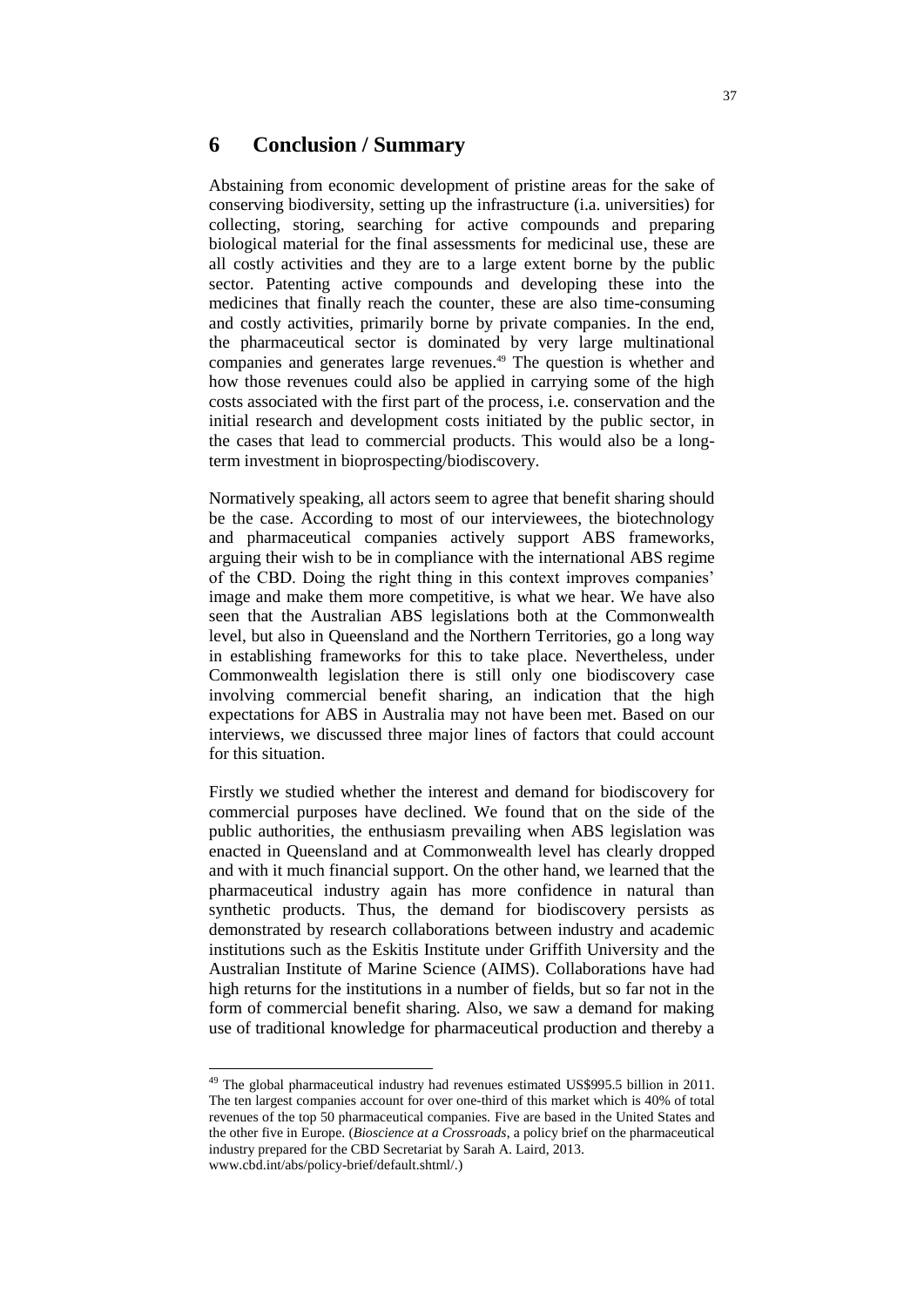potential for benefit sharing agreements with indigenous groups. However, the willingness of these groups to capitalize on this opportunity and share their knowledge varies.

We further examined the adequacy and perceived effectiveness of the Australian ABS legislation. The Commonwealth legislation is quite advanced and pioneering in giving national effect to the third objective of the CBD with mandatory permits for all biodiscovery and mandatory benefit sharing agreements for biodiscovery with a commercial intent. The legislation also provides safeguards for prior informed consent and benefit sharing arrangements with indigenous holders of biological resources and associated traditional knowledge. ASB practitioners were generally happy with the legislation, but also noted that the ABS jurisdiction is shared with the States and Territories, and among those only Queensland the Northern Territory has enacted legislation, leaving large parts of Australia uncovered by ABS legislation.

Our study identified a weakness in following the material and the capacity to use the vast resources needed for checking whether material under an agreement has actually led to commercialization. One main lesson is probably that there is generally a need for improving the dynamic element in ABS contracts, building in a clearer trigger point for when the obligations to share are actualized and reverse the burden of tracking and follow-up to the user rather than leaving it to the provider. If a rich country like Australia lacks sufficient resources to follow the future development based on its material, this speaks volumes for poor provider countries. It might also be the case that Australia does have in place an enforceable ABS legislation, but chooses a lenient approach rather than strict enforcement. It could be argued that Australia's developed country legal system is acting as an effective deterrent along with the fact that its biodiscovery scientific community is sufficiently small. It is therefore likely that deviant behaviour would become known. Moreover ex-situ collections providing genetic resources have strong administrative systems in place so that the identity of the source of bioactive compounds is not disclosed until formal contracts are in place.

Many of those we interviewed believed that linking the ABS and IPR legislation through disclosure of the source of biological resources in patent applications would be an appropriate legal measure to track compliance with legislation and benefit sharing arrangements. Even disclosure may not, however, be a sufficient measure, although it receives large attention in the CBD, WIPO and TRIPS Council (Tvedt 2006).

Finally, we looked at the possibility of biodiscovery activities bypassing existing legislation as a reason for the apparent lack of commercial benefit-sharing. We found that it is difficult to determine when biodiscovery passes from being purely scientific to commercial and that this complicates the preparation and implementation of benefit sharing arrangements. In addition, the typical course of a biodiscovery process leading to commercialization involves many stages and actors from academia, the private sector and others; hence it is likely to confuse who are actually the providers and the users and thereby partners of benefit sharing arrangements. The statutory declaration in Commonwealth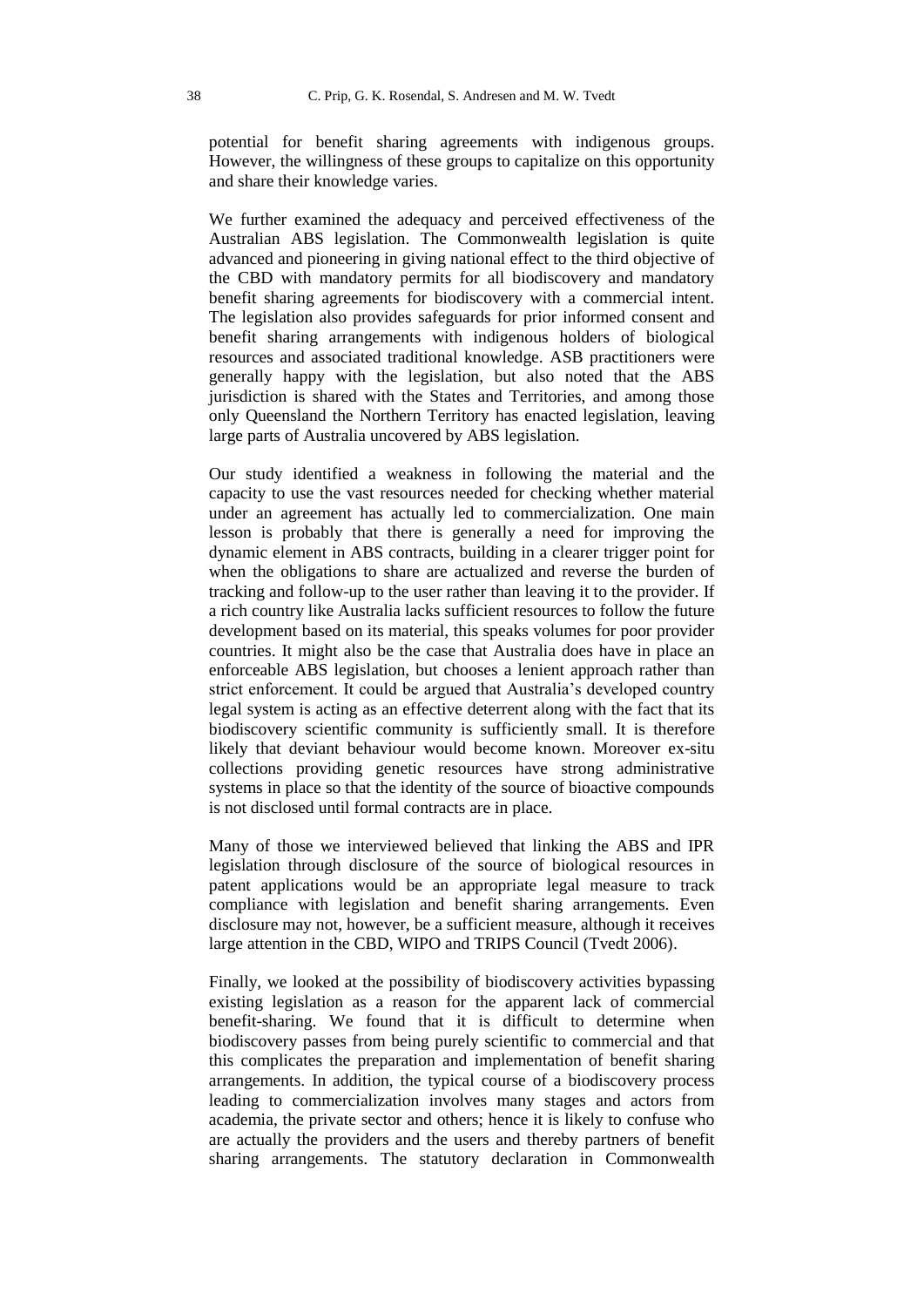legislation is, however, a legal instrument that could bind the user to Australian criminal law, but holds a more limited prospect for following and tracking genetic material as it is transferred to third parties.

Another related issue which is left unsolved in the NP is the required link between the original genetic resource or traditional knowledge and the end product for the benefit sharing obligation to trigger benefit sharing. If contracts do not specify this issue in more detail, the likelihood of benefit sharing actually taking place is dubious. Lastly, enforcement of the ABS legislation by the authorities is not vigorous, and the incentives for the user to come back and renegotiate a new agreement at the stage of a successful hit are low.

A common trigger point is when the user decides to seek patent protection. An interesting topic that surfaced was the relationship between scientific activities leading to publishing of results and commercial activities involving patents. Most of the time, the story from companies is that commercial results from biodiscovery are still such a long way away, there are simply no grounds for expecting benefit sharing anytime soon. At the same time, we were told that scientists usually waited for the patents to be granted before they considered publishing results from collaboration between universities and bioprospecting companies. This makes sense because publishing must be postponed in order not to block the patent criterion of novelty (the search for prior art). Patenting, however, is a strong indication of commercial interest – at least a potential one. As both the commercialization and the IPR process are claimed to be very long and costly, there can hardly be a smooth relationship with sharing pure scientific results. Alternatively, this could indicate that more commercial activities and results with a potential for benefit sharing are taking place – at a quicker pace than we are led to believe.

There does not seem to be much domestic political attention to ABS at present and observers doubt that there will be changes made in the system in the near future, including filling the legal gap in most of Australia's States/Territories. However, one aspect makes it very relevant to revisit the whole ABS system, namely the decision that has to be taken on whether Australia should ratify the Nagoya Protocol.

From the perspective of the Commonwealth legislation, Australia has already come a long way in implementing rules that are in accordance with those of on the provider side of ABS according to the Protocol. However, as a country not only providing biological resources, but also using such from other countries, Australia will have to enact legislation to support compliance with the access legislation of provider countries. It is also generally recognized that legislation is not adequate to implement the NP in terms of ensuring equitable benefits to indigenous land and knowledge holders for biodiscovery on their land and associated traditional knowledge mainly because only the Commonwealth and the Northern Territory have enacted legislation to that effect.

The National Consistent Approach from 2002 intended regulatory consistency across Australia, and the NP clearly actualizes the need to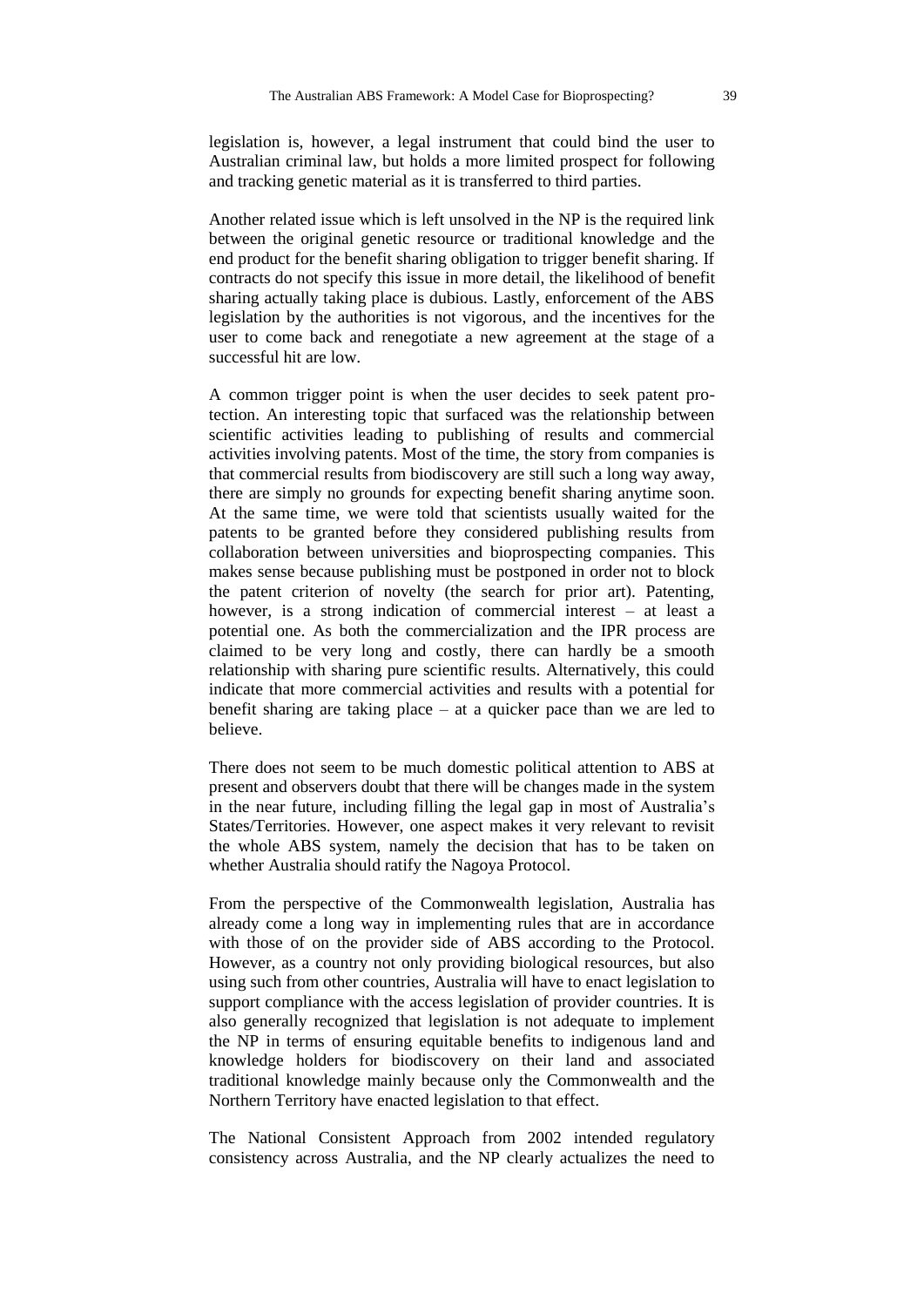now apply this approach. Not only does that seem necessary in terms of complying with the Protocol, it would avoid confusion for both providers and users of biological resources especially in cases where biodiscovery crosses jurisdictional boundaries. It could also close the legal gaps where a biodiscoverer who finds the regulation too strict can biodiscover in a territory which is not covered by ABS and thus avoid any requirements. These gaps can therefore become drivers in a race to the bottom for those actors with a mindset of following the law, but no further than the minimum required by the law.

Australia played an important role in the negotiations leading to the NP, and its legislation inspired some of the Protocol's provisions. On that basis and being a mega-biodiversity country with extensive ABS experience and wide support by the biodiscovery stakeholders to the NP, it would seem obvious and in the interest of the country to become a party to the NP.

The outside world would also benefit from Australia being a party because Australia has learned many ABS lessons to be shared with other parties of which many will not have come nearly as far in their ABS experience. Among others, there are lessons about drawing up an effective regulatory system, but also about legal challenges for federal nations with mixed jurisdictions between the federal and state level. These lessons concern partnerships between public academic institutions and the private sector with great benefits for both parties, as well as difficulties in distinguishing scientific from commercial biodiscovery and defining roles.

The Australian government earlier has been involved in ABS capacity building activities in countries in the region, but stopped this activity because of lack of resources. It could be very useful for international NP implementation if Australia could resume this activity.

#### **Acknowledgement**

This report is based on an interview study tour to Australia by Steinar Andresen, Christian Prip and Kristin Rosendal, November 2013. We are very grateful to our interviewees, who were very knowledgeable and shared their insights candidly with us.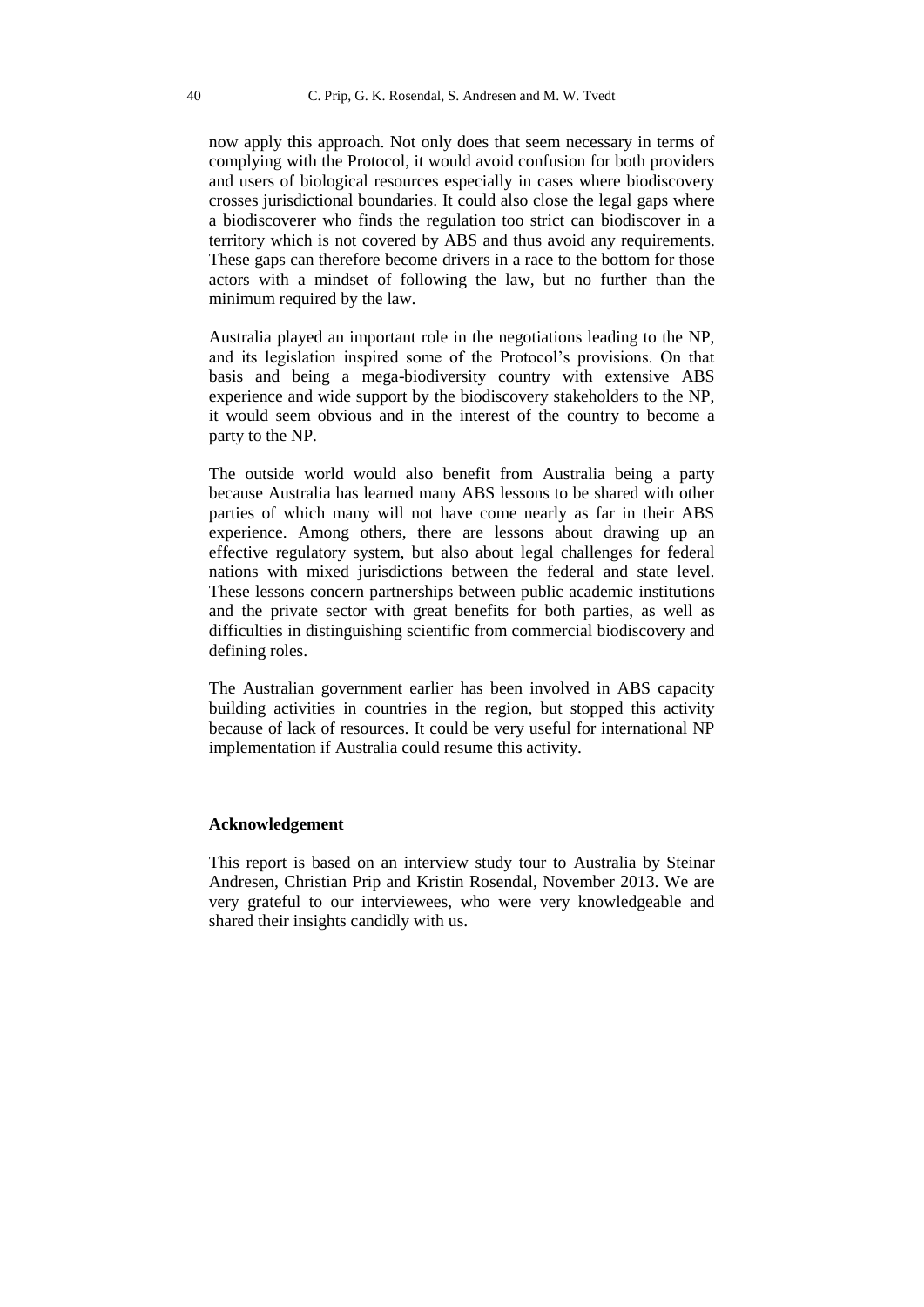# **References**

- Andersen, Regine and Tone Winge. 2012. *The Access and Benefit Sharing Agreement on Teff Genetic Resources: Facts and Lessons*. FNI Report 6/2012. Lysaker.
- Biber-Klem, Susette, 2014. In Oberthür, Sebastian and G. Kristin Rosendal (eds). 2014. *Global Governance of Genetic Resources. Access and Benefit Sharing after the Nagoya Protocol*. Routledge: London, New York.
- Burton, Geoff. 2013. The JUSCANZ group in Nagoya negotiations; the unlikely lot. In Morgera et al., (eds) 2013.
- Ernst & Young. 2010, Beyond Borders. *Global Biotechnology Report*. (Ernst & Young).
- Fowler, C. 2001. Protecting farmer innovation: The convention on biological diversity and the question of origin. *Jurimetrics*, *41*(4), 477-488.
- Grajal, A. 1999. Biodiversity and the nation state: Regulating access to genetic resources limits biodiversity research in developing countries. *Conservation Biology*, *13*(1), 6-10.
- Gleckman, H. 1995. 'Transnational Corporations' Strategic Responses to "Sustainable Development" ', in H.O. Bergesen and G. Parmann (eds), *Green Globe Yearbook of International Co-operation on Environment and Development 1995*, The Fridtjof Nansen Institute and Oxford University Press, Oxford, pp. 93-106.
- Hawke Allan 2009. :he Australian Environment Act Report of the Independent Review of the Environment Protection.
- Koester, V. 1997. 'The Biodiversity Convention Negotiation Process and Some Comments on the Outcome', *Environmental Policy and Law*, vol. 27, no. 3, pp. 175-92.
- Laird, Sarah, Monagle, ,Catherine, Johnston, Sam. 2008. Queensland Biodiscovery Collaboration. The Griffith University AstraZeneca Partnership for Natural Product Discovery. An Access and benefit Sharing Case Study. *Report by the United Nations University – Institute of Advanced Studies (UNU-IAS).*
- Medaglia, Jorge Cabrera , Morten Walløe Tvedt, Frederic Perron-Welch, Ane Jørem and Freedom-Kai Phillips. 2013. *The Interface between the Nagoya Protocol on ABS and the ITPGRFA at the International Level: Potential Issues for Consideration in Supporting Mutually Supportive Implementation at the National Level*. FNI Report, 1/2013.
- Mittermeier G. and Mittermeier, (eds.) 1997. *Megadiversity: Earth's biologically wealthiest nations*. Cemex, Mexico.
- Morgera, Elisa, Matthias Buck, Elsa Tsioumani (eds). 2012. *The 2010 Nagoya Protocol on Access and Benefit Sharing in Perspective. Implications for international law and implementation challenges*. Brill.
- Oberthür, Sebastian and G. Kristin Rosendal (Eds). 2014. *Global Governance of Genetic Resources. Access and Benefit Sharing after the Nagoya Protocol.* Routledge: London, New York.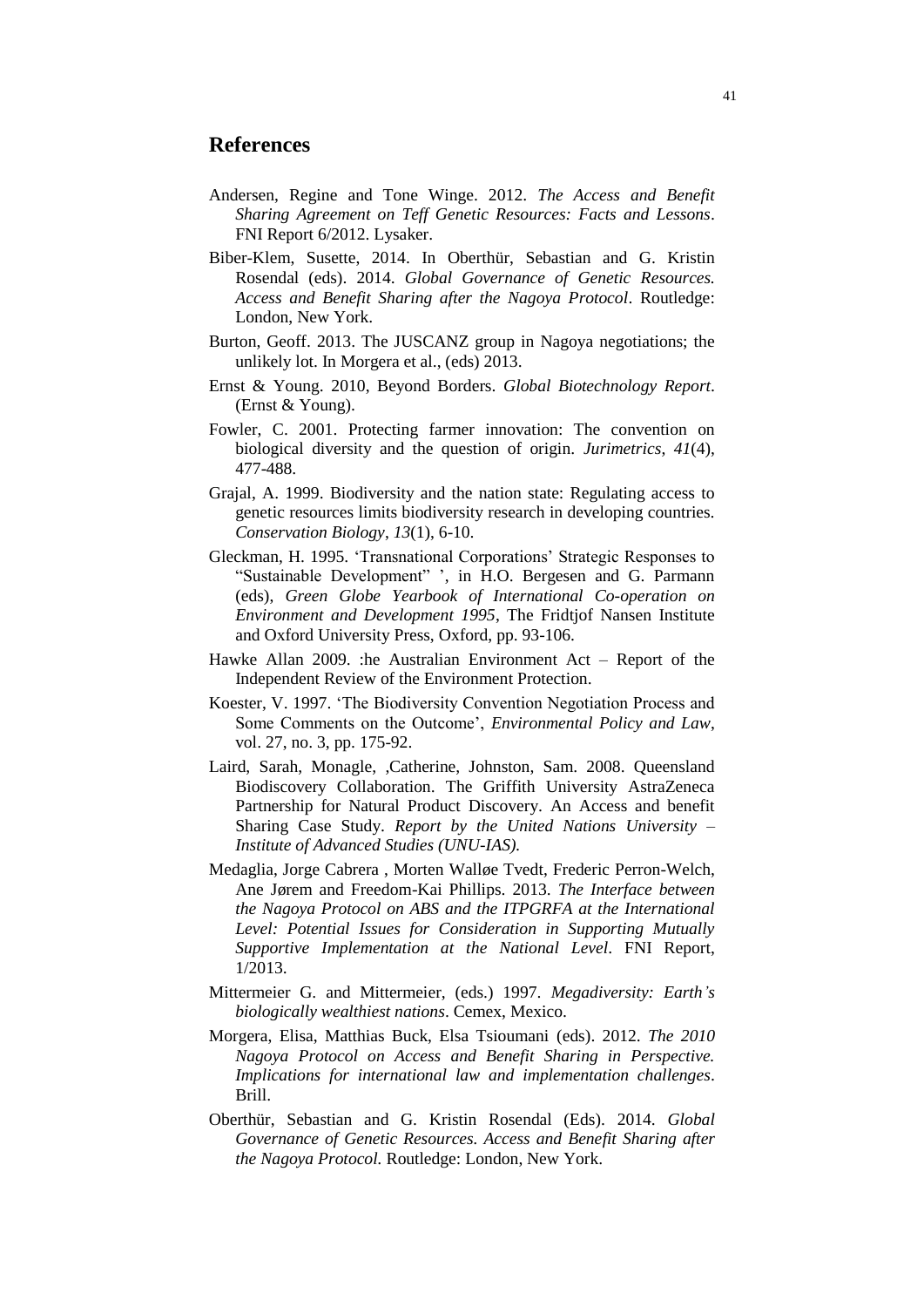- Pavoni, Riccardo. 2013. 'The Nagoya Protocol and WTO Law', in Morgera, Elisa, Buck, Matthias and Tsioumani, Elsa (eds.) *The 2010 Nagoya Protocol on Access and Benefit Sharing in Perspective.* Leiden: Martinus Nijhoff, 185-213.
- Rosendal, G.K. 2000. *The Convention on Biological Diversity and Developing Countries*, Kluwer Academic Publishers: Dordrecht.
- Rosendal, G. Kristin, Ingrid Olesen and Morten Walløe Tvedt. 2012. *Access to, Equity and Protection of Genetic Resources in Ghana: The Case of Tilapia* (O. niloticus). FNI Report 15/2012. Lysaker.
- Rosendal, G. Kristin. 2010. *Access to and Benefit Sharing of Genetic Resources in Cameroon: Legal and Institutional Developments and Challenges*. FNI Report 8/2010. Lysaker, FNI, 2010, 29 p.
- Rosendal, G. Kristin. 2010. *Analytical Framework for Analysing Experiences from Case Studies of ABS in Africa*. FNI Report 7/2010. Lysaker.
- Schei, P.J. 1997. 'Konvensjonen om biologisk mangfold' in W.M. Lafferty, O.S. Langhelle, P. Mugaas and M. Holmboe Ruge (eds) *Rio + 5*: *Norges oppfølging av FN-konferansen om miljø og utvikling*  (Oslo: Tano Aschehoug).
- Simpson, Bradley S, Claudie, David J , Smith, Nicholas M , McKinnon, Ross A , Semple, . Susan J. Learning from Both Sides: Experiences and Opportunities in the Investigation of Australian Aboriginal Medicinal Plants. *J Pharm Pharm Sci*, 16 (2): 259-271, 2013
- Siswandi, Achmad Gusman. Should Australia sign the Nagoya Protocol? A submission to the department of sustainability, environment, water, population and communities. Australian National University College of Law, PhD Fellow, Canberra.
- Svensson, U. 1993. 'The Convention on Biodiversity A New Approach', in S. Sjøstedt and H. Aniansson (eds), *International Environmental Negotiations*; *Process*, *Issues and Context*, FRN Utrikespolitiska Institutet, Stockholm.
- Tvedt, Morten Walløe. 2013. Tvedt, Morten Walløe, 'Disentangling Rights to Genetic Resources Illustrated by Aquaculture and Forest Sector'. *Law Environment and Development Journal*, Vol 9, No 3, 2013, pp. 3-20.
- Tvedt, Morten Walløe. 2014. In Oberthür and Rosendal (eds.).
- UNDP. 1999 and 2000. *Human Development Report*, United Nations Development Programme, New York, Chapter 2.